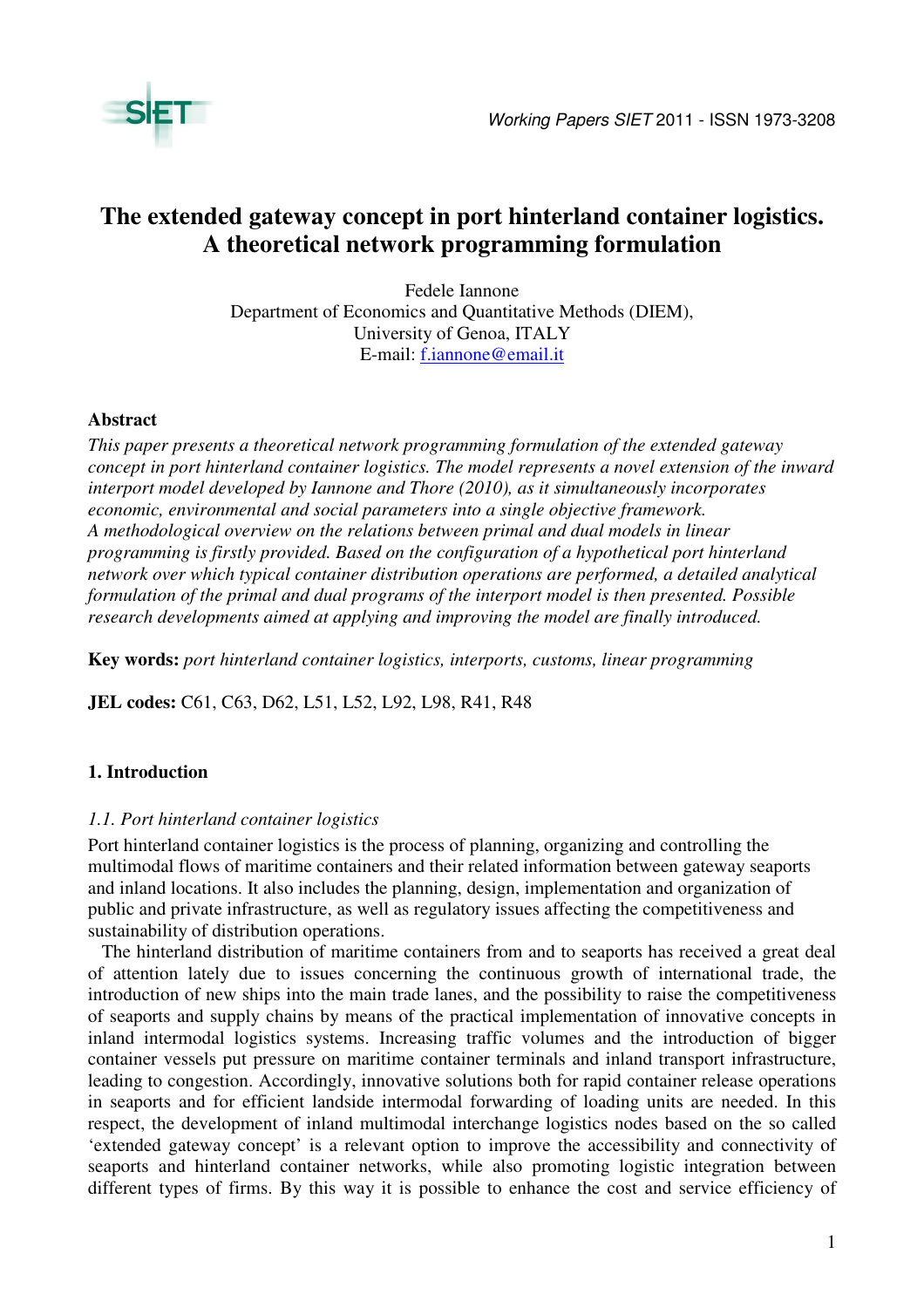production-distribution and logistic supply chains, stimulating sustainable development and regional economic growth.

### *1.2 Interports and the extended gateway concept*

The intermodal nodes in the hinterland network of seaports are described differently in different countries, such as for example 'inland ports' or 'inland terminals' in the United States and Canada, 'strategic rail freight interchanges' in the United Kingdom, 'dry ports' in Sweden and other European countries, and 'interports' in Italy as an abbreviation of 'interior ports' (Cullinane and Wilmsmeier, 2011; Harrison, 2007; Hayuth, 1980; Iannone et al., 2007; Iannone and Thore, 2010; Jaržemskis and Vasiliauskas, 2007; Kirkland, 2007; Leitner and Harrison, 2001; Leveque and Roso, 2002; Rodrigue and Notteboom, 2009; Rodrigue et al., 2010; Roso, 2008; Roso and Lumsden, 2010; Thore, 2007; UNCTAD, 1982, 1991). In some cases, these facilities all have the same functions: multimodal interchange, temporary storage and distribution of intermodal loading units, customs clearance and inspection services, semi-manufacturing and other value added supply chain logistics services, and even wholesale and retail trade. Within the container logistics industry, dry ports have become an increasingly popular means for boosting seaport capacity, facilitating intermodal transport and expanding port hinterlands.

The customs dimension is particularly relevant to discriminate among dry port facilities by qualifying the so called 'extended gateways'. The *extended gateway concept* exists already for years to indicate a particular type of 'trade facilitation' providing the possibility to rely on a regime of customs continuity between seaports and dry ports. Under extended gateway systems, customs authorities qualify dry ports as an integral part (that is an extension) of specific seaports. The containers can be transported between the seaports and dry ports without the need for customs transit documentation.

Many dry ports effectively operate as an extension of gateway seaports, facilitating the operations of increasingly integrated sea-land intermodal network systems. The organization of port hinterland transport is done by shipping lines and/or maritime terminal companies, respectively in cases of *carrier haulage* and *terminal operator haulage*. This saves a great deal of time and costs for the release operations in seaports and is the basis for sustainable transport. Merchants can delay the compliance of all customs formalities, while obtaining the release of their containerized cargoes more closely to their customer base and possibly at a more precisely defined time; maritime terminal companies face less pressure on their facilities thanks to shorter port dwell times<sup>1</sup>; inland intermodal connections can be better planned and utilized; governments can increase their revenue from taxes due to the positive link between trade facilitations and freight flows.

Dry ports acting as extended gateways represent a significant innovation changing the lay-out, flows and scope of inland logistics networks. The *extended gateway concept* puts great emphasis on the coordination and control of multimodal hinterland flows (Veenstra and Zuidwijk, 2010). Therefore, there are a number of challenges behind dry port development according to the extended gateway perspective: new partnerships have to be established, new business models have to been developed, and transparency of goods and information flows has to be achieved.

### *1.3 The need for more comprehensive modelling*

 $\overline{a}$ 

A multitude of quantitative models have been developed to analyze optimal choices in multimodal logistics networks. Bontekoning et al. (2004), Caris et al. (2008), Crainic and Kim (2007), Macharis and Bontekoning (2004), and Schwarz (2008) have reviewed the application of operations research

 $1$  Dwell time is the length of time a container remains at a terminal before being loaded onto a transportation vehicle (ship, train, truck, and barge) for further distribution. It is a critical factor correlated to terminal capacity, and it is affected by: i) customs and other administrative control procedures; ii) the terminal operator's service level; iii) the shipper's supply chain management strategies based on the employment of the terminals as places for the low-cost warehousing of goods.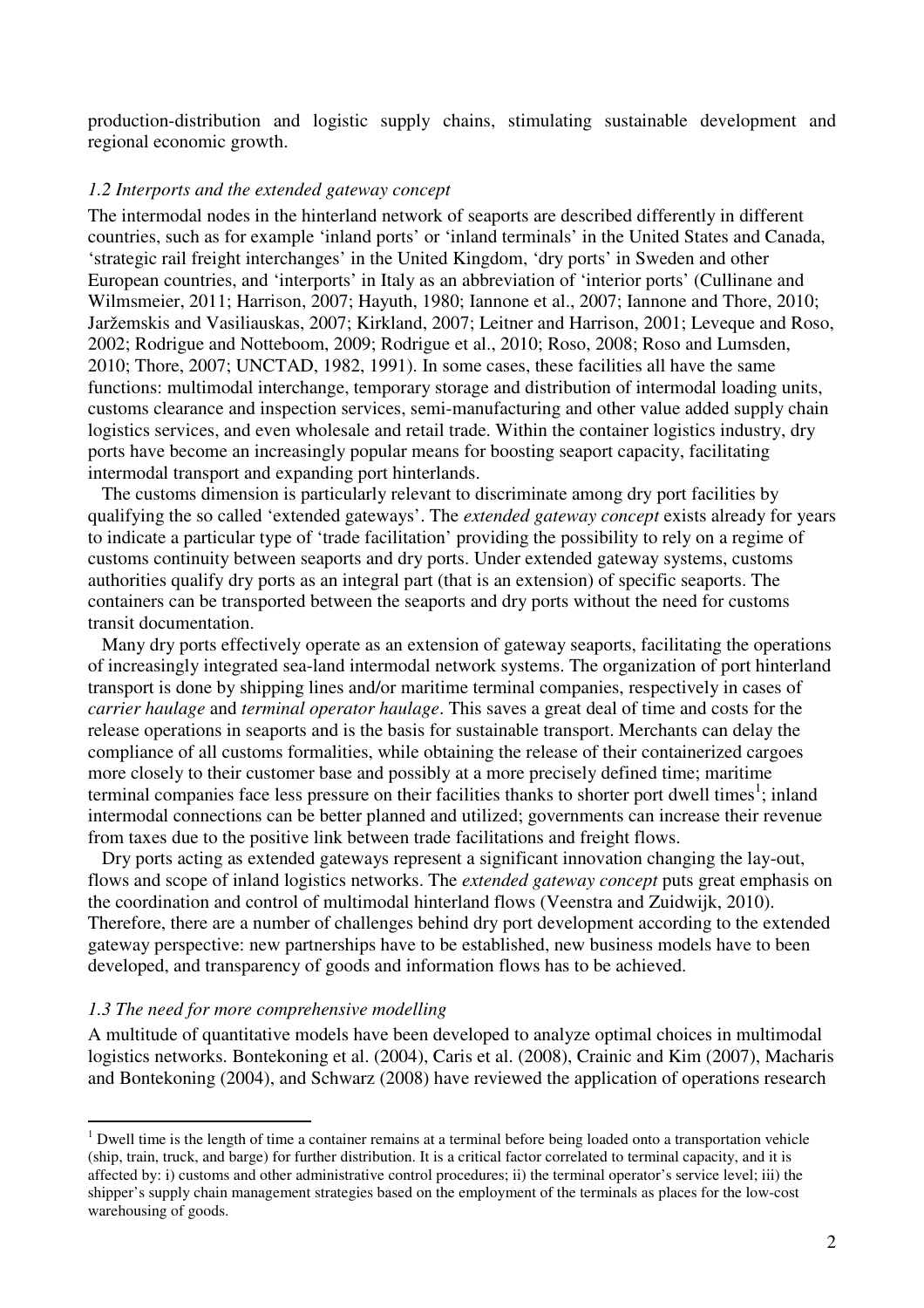models and methods in the field of intermodal logistics. Danielis (2006) has put into evidence the role of the economic analysis for investigating intermodal railway transport. Yet, research on the modelling of dry ports is only at the beginning and many issues still need to be more comprehensively considered. Indeed, new types of models need to be developed to address the extended gateway role of dry ports in both supply chain management and port hinterland intermodal infrastructure and service networks. In addition, these models should be formulated based on the socalled 'triple bottom line' or 'sustainable' perspective, by simultaneously incorporating economic, environmental and social performance measures of port hinterland container logistics.

Motivated by these reasons, in this paper a capacitated network programming model featuring linear parameters and constraints **–** called the 'interport model' **–** is theoretically illustrated in detail as a tool for the economic analysis and strategic planning of port hinterland container logistics systems according to the *extended gateway concept*. The model optimizes the inland multimodal distribution of full and empty containers imported through a regional seaport cluster (*inward interport model*). The loading units can also transit through one or more regional dry port facilities acting as extended gateways (the so-called interports), as well as through extra-regional inland locations featuring a railway terminal, before reaching their final destinations. As presented here, the model is a novel extension of the homonym transhipment model formulated and empirically applied by Iannone and Thore (2010) to investigate the inland distribution of containers imported in Italy through the Campanian sea-land logistics system. Based on a perspective of sustainable logistics, the primal objective function now also internalizes the external costs in terms of greenhouse gas emissions, air pollution, noise, accidents and congestion deriving from inland transport operations.

The major novelty of this analytical tool consists of the detailed modelling of the container release operations at seaports and interports, including the possibility for shippers to postpone storage and customs operations to the interports. More specifically, the *interport model* allows the measurement of the economic, environmental and social benefits arising from the employment of extended gateways and intermodal transport in port hinterland container distribution. It can simulate long term alternative scenarios in terms of supply of infrastructure and services, demand characteristics, and government and industrial policies. In this respect, the model also enables an examination of possible public and private policy initiatives to stimulate port hinterland intermodal logistics.

### *1.4 Plan for this research*

The rest of the chapter is organized as follows. The next section contains an overview of introductory topics in linear programming which includes a conceptual explanation of the relations between primal and dual programs. Section 3 proposes a stylized representation of how a typical port hinterland network over which container distribution operations are performed is entered into the *interport model*. Based on such hypothetical network, a detailed analytical formulation of the primal and dual programs of the *inward interport problem* incorporating transport external costs is presented. Finally, an explanation on how to represent simultaneously the primal and dual problems by means of data-boxes is provided. Section 4 introduces possible empirical applications of the model to address practical port hinterland container logistics problems in Northern Europe and Italy. In addition, some limits of the current formulation of the model are highlighted, envisaging further research developments.

### **2. Linear programming: a methodological overview**

Linear programming is a method of applied mathematical economic analysis for allocating and utilizing scarce resources in the best possible (optimal) way. A scarce resource is a resource which is available in limited quantities and can also be an output that must be supplied to customers. In linear programs such limitations are stated as constraints.

Linear programming problems can be formulated in either minimizing or maximizing form. The mathematical function to be optimized subjected to constraints is called the 'objective function' and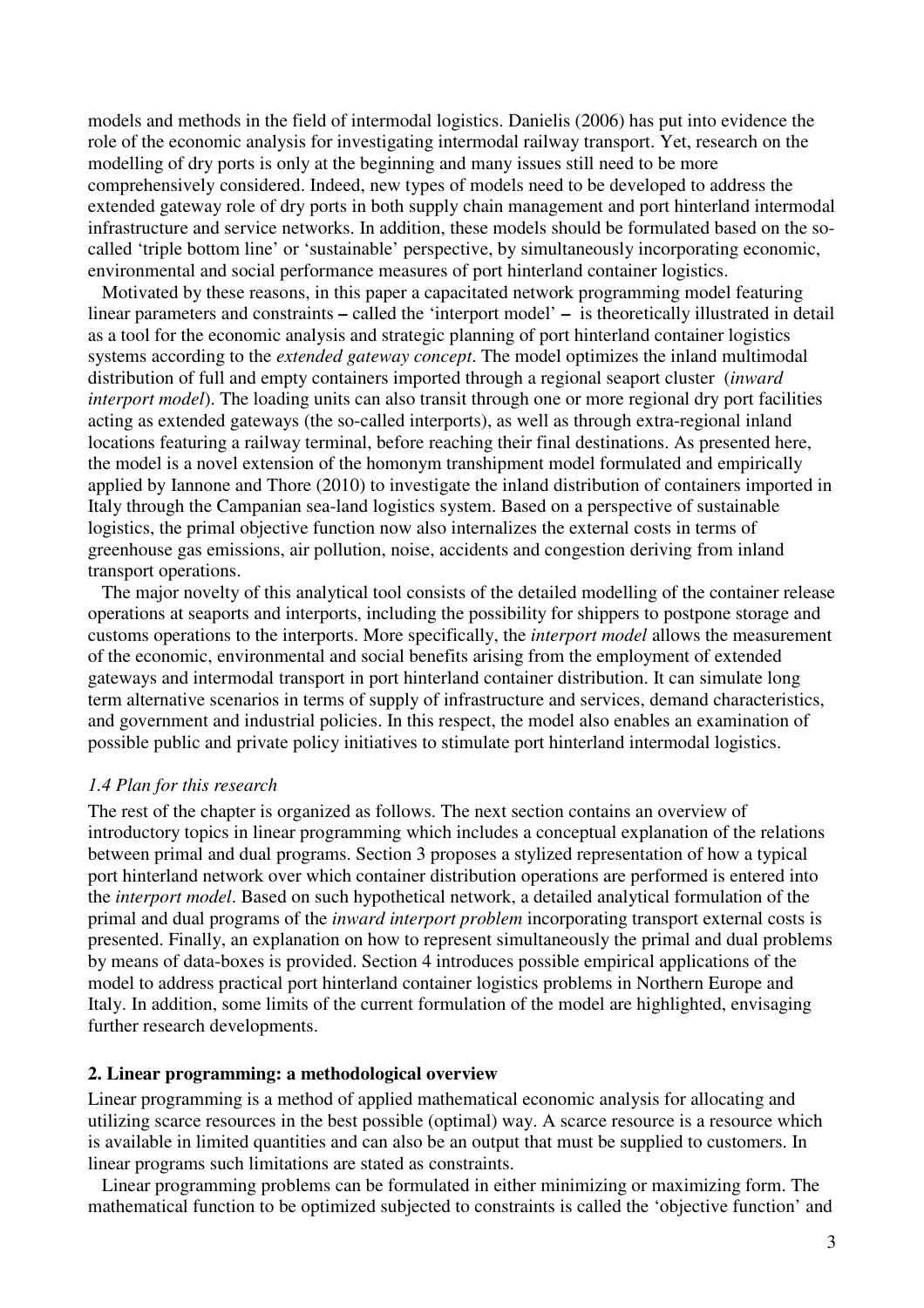can represent, for instance, a cost minimization or profit maximization behaviour. In either case, the originally formulated problem is called the 'primal program'. For every primal program there is a related unique 'dual program' which involves the same data, provides useful information for sensitivity analyses, enhances the understanding of the original model, and allows increased insights into the interpretation of problem solution.

Duality is an extremely important concept in mathematical programming. Whenever one solves a linear programming model, he or she implicitly solves two problems: the *primal resource allocation problem*, and the *dual resource valuation* or *pricing problem*. The main relationships existing between a primal model and its dual can be summarized as follows (see, for instance, Jensen and Bard, 2003, and Thompson and Thore, 1992):

- If the primal problem has a minimizing objective then the dual problem has a maximizing objective and vice versa.
- When the primal model has *n* variables and *m* constraints, the dual model has *m* variables and *n* constraints.
- For every primal constraint, there is a dual variable. The coefficients of dual variables in dual objective function are the right hand side of the corresponding primal constraints.
- For every primal variable, there is a dual constraint. The right hand sides of dual constraints are the coefficients of the corresponding primal variables in primal objective function.
- The constraint coefficient matrix of the dual is the transpose of the constraint coefficient matrix of the primal.
- All variables in the primal problem are restricted to be nonnegative. As for the dual problem, the sign of the dual variable corresponding to a right way primal constraint is nonnegative whereas the sign of the dual variable of a wrong way primal constraint is nonpositive; the dual variable of an equality primal constraint is unconstrained<sup>2</sup>.
- The dual of a dual is the primal problem.

 $\overline{a}$ 

In addition, a primal problem and its dual also share relationships in their solution, and it is always possible to obtain primal solution from dual solution and vice versa.

The linear formulation of a programming model provides an evaluation of the scarcity of resources by means of 'shadow prices' or 'dual variables'. Each constraint in the primal problem has an associated shadow price which can be interpreted as the marginal value of the resources represented by the coefficient in the right hand side of the constraint. It is the amount by which the optimal value of the primal objective function would change per allowable unit variation in the right hand side of the corresponding constraint, all other parameters held as constant. To sum up, shadow prices or dual variables indicate how much one would be willing to pay for additional units of given limited resources, thus representing the marginal utility of relaxing the corresponding primal constraints or equivalently the marginal cost of strengthening the constraints.

Apart from the constraints, also all variables of a primal programming problem have what is known as a marginal or imputed value. This value is called the 'reduced cost' for each variable. The variables included in the optimal solution of a problem automatically have a reduced cost of zero. Instead, the reduced cost for any variable not included into the final solution can be interpreted as the penalty one would pay to force the variable into the solution. In a minimizing model, the optimal solution would increase by the amount of the penalty. In a maximizing problem, the solution would decrease. In general, if a primal variable is non-basic, the value of its reduced cost coefficient is the value of the slack/surplus variable<sup>3</sup> of the corresponding dual constraint. If a dual

<sup>&</sup>lt;sup>2</sup> When the objective function of a linear program is minimizing, greater or equal to inequalities  $( \geq )$  are "right way

inequalities" and less than or equal to  $(\le)$  inequalities are "wrong way inequalities". For a maximizing objective,  $\le$ are right way inequalities and  $\geq$  are wrong way inequalities (Thompson and Thore, 1992; Thore and Iannone, 2005). <sup>3</sup> Slack and surplus variables respectively convert  $\leq$  and  $\geq$  inequalities to equalities. These quantities are zero for those constraints that are satisfied exactly.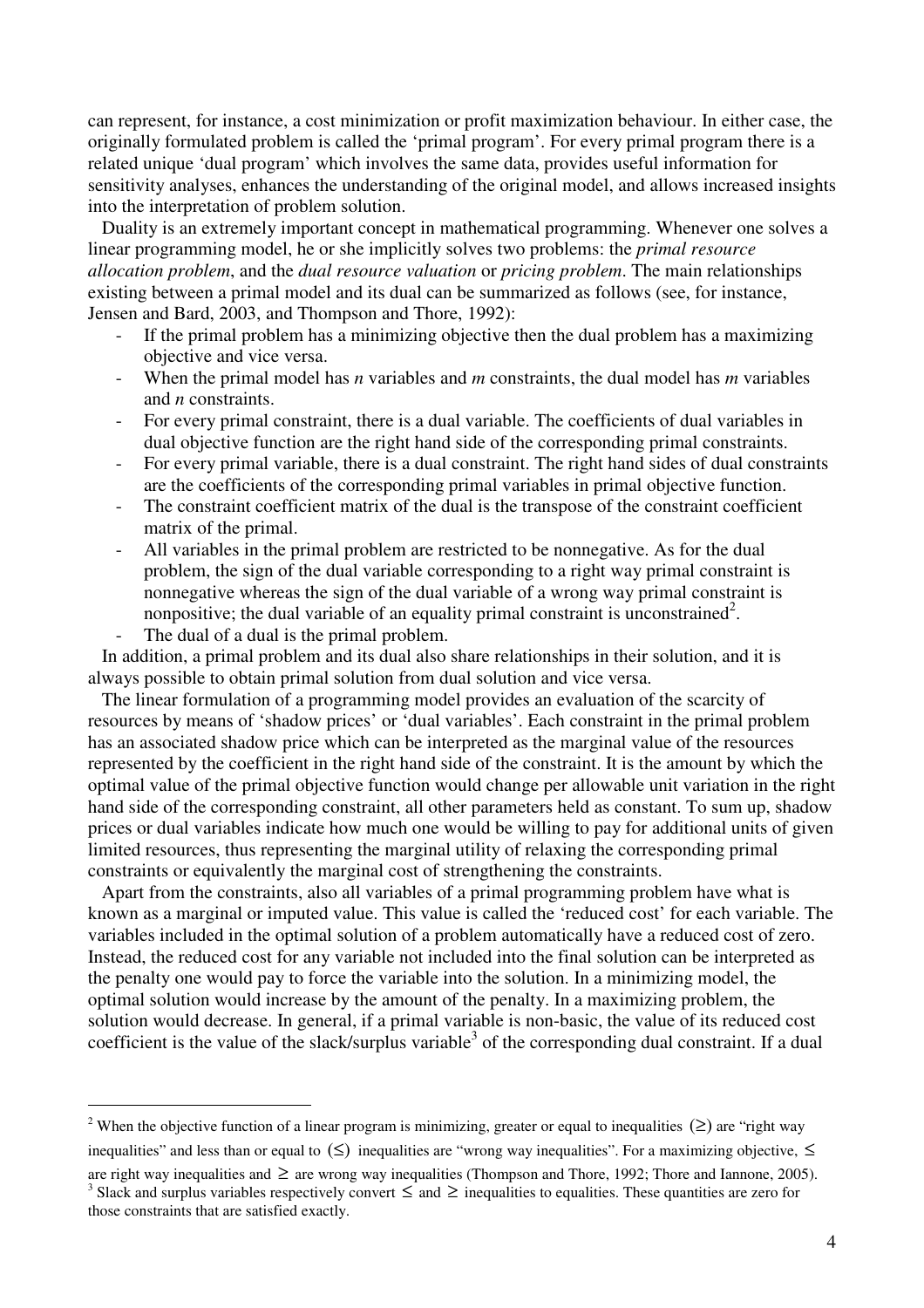variable is non-basic, the value of its reduced cost coefficient is the value of the slack/surplus variable of the corresponding primal constraint.

The primal and dual programs of a linear programming model are tied together according to the so called 'complementary slackness conditions'. In particular, complementary slackness is the relationship between slack and/or surplus variables in the primal problem and the opportunity costs in the dual. For instance, if a primal resource has positive slack, it is not binding on the optimal solution. Making more of this resource available will not improve the optimal value of the objective function. At the same time, because all of the resource is not being used, it has a dual price of zero. If one uses more of it, he or she does not sacrifice any utility from another use. If, on the other hand, the resource has zero slack, it is called a 'binding constraint'. All of the resource is being used, and making more of it available will improve the optimal value of the objective function. However, it will have a positive opportunity cost because the additional units will have to be taken from some other use.

Compared with other programming model types, linear models are by far the easiest to solve. Optimal values of primal and dual variables, including reduced costs, are given by modern computer programs as part of the optimal solution. Large-scale computer codes are widely available for most mainframes and workstations as well as for microcomputers, with only limited restrictions.

### **3. The interport model: a stylized formulation**

 $\overline{a}$ 

The *interport model* is an inventory theoretic and capacitated linear programming model optimizing the road and rail distribution of full and empty containers over an inland network encompassing seaports, interports and other locations.

This section presents a stylized formulation of the primal and dual programs of the *inward interport model* incorporating transport external costs. Such example covers all the features of real life port hinterland container network problems that can be investigated by means of empirical applications of the model.

#### *3.1 Stylized port hinterland container distribution network and problem description*

Figure 1 firstly illustrates a hypothetical first tier regional node infrastructure system for container traffic. This system comprises a single seaport represented by node *1*, and a single interport featuring the two 'virtual nodes' *2* and *3* that are supposed to have an identical geographical location but involve in part different interport processing activities. Finally, there are three other regional and extra-regional inland locations, that are the nodes *4*, *5*, *6*, of which only *4* and *5* have a railway terminal.

The seaport node *1* is the origin node of this small network, while nodes *2*, *4*, *5* and *6* are the destination nodes. There is one influx into the network: the supply of imported containers at node *1*. There are four effluxes: the demands at nodes *2*, *4*, *5* and *6* for containers discharged at the seaport. Nodes *2*, *4* and *5* are also intermediate nodes enabling the multimodal transhipment of containers transported from the seaport to destination. Node *3* is a pure intermediate multimodal transhipment node because it does not feature a container demand; it is supposed to also perform a customs function and it is connected to the seaport by railway only for container transfers under the responsibility of shipping lines (carrier haulage) and without any accompanying inland customs transit document<sup>4</sup>. In general, node  $\beta$  is employed only for the handling of full containers. Both virtual nodes *2* and *3* have the same outbound multimodal connections.

<sup>&</sup>lt;sup>4</sup> In compliance with the customs regulations currently in force in Italy, only the railway transport permits the necessary conditions of fiscal safety related to the inland haulage without any accompanying inland transit document for containerized cargoes that have not been nationalized yet through customs clearance. Of course, the hypothetical network shown in Figure 1 can be easily expanded to take also account of other inland logistics solutions such as those based on inland waterway transport, as well as those arranged under the customs license of maritime terminal companies.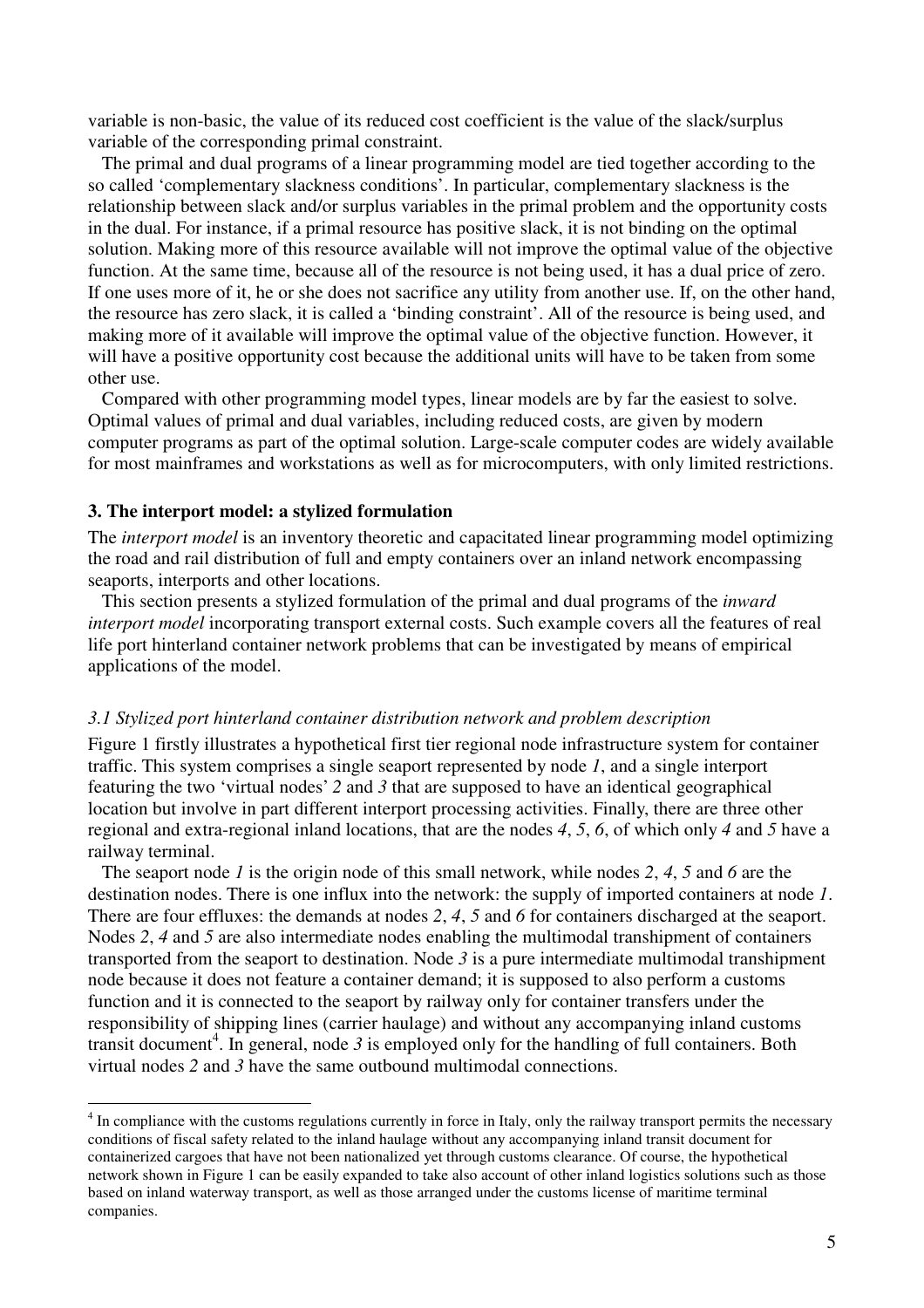#### **LEGEND**



*Figure 1 Stylized multimodal port hinterland logistics network with virtual interport nodes* 

As for the railway links represented in Figure 1, the seaport node *1* is connected to the node *4* and to the nodes *2* and *3*. Node *3* is reachable from the seaport node by railway carrier haulage only and exclusively for the forwarding of customs bonded full containers. Nodes *2* and *3* are also linked to the nodes *4* and *5*.

Each railway service available in real life at the interport is represented by the corresponding specific rail connections simultaneously available at each virtual interport node. In particular, the rail service from the seaport to the interport is supposed to simultaneously carry containers from node *1* to node *2* and from node *1* to node *3*. In the same way, the rail service from the interport to the node *4* simultaneously carries containers from node *2* to node *4* and from node *3* to node *4*. And so on.

As for the road links, node *1* is connected to all the other nodes of the network, excluding the virtual node *3*. Both virtual nodes *2* and *3* are linked by road to all the other inland locations of the network; furthermore, road transport at a zero generalized cost is admitted from virtual node *3* to virtual node *2* to meet the container demand of importing operators located in the interport. Finally, the other inland nodes having a railway terminal are connected by truck to some inland locations that are directly linked with the regional seaport-interport system. In particular, node *4* can also be employed as intermediate node to serve node *5*, while node *5* can also be employed as intermediate node to serve nodes *4* and *6*.

In practice, at the inland nodes served by railway it is assumed the possibility to perform multimodal transhipment operations for various O/D combinations, that is for traffic relations from the supplying seaport to the inland final demanding nodes. More specifically, at the extra-regional nodes served by railway it is assumed the possibility to perform only rail-to-truck and truck-to-truck transhipment operations, while at the interport it is also assumed the possibility of railway-torailway and truck-to-railway transhipment operations.

The stylized network in Figure 1 is assumed to be typified by relatively small inland locations featuring a railway terminal (including the interport location). Similarly to the other nodes of the network, also the inland locations served by railway are assumed as centroid areas in which the traffic of demanded containers terminates. Given this configuration of the network, intra-zonal post haulage activities at these locations are assumed to serve negligible (very short) distances. Hence, at the moment, such activities are omitted from the modelling entirely.

To sum up, once an imported full container has been cleared by customs at node *1*, it can be directly sent to one of the demand locations *2*, *4*, *5* and 6. Alternatively, it can be sent to destination by transiting through one or more intermediate transhipment nodes (excluding the virtual interport node 3 with customs function). A similar forwarding scheme applies to empty containers.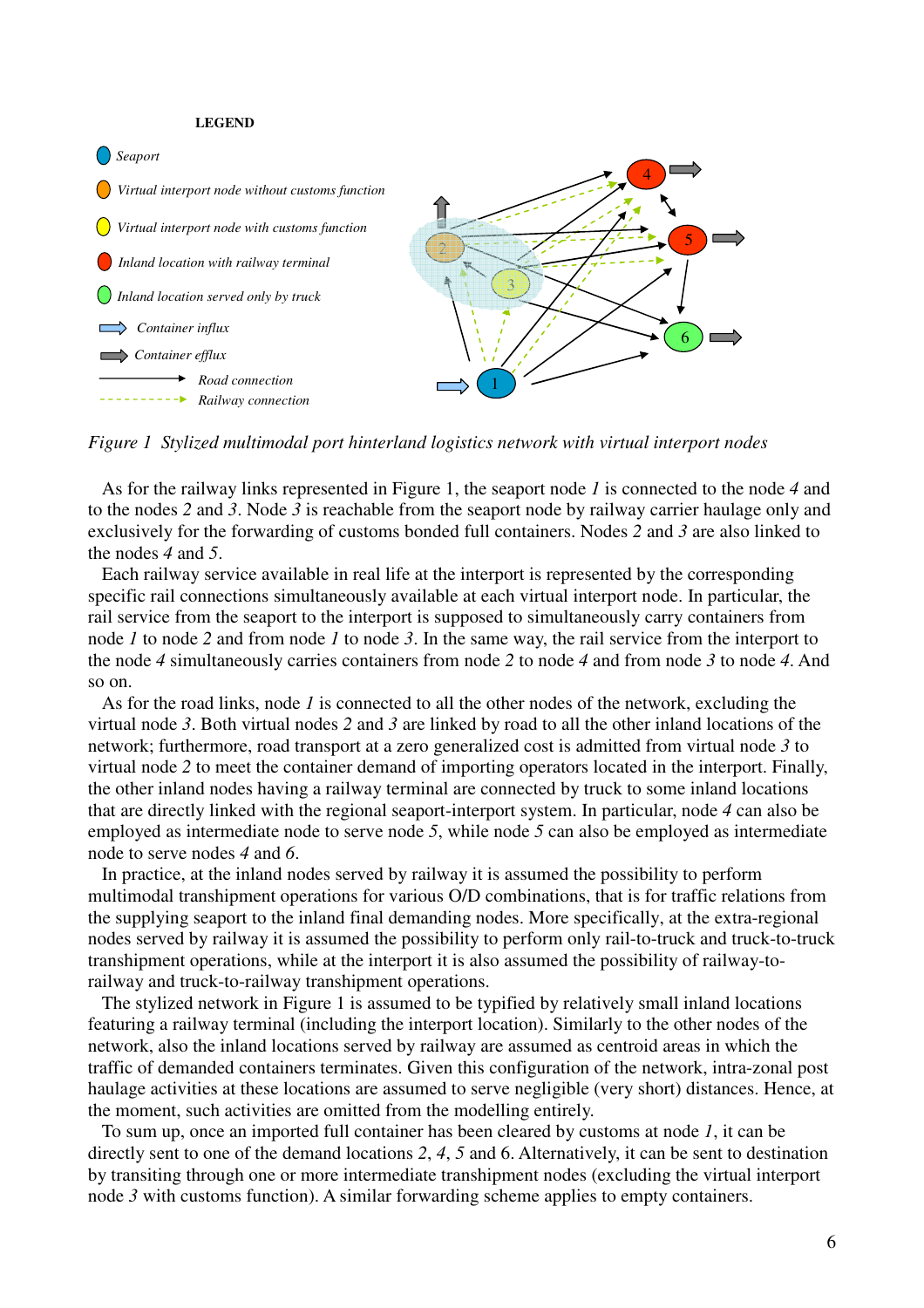But there is also another possibility for the distribution of full containers. Rather than being cleared by customs at node *1*, a full container may be shipped by bonded and sealed rail transportation from node *1* to node *3*, which virtually represents the customs clearing facility located at the interport in the hinterland. Once cleared here, the container may be transferred to its final demand location. Of course, empty containers do not require customs clearance before being released from intermodal nodes.

The splitting of a single interport facility into two separate virtual nodes enables the formulation of a standard linear programming model for the entire network, thus avoiding explicit 0-1 programming features to handle the decisions of where to carry out the customs clearance and storage operations for full containers.

#### *3.2 The primal programming model*

As presented here, the primal program of the *interport model* minimizes the total social generalized logistic cost for port hinterland multimodal distribution of imported full and empty containers (*inward interport model*), subjected to flow balance constraints at all nodes, nonnegativity constraints on endogenous variables, and capacity constraints on all rail connections. The model also features a road supply sub-model for the quantification of road transport times at national scale according to the Road Code regulations.

The *interport model* solves for the optimal inland routing of maritime containers discharged at one or more seaports. This task includes finding the detailed quantities of standardized loading units to be shipped from seaports, the transportation modal choice along each inland link, and the detailed pathway through the system chosen, including the possibility of multimodal transhipment operations at one or more regional interports and at other intermediate inland nodes featuring a railway terminal.

The model also determines whether shippers will choose to have their containerized consignments controlled and cleared by customs directly at the seaports, or whether they will prefer to comply with customs formalities at the interports. By means of parameters representing dwell times, free of charge storage times, handling charges, demurrage charges, probabilities and costs of customs controls, the *interport model* simulates in detail the container release operations and their associated pricing mechanisms at seaport and interport terminals<sup>5</sup>, including the possibility of relocating storage and customs operations from the seaports to the interports (i.e. the *extended gateway concept*). In this respect, the model allows for spelling out various arrangements of customs checks on full containers (automated computerized controls, documentary control, X-ray scanning controls, and physical inspections).

The primal equilibrium solution of the model can be broken down into merchant flows and carrier flows, representing in any case the optimum of a hypothetical shipper operating the entire network. In the common fashion, the overall solution for this economic agent can be shown to coincide with the decentralized solutions of individual programs for each participating logistic agent who ships containers through the network.

All model's elements are for one planning period (which in the empirical applications has corresponded to an operational year), and are assumed not to vary during the planning horizon. The notations used in the model are shown below.

<sup>&</sup>lt;sup>5</sup> Terminal operators offer container storage services to decouple the successive steps in the transport chain and they normally provide a limited amount of free of charge storage time which should allow for the customers to arrange customs formalities and other authorities to do their required clearances. Storage rates after free time (demurrage charges) are charged by terminal companies to optimize the yard productivity, minimizing the container dwell time depending on deliberate supply chain management strategies of using terminals as low cost warehouses. Also customs and administrative procedures may add substantially to the dwell time, and therefore to the direct and indirect costs for shippers. In some cases, shippers endeavour to have all necessary containers checked within free storage time provided by terminal companies, with this typically being not achieved for 100 per cent of container volumes and determining significant generalized costs to be borne.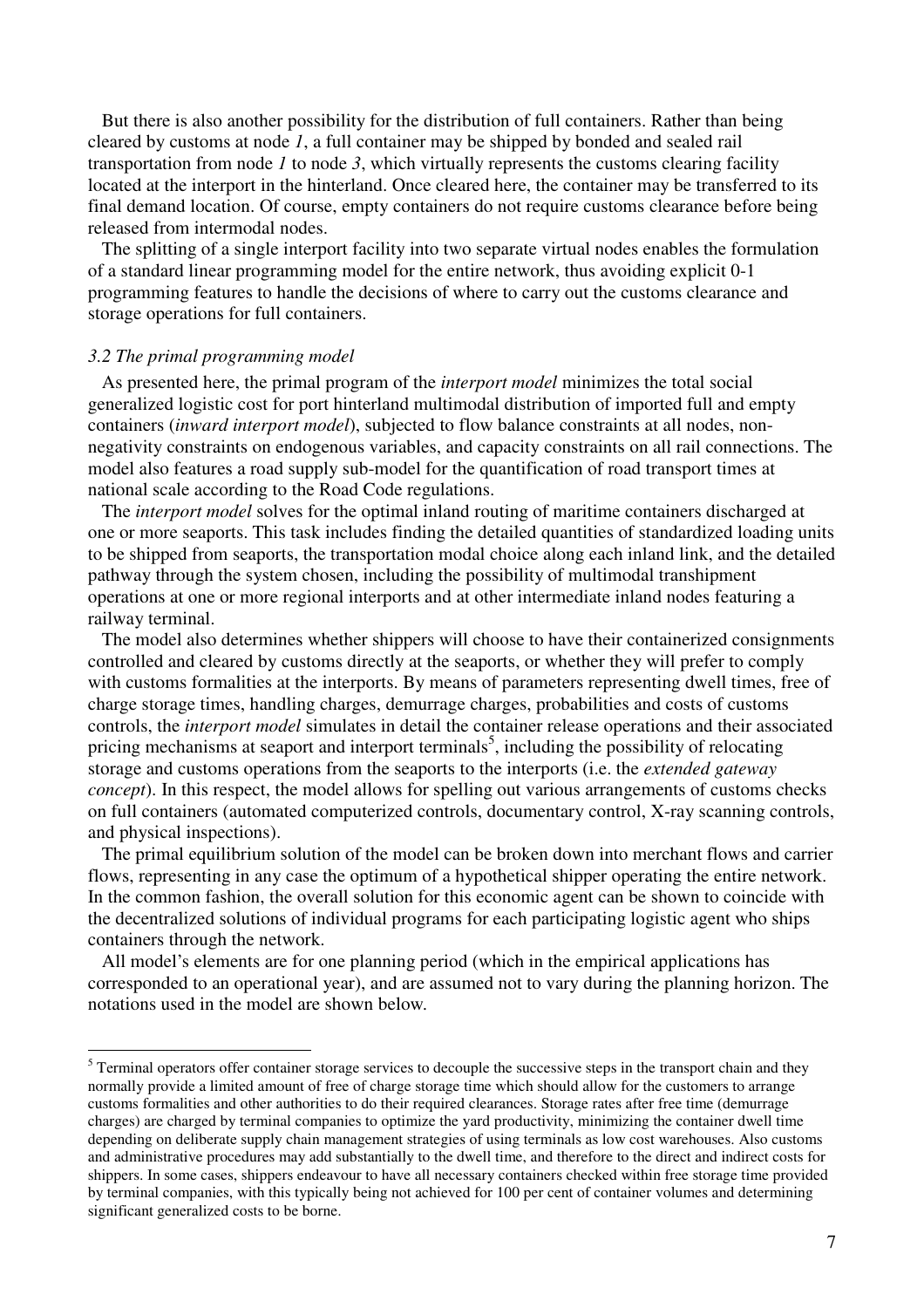# *Indices***:**

*I*: set of all nodes of the network =  $\{1, 2, 3, 4, 5, 6\}$ 

*L* (*I*): set of all intermodal nodes of the regional logistics system =  $\{1, 2, 3\}$ 

*N* (*L*): set of intermodal nodes of the regional logistics system excluding virtual interport nodes with customs function =  $\{1, 2\}$ 

*O (L)*: set of intermodal nodes of the regional logistics system excluding virtual interport nodes without customs function =  $\{1, 3\}$ 

*P* (*O*): set of seaport nodes of the regional logistics system =  $\{I\}$ 

 $Q(N)$ : set of virtual interport nodes without customs function =  $\{2\}$ 

*D* (*O*): set of virtual interport nodes with customs function =  $\{3\}$ 

*Z* (*I*): set of all inland locations demanding containers =  $\{2, 4, 5, 6\}$ 

*E (Z)*: set of inland locations (excluding interports) demanding containers =  $\{4, 5, 6\}$ 

*R (Z)*: set of inland locations without rail terminal and demanding containers =  $\{6\}$ 

*H* (*I*): set of inland locations performing an intermediate multimodal transhipment function:  ${2, 3, 4, 5}$ 

*T*: set of container types =  $\{ \text{full}, \text{empty} \}$ 

*M*: set of admitted inland transportation modes =  $\{tail, true \}$ 

*Road\_Type*: set of road linear infrastructure types =  ${$ *motorway*, *other roads* $}$ 

*A*: set of one-way railway services =  $\{I_{(2+3), I_{(2+3), 4, (2+3), 5}\}$ 

*Customs*: set of all customs control types =  $\{AC, DC, PI, SC\}^6$ 

*Customs2 (Customs)*: set of customs control types which do not entail additional direct customs  $costs = \{AC, DC\}$ 

*Customs3 (Customs)*: set of customs control types entailing additional direct customs costs =  $\{PI, SC\}$ 

# *Parameters***:**

*Demand*  $\begin{bmatrix} h_i \\ h_j \end{bmatrix}$ : vector of demands specified in number of containers of type  $t \in T$  (measured in TEU) by origin-destination pair (that is from each seaport node  $p \in P$  towards each node  $i \in I$ )  $\left[$  *Road*  $_{-}$  *dist<sub>ij</sub>*  $^{road - type}$   $\right]$ : vector of kilometer lengths of road linear infrastructure *road* \_ type  $\in$  *Road* \_ type between nodes  $i \in I$  and  $j \in I$  $\left[ Tot\_road\_dist_{ij} \right]$ : vector of kilometer lengths of total road linear infrastructure between nodes *i*∈ *I* and *j*∈ *I*, that are given as  $Tot\_road\_dist_{ii} = \sum$  Road \_dist<sub>ii</sub><sup>road</sup> –  $_$ \_type∈Road  $_$  $\sum$  *road*  $\Delta$  *dist<sub>ii</sub>* =  $\sum$  *Road*  $\Delta$  *dist<sub>ii</sub> road*  $\Delta$  *type*  $\mu_{ij}$  =  $\mu_{ij}$   $\mu_{ij}$   $\mu_{ij}$ *road* \_type∈Road \_Type  $Tot\_road\_dist_{ii} = \sum$   $Read\_dist$ ∈  $=$   $\sum$ 

 $\left[$ *Road*  $\_{speed}^{road\_type}$   $\right]$ : vector of admitted average speeds (expressed in km/h) of transport by truck over road linear infrastructure  $road\_type \in Road\_type$ 

 $\overline{a}$ <sup>6</sup> AC stands for Automated Computerized Control, DC for Documentary Control, PI for Physical Inspection, and SC for X-ray Scanning.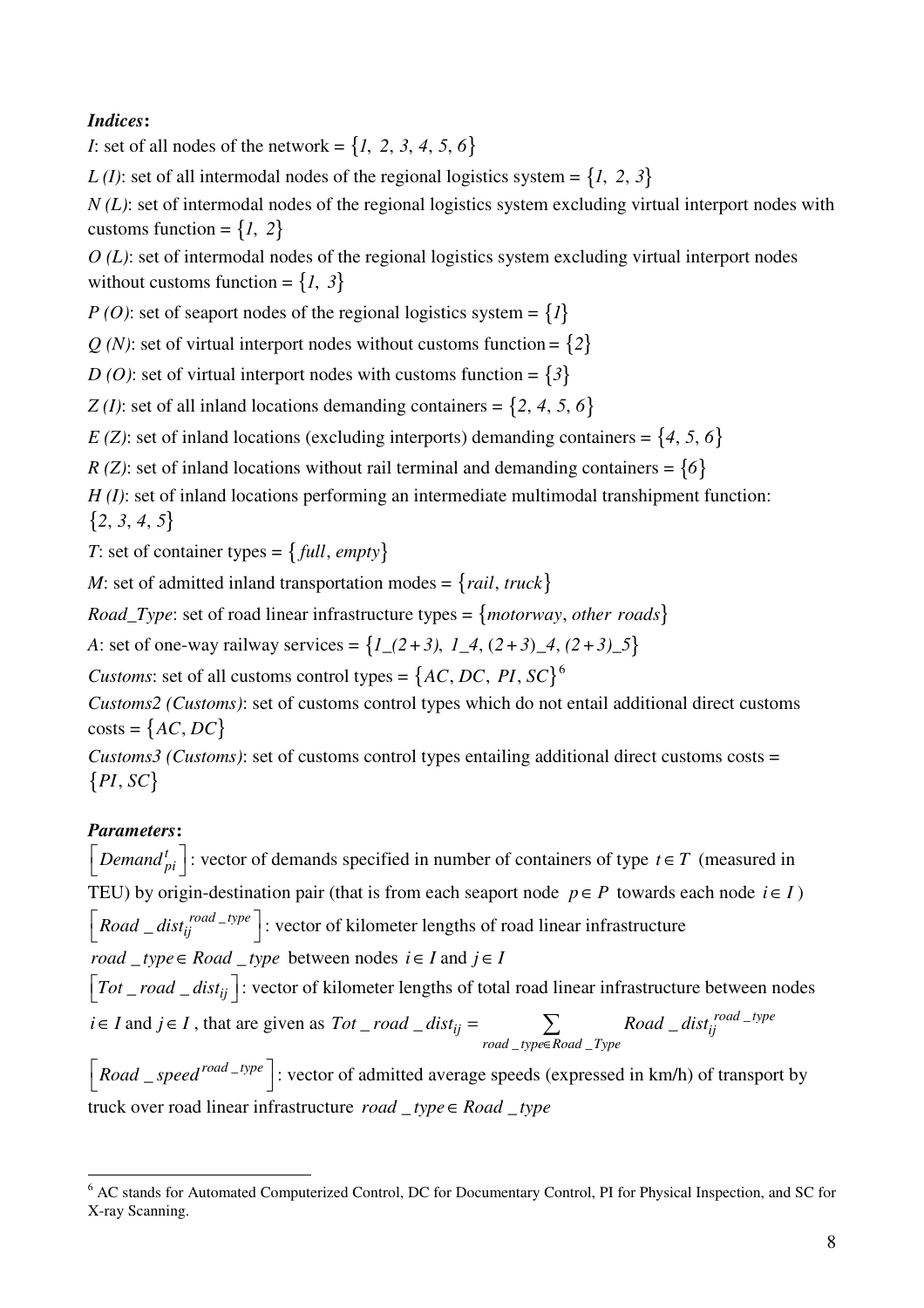$\left\lceil$  *Road \_driv \_time*<sub>ij</sub>  $\left\lceil$ : vector of admitted driving times (expressed in number of hours) for transport by truck between nodes  $i \in I$  and  $j \in I$ , that are calculated as

 $\Box$  Type  $\Big\}$  ( $\mathbf{p}_{\alpha,d}$  dist other roads  $\in$  Road  $\Box$  $\Box$  Type  $\begin{array}{c} \begin{array}{c} \end{array}$   $\end{array}$   $\begin{array}{c}$   $\mathbf{p}_{\alpha,d}$  and  $\mathbf{p}_{\alpha,d}$  other roads ERoad  $= dist_{ii}^{motorway \in Road\_Type}$  | Road  $\_$  driv  $\_$  $\equiv$  speed<sup>motorway\koaa \_1ype</sup> | Road \_ *motorway*∈Road \_Type \ ( **p**<sub>oad dist</sub>other roads∈Road \_Type *ij ij ij*  $=$   $\sqrt{\frac{p_{\text{ood}}}{p_{\text{ood}}}$   $\frac{p_{\text{good}}}{p_{\text{good}}}$   $\frac{p_{\text{good}}}{p_{\text{good}}}$   $\frac{p_{\text{good}}}{p_{\text{good}}}$   $\frac{p_{\text{good}}}{p_{\text{good}}}$   $\frac{p_{\text{good}}}{p_{\text{good}}}$  $Read\_dist_{ii}^{motorway \in Road\_Type}$  | | Road \_ dist  $\textit{Read\_driv\_time}$ *Road* \_ speed<sup>motorway∈Road \_<sup>1ype</sup> | *Road* \_ speed</sup>  $\in$ Road \_Type  $\left( \begin{array}{cc} \mathbf{p}_{\text{odd}} & \text{d}_{\text{is}}^{*}$ other roads $\in$  $\in$ Road \_Type  $\begin{bmatrix} \cdot \\ \cdot \end{bmatrix}$  p and  $\begin{bmatrix} \cdot \\ \cdot \end{bmatrix}$  and  $\begin{bmatrix} \cdot \\ \cdot \end{bmatrix}$  other roads  $\begin{pmatrix} Road & dist...^{motorway \in Road\_Type} \\ \end{pmatrix}$   $\begin{pmatrix} Road & dist...^{other} \cdot road \in Road\_Type \end{pmatrix}$  $=\left|\frac{1}{\frac{1}{\frac{1}{\frac{1}{\sqrt{1}}}}\left|1\right| + \left|\frac{1}{\frac{1}{\sqrt{1}}\left|1\right| + \left|\frac{1}{\sqrt{1}}\right|}{\frac{1}{\sqrt{1}}\left|1\right| + \left|\frac{1}{\sqrt{1}}\left|\frac{1}{\sqrt{1}}\right| + \frac{1}{\sqrt{1}}\left|\frac{1}{\sqrt{1}}\right| + \frac{1}{\sqrt{1}}\left|\frac{1}{\sqrt{1}}\right| + \frac{1}{\sqrt{1}}\left|\frac{1}{\sqrt{1}}\right| + \frac{1}{\sqrt{1}}\left|\frac{1}{\sqrt$  $(Road = speed^{m+1})$   $(Road = speed^{m+1})$  $\left[ \text{Rests }_i \right]$ : vector of times for rests (expressed in number of hours) prescribed by Road regulations for transport by truck between nodes  $i \in I$  and  $j \in I$  $|$  *Stops* \_ *time*<sub>ii</sub> : vector of times for stops (expressed in number of hours) prescribed by Road regulations for transport by truck between nodes  $i \in I$  and  $j \in I$  $\left[ \frac{Rail  $dist_{ij}$  : vector of kilometer lengths of rail linear infrastructure between nodes *i*  $\in$  *I* and *j*  $\in$  *I*$  $\left[Rail\_time^t_{ij}\right]$ : vector of times for railway transport of containers of type  $t \in T$  between nodes *i*∈ *I* and *j*∈ *I*, where  $Rain \in \text{fail}$  *iime*<sup>*full∈T*</sup> is given, while  $Rain \in \text{fail}$  *iime*<sup>*full∈T*</sup> *ime<sub>ij</sub>* for all *i*, *j* ≠ *d* ∈ *D* ⊆ *I*, and *Rail* \_*time*<sup>empty∈T</sup> = *Rail* \_*time*<sup>empty∈T</sup> = 0 (virtual interport nodes *d* ∈ *D* can only receive and forward full containers)  $\left[Tot\_transport\_time^{tm}_{ij}\right]$ : vector of total travel times (expressed in number of hours) for transport of containers of type  $t \in T$  by mode  $m \in M$  between nodes  $i \in I$  and  $j \in I$ , where  $Tot\_transport\_time_{ij}^{t, \{{ruleM}\}} = \text{Rail\_time}_{ij}^{t}, \text{ and}$  $Tot\_transport\_time^{t, \; true \& \in M}_{ij} = Road\_driv\_time_{ij} + Rests\_time_{ij} + Stops\_time_{ij}$  $\left[Transport - fare^{tm}_{ij}\right]$ : vector of unit prices (measured in Euros/TEU) for transport of containers of type  $t \in T$  by mode  $m \in M$  between nodes  $i \in I$  and  $j \in I$  $\left[ Gas\_cost^{tm} \right]$ : vector of external unit costs (in Euros/TEU-km) for emissions of greenhouse gases deriving from transport of containers of type  $t \in T$  by mode  $m \in M$  $[Air\_cost^{tm}]$ : vector of external unit costs (in Euros/TEU-km) of air pollution deriving from transport of containers of type  $t \in T$  by mode  $m \in M$  $\left[Noise\_cost^{tm}\right]$ : vector of external unit costs (in Euros/TEU-km) of noise deriving from transport of containers of type  $t \in T$  by mode  $m \in M$  $\left[Accident\_cost^{tm}\right]$ : vector of external unit costs (in Euros/TEU-km) of accidents deriving from transport of containers of type  $t \in T$  by mode  $m \in M$  $\left[Consestion\_cost^{tm}\right]$ : vector of external unit costs (in Euros/TEU-km) of congestion deriving from transport of containers of type  $t \in T$  by mode  $m \in M$  $\left[ Tot\_extern\_cost^{tm}_{ij} \right]$ : vector of total external unit costs (in Euros/TEU) deriving from transport of containers of type  $t \in T$  by mode  $m \in M$  between nodes  $i \in I$  and  $j \in I$ , where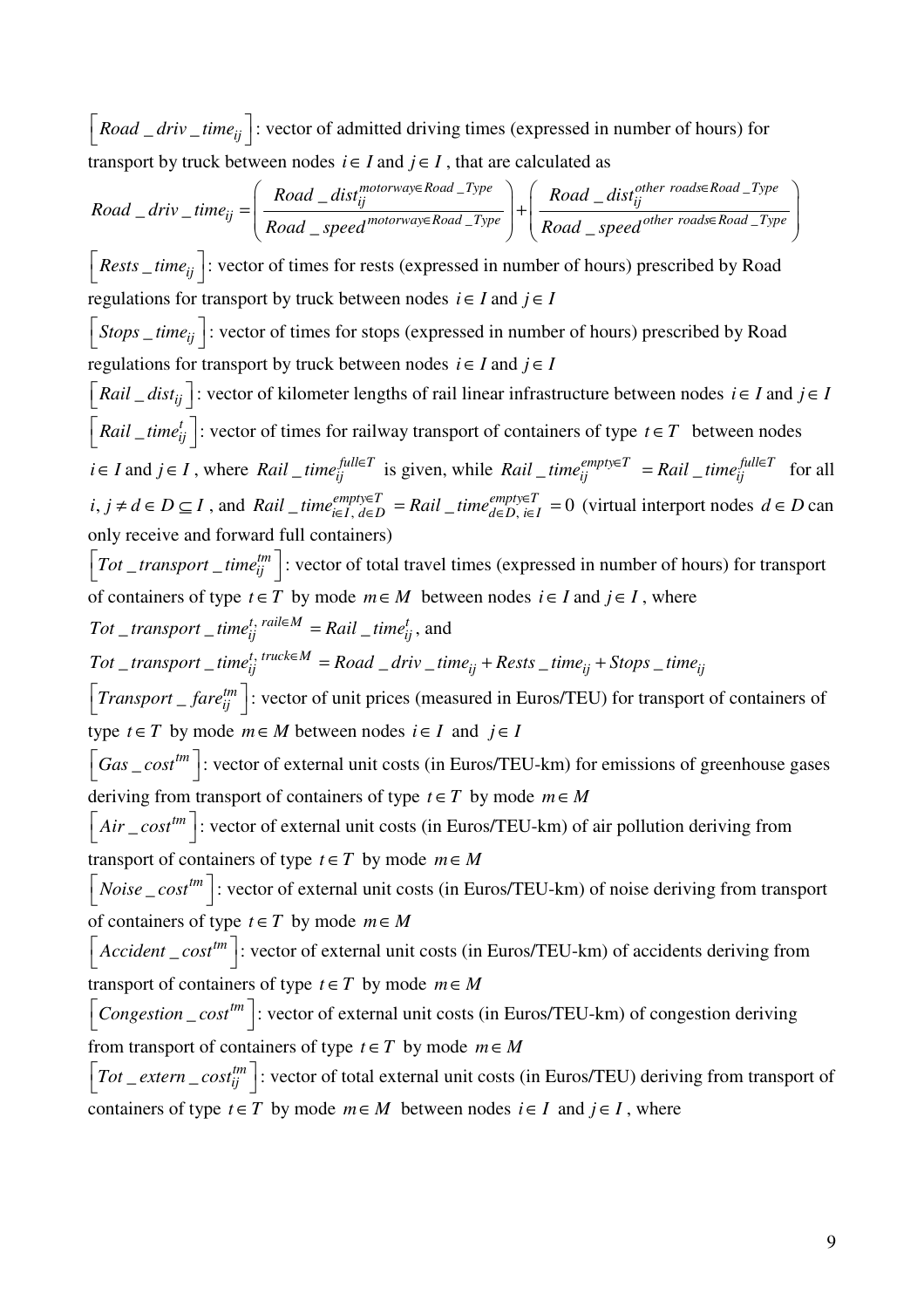$$
Tot\_extern\_cost_{ij}^{t, \, truck \in M} =
$$
\n
$$
= \begin{pmatrix} Gas\_cost^{t, \, truck \in M} + Air\_cost^{t, \, truck \in M} + \n\text{Noise\_cost}^{t, \, truck \in M} + \n\text{Accident}\_{cost}^{t, \, truck \in M} + \n\end{pmatrix} \cdot Tot\_road\_dist_{ij};
$$
\n
$$
+ Congestion\_cost^{t, \, truck \in M}
$$

while  $Tot\_extern\_cost^{t, \text{ } rail \in M}_{ij}$  =

$$
= \begin{pmatrix} Gas\_cost^{t, \text{ rail} \in M} + Air\_cost^{t, \text{ rail} \in M} + \\ Noise\_cost^{t, \text{ rail} \in M} + Accident\_cost^{t, \text{ rail} \in M} + \cdot \\ + Congestion\_cost^{t, \text{ rail} \in M} \end{pmatrix} \cdot \text{Rail\_dist}_{ij}
$$

*Annual\_rate*: scalar representing the annual opportunity and economic-technical depreciation cost rate of containerized cargoes

[*Import* value]: scalar representing the average unit customs declared value (expressed in Euros/TEU) of containerized import cargoes disembarked at the regional seaport system *Leas cost:* scalar representing the container leasing unit charge per day (expressed in Euros/TEU/day)

 $\left[c_{ij}^{full \in T, m}\right]$ : vector of total social generalized unit costs (in Euros/TEU) for transport of containers of type  $full \in T$  by mode  $m \in M$  between nodes  $i \in I$  and  $j \in I$ , that are calculated as  $, m = T_{ransport}$   $f_{arc}$  fulle  $T, m = T_{ctr}$  extern cost fulle  $T$ ,  $f^{full \in T, m}_{j} = Transport\_fare^{full \in T, m}_{ij} + Tot\_extern\_cost^{full \in T, m}_{ij}$  $c_{ij}^{full \in T, m}$  = Transport \_ fare $_{ij}^{full \in T, m}$  + Tot \_ extern \_ cost $_{ij}^{full \in T, m}$  +

$$
+ \left\{\left[\frac{\left(\frac{Annual\_rate}{365} \cdot Import\_value\right) + Least\_cost}{24}\right] \cdot Tot\_transport\_time_{ij}^{full \in T, m}\right\}
$$

where the first two terms are respectively the direct transport cost and the total transport external cost (in Euros/TEU), while the third term is the time related cost during transport operations (i.e. the sum of in-transit inventory holding cost and container leasing cost, in Euros/TEU)

 $\left[ c_{ij}^{empty \in T, m} \right]$ : vector of total social generalized unit transport costs (in Euros/TEU) for containers of type *empty* ∈ T by mode  $m \in M$  between nodes  $i \in I$  and  $j \in I$ , that are calculated as  $, m = T_{\text{transpost}}$   $f_{\text{crs}} e^{mpt} \in T, m + T_{\text{ot}}$  extern  $\cos t^{empty} \in T$ ,  $\mathcal{L}^{empty \in T, \; m}_{ij} = Transport\_fare_{ij}^{empty \in T, \; m} + Tot\_extern\_cost_{ij}^{empty \in T, \; m}$  $c_{ij}^{empty \in T, m}$  = Transport \_ fare $_{ij}^{empty \in T, m}$  + Tot \_ extern \_  $cost_{ij}^{empty \in T, m}$  +

$$
+\left(\frac{Leas\_cost}{24}\cdot Tot\_transport\_time_{ij}^{empty \in T, m}\right)
$$

where the first two terms are respectively the direct transport cost and the total transport external cost (in Euros/TEU), while the third term is the time related cost during transport operations (i.e. container leasing cost, in Euros/TEU)

 $\left[$  *DwTime*  $_{\_}empty_n\right]$ : vector of unit dwell times (expressed in number of days/TEU) for empty containers at node  $n \in N$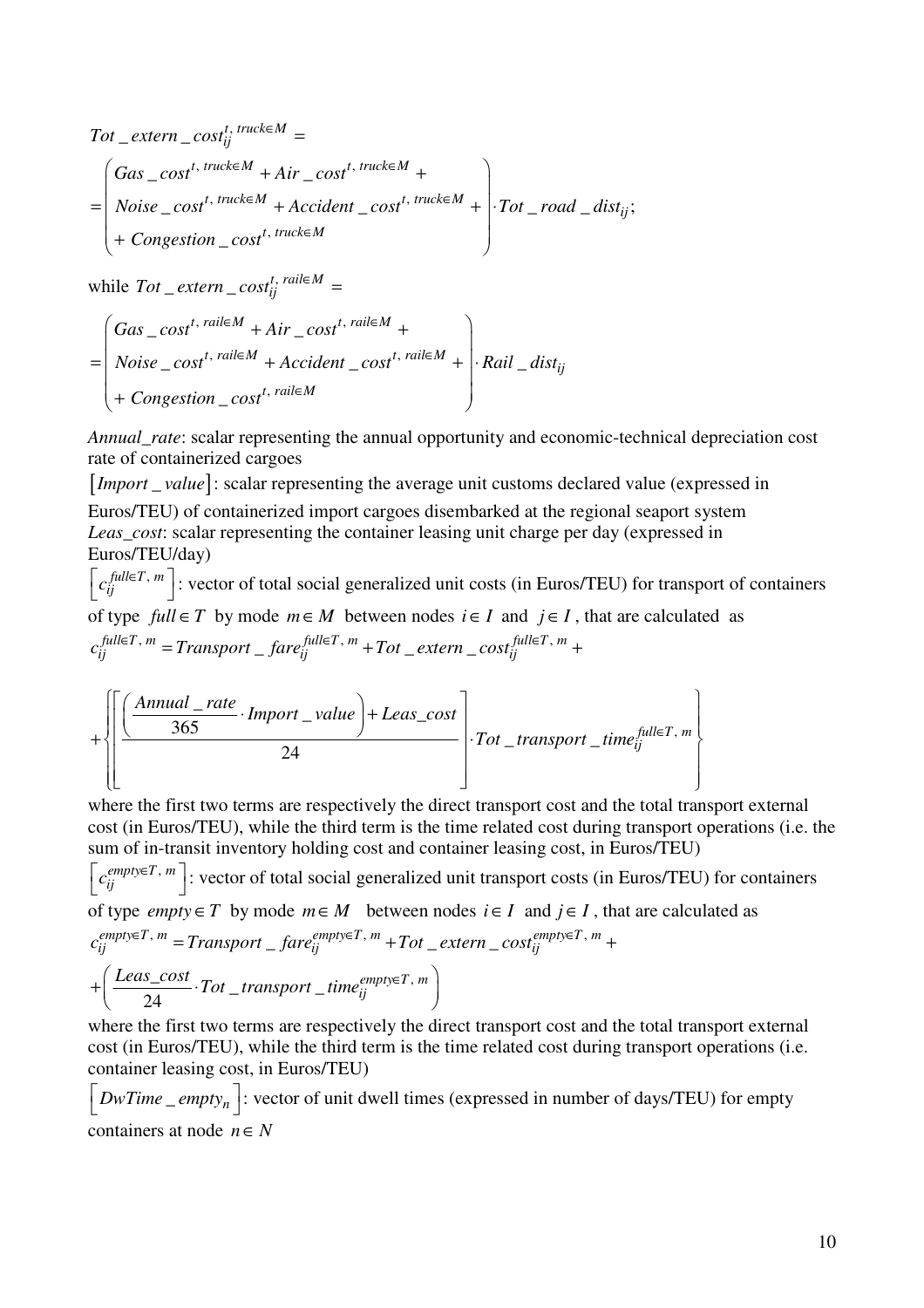$\left[DwTime \_full \_port^{cutsoms, m}\right]$ : vector of unit port dwell times (expressed in number of days/TEU) for full containers submitted to customs control type  $\textit{customs} \in \textit{Customs}$  at seaport node  $p \in P$ , and leaving the same node by transport mode  $m \in M$  $\left[DwTime \_ full \_ port \_ CB_p\right]$ : vector of unit port dwell times (expressed in number of days/TEU) for full containers to be cleared at the interport and leaving the seaport node  $p \in P$  by railway carrier haulage under customs bond (without any accompanying inland customs transit document)  $\left[ DwTime \_full \_interport \_A_q^m \right]$ : vector of unit interport dwell times (expressed in number of days/TEU) for full containers already cleared by customs at the seaport node and leaving the virtual interport node  $q ∈ Q$  by transport mode  $m ∈ M$  $\left[DwTime \_full \_interport^{cutsoms, m}_{d}\right]$ : vector of unit interport dwell times (expressed in number of days/TEU) for full containers submitted to customs control type  $\textit{customs} \in \textit{Customs}$  at virtual interport node  $d \in D$ , and leaving the same node by transport mode  $m \in M$  $\left[Ratio\_port<sub>p</sub><sup>cutstons</sup>\right]$ : vector of ratios (%) of disembarked full containers submitted to customs control type *customs*  $\in$  *Customs* before to be cleared at seaport node  $p \in P$  $\left[Ratio\_interport^{cutsoms}_{dp}\right]$ : vector of ratios (%) of full containers arriving at virtual interport node  $d \in D$  from seaport node  $p \in P$  by rail under customs bond (without any accompanying inland customs transit document) and to be submitted to customs control type *customs*  $\in$  *Customs*, that are given by *Ratio \_interport*<sup>customs</sup> = *Ratio \_ port*<sup>customs</sup> for all  $d \in D$  $\left[ Wa \_{DwTime \_{full} \_{port}^m \right]$ : vector of weighted average unit port dwell times (measured in number of days/TEU) of full containers cleared by customs at seaport node  $p \in P$  and leaving the same node by transport mode  $m \in M$ , that are given by  $\subseteq DwTime\_full\_port_p^m = \qquad \sum \qquad \left(DwTime\_full\_port_p^{cutstons, m} \cdot Ratio\_port_p^{cutstons}\right).$  $p = \sum_{p}$  *Dwitme* Juli port<sub>p</sub> · Natio port<sub>p</sub> *customs Customs*  $Wa\_DwTime\_full\_port_n^m = \sum \left(DwTime\_full\_port_n^{customs,m} \cdot Ratio\_port_m^{m} \right)$ ∈  $=$   $\sum$   $\left(DwTime\_full\_port^{cutstons, m}_{p}\right)$ .  $\left[ Wa\_DwTime\_full\_interport^{m}_{pd} \right]$ : vector of weighted average unit interport dwell times (measured in number of days/TEU) of full containers arriving in virtual interport node  $d \in D$  by railway carrier haulage under customs bond from seaport node  $p \in P$ , cleared by customs at the same node  $d \in D$ , and leaving by transport mode  $m \in M$ , that are given by  $\left(\textit{DwTime\_full\_interport}_{d}^{\textit{customs, m}} \cdot \textit{Ratio\_interport}_{dp}^{\textit{customs}}\right)$  $\_DwTime\_full\_interport^{m}_{po}$  $Wa\_DwTime\_full\_interport^m_{pd} =$ d *d d d d d d d d d d d d d d d d d d d d d d d d d d d d* **d** *d* **d** *d* **d d d d d d** *customs Customs DwTime* \_ full \_interport<sup>customs, m</sup> · Ratio \_interport ∈  $=$   $\sum$   $\left(DwTime\_full\_interport^{cutsoms, m}_{d}\right)$ .  $\left[ \text{Free\_time}_l \right]$ : vector of free of charge container storage unit times (measured in number of days/TEU) at node  $l \in L$  $\left[$  *DemurrCharge*<sup>*t*</sup></sup> $\right]$ : vector of demurrage unit charges (measured in Euros/TEU) for containers of type  $t \in T$  at node  $l \in L$  $\left[$  *HandlCharge*<sup>*t*</sup></sup> $\right]$ : vector of container handling unit charges (measured in Euros/TEU) for

containers of type  $t \in T$  at node  $l \in L$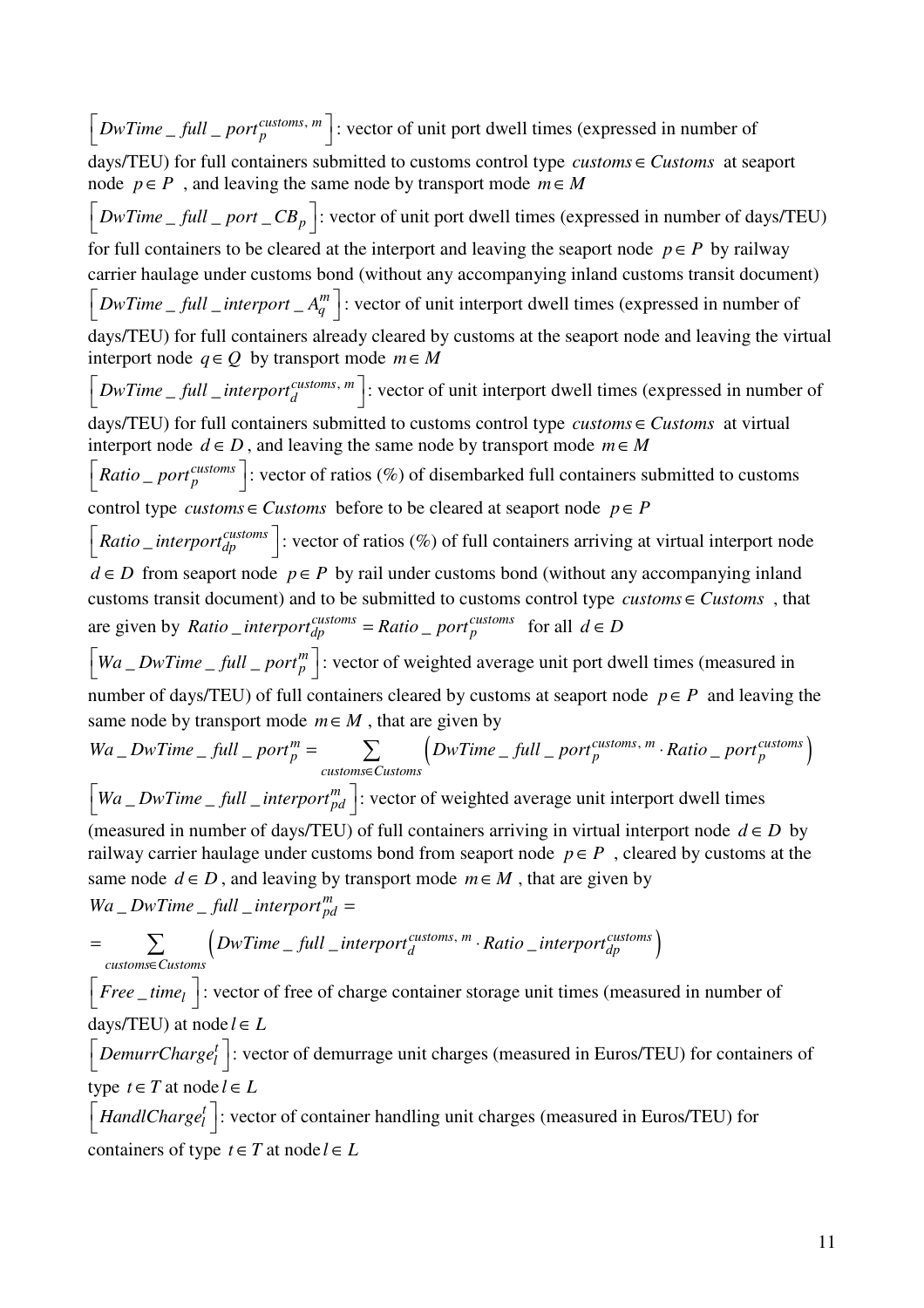$\left[$  *Additional*  $\right]$  *customs*  $\right]$  *charge*<sup>*customs*<sup>3</sup> $\left]$  : vector of additional customs unit charges (expressed in</sup> Euros/TEU) for full containers submitted to customs control type *customs3* ∈ Customs3 at node  $$  $\left[Port\_dir\_costI_p^{customs2, m} \right]$ : vector of direct unit costs (expressed in Euros/TEU) for handling and storage of full containers submitted to customs control type  $\textit{customs2} \in \textit{Customs2}$  at seaport node  $p \in P$ , and leaving the same node by transport mode  $m \in M$ , that are calculated as

$$
Port\_dir\_costI^{customs2, m}_{p} =
$$

$$
= \begin{cases} \left[ \left( DwTime \_full \_port_p^{customs2, m} - Free \_ time_p \right) \cdot DemurrCharge_p^{full \in T} \right] + HandlCharge_p^{full \in T} \\ \text{if } DwTime \_ full \_ port_p^{customs2, m} > Free \_ time_p \\ \text{HandlCharge_p^{full \in T}} & \text{if } DwTime \_ full \_ port_p^{customs2, m} \le Free \_ time_p \end{cases}
$$

where  $\left[ \left( \textit{DwTime}_{-} \textit{full}_{-} \textit{port}_{p}^{\textit{customs2, m}} - \textit{Free}_{-} \textit{time}_{p} \right) \cdot \textit{Demurr} \textit{Charge}_{p}^{\textit{full}\in T} \right]$  $\lfloor$   $(DwTime \_full \_port^{cutsoms2, m} - Free \_time_p \rfloor \cdot DemurrChange_p^{Jull \in I} \rfloor$  is the unit cost of

container storage (Euros/TEU), and *HandlCharge*<sup>fulleT</sup> is the unit charge for container handling (Euros/TEU).

 $\left[Port\_dir\_cost2^{cutsoms3, m}_{p}\right]$ : vector of direct unit costs (expressed in Euros/TEU) for handling, storage, and customs control of full containers submitted to customs control type

*customs3*  $\in$  *Customs3* at seaport node  $p \in P$ , and leaving the same node by transport mode  $m \in M$ , that are calculated as

 $_$ frac{1}{2} *dir*  $_$  *cost* $2_p^{cuts to ms3, m}$  $Port\_dir\_cost2_p^{cutsoms3, m} =$ 

$$
= \begin{cases} \left[ \left( DwTime\_full\_port_p^{cutstons3}, m - Free\_time_p \right) \cdot DemurrChange_p^{full \in T} \right] + HandlChange_p^{full \in T} +
$$
  
+Additional\\_cuts\\_charge\_p^{cutsoms3}  
if DwTime\\_full\\_port\_p^{cutstons3}, m > Free\\_time\_p  
HandlChange\_p^{full \in T} + Additional\\_cutsons\\_charge\_p^{cutstons3}  
if DwTime\\_full\\_port\_p^{cutstons3}, m \le Free\\_time\_p\n\end{cases}

 $_$ frac{1}{C} *cost*  $I_d^{cuts to ms2, m}$  $\left[$  *Interport*  $_{d}$  *dir*  $_{c}$  *cost1*<sup>*customs2*, *m*<sup> ${d}$ </sup> : vector of direct unit costs (expressed in Euros/TEU) for</sup>

handling and storage of full containers submitted to customs control type  $\textit{customs2} \in \textit{Customs2}$  at virtual interport node  $d \in D$ , and leaving the same node by transport mode, that are calculated as  $_$ frac{1}{C} *cost*  $I_d^{\text{customs2, m}}$  $Interport\_dir\_cost1^{cutstons2, m}_{d}$ 

$$
= \begin{cases} \left[ \left(DwTime\_full\_interport_d^{cutstons2, m} - Free\_time_d \right) \cdot DemurrChange_d^{full \in T} \right] + \\ + HandlChange_d^{full \in T} & \text{if } DwTime\_full\_interport_d^{cutstons2, m} > Free\_time_d \\ \text{HandlChange}_d^{full \in T} & \text{if } DwTime\_full\_interport_d^{cutstons2, m} \le Free\_time_d \end{cases}
$$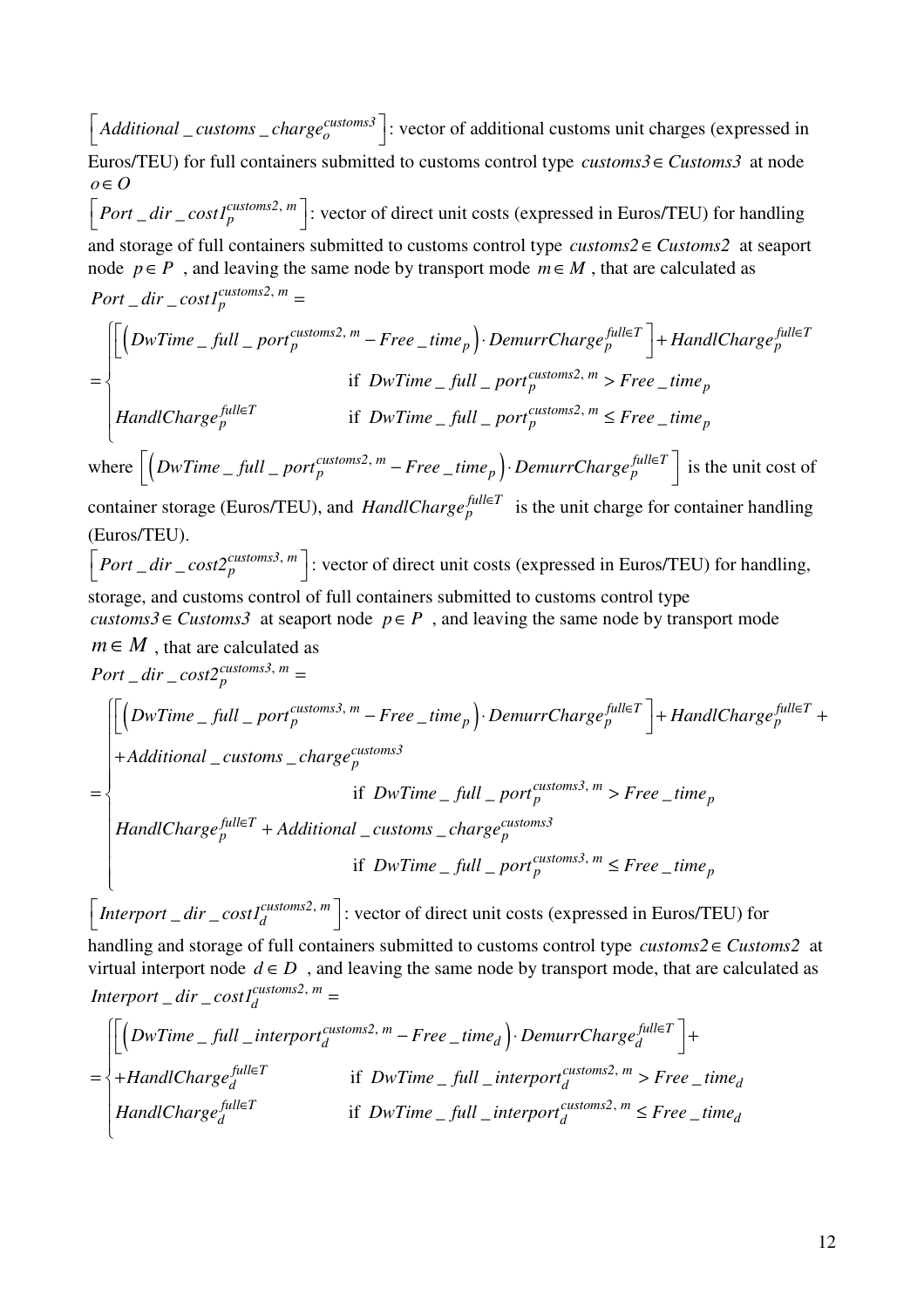where  $\left[$   $\left($  *DwTime*  $_{-}$  *full*  $_{-}$  *interport*<sup>*customs2*, *m*  $-$  *Free*  $_{-}$  *time*<sub>d</sub>  $\right)$ . *DemurrCharge*<sup>*full* $\in$ *T*  $\right]$ </sup></sup>  $\lfloor$  (DwTime \_ full \_interport<sup>customs2, m</sup> – Free \_time<sub>d</sub>) · DemurrCharge<sup>nute1</sup> is container storage cost, and *HandlCharge*<sup> $full \in T$ </sup> is container handling charge  $_$ frac{1}{C} *cost* $2_d^{cuts to ms3, m}$  $\left[$  *Interport*  $_{d}$  *dir*  $_{c}$  *cost2<sup>customs3*, *m*<sup> $_{d}$ </sup> : vector of direct unit costs (expressed in Euros/TEU) for</sup> handling storage, and customs control of full containers submitted to customs control type *customs3*  $\in$  *Customs3* at virtual interport node  $d \in D$ , and leaving the same node by transport mode  $m \in M$ , that are calculated as  $\left(DwTime\_full\_interport_{d}^{cutsoms3, m} - Free\_time_{d}\right)$  $_$ frac{1}{C} *cost* $2_d^{cuts to ms3, m}$  $\_customs\_charge_d^{customss}$  $Interport\_dir\_cost2^{cuts to ms3, m}_{d}$  $\alpha$ *customs3, m*  $\alpha$  *Free* time . DemurrCharge full  $\in$ T  $d$   $=$   $\Gamma$ ree  $_$ ume<sub>d</sub>  $)$ ' Demurr $_$ uarge<sub>d</sub>  $full \in T$   $\perp$  *Additional customs charge customs3 d* + Additional \_customs \_cnarge<sub>d</sub> *DwTime* \_ full \_interport<sup>customs5, m</sup> – Free \_time<sub>d</sub> \ DemurrCharge  $H and lCharge<sub>A</sub><sup>pure</sup> + Additional \_cuts \_charge$ ∈ ∈  $\left[\left(DwTime\_full\_interport^{cuts toms3, m}_{d}-Free\_time_{d}\right)\cdot Demurr Charge^{full}\in T\right]+$  $+$ HandlCharg $e_d^{[null]}\ +$ = if  $DwTime$   $_{-}$  full  $_{-}$  interport<sup>customs3, m</sup>  $>$  Free  $_{-}$  $f_d^{\text{full} \in T}$  + Additional \_ customs \_ charge<sup>customs3</sup>  $DwTime$ <sub> $-$ </sub> full  $\_interport_{d}^{cuts toms3, m}$  > Free  $\_time_{d}$  $H and lCharge_d^{full \in T} + Additional \_\textit{cuts} \_\textit{charge}_d^c$  $\int$  $\overline{a}$  $\overline{a}$  $\overline{\phantom{a}}$  $\overline{\phantom{a}}$ ∤  $\overline{\phantom{a}}$  $\overline{a}$ 

 if  $\text{if } DwTime\_full\_interport_{d}^{cutsoms3, m} \leq Free\_time_{d}$ 

 $\left[ f_n \right]$ : vector of total generalized unit costs (in Euros/TEU) of release operations for empty containers at intermodal node  $n \in N$ , that are calculated as

 $\overline{\phantom{a}}$ 

 $\overline{\mathcal{L}}$ 

$$
f_n = \begin{cases} \left[ \left( DwTime\_empty_n - Free\_time_n \right) \cdot DemurrChange_n^{empty \in T} \right] + \\ + \text{HandlCharge}_n^{empty \in T} + \left( Leas\_rate \cdot DwTime\_empty_n \right) \\ \text{if } DwTime\_empty_n - Free\_time_n > 0 \\ \text{HandlCharge}_n^{empty \in T} + \left( Leas\_rate \cdot DwTime\_empty_n \right) \\ \text{if } DwTime\_empty_n - Free\_time_n \le 0 \end{cases}
$$

where  $\left[ \left( DwTime \_\emptyset pty_n - Free \_\emptyset pene_n \right) \cdot DemurrCharge_n^{empty \in T} \right] + HandlCharge_n^{empty \in T}$  $\lfloor (DwTime\_empty_n - Free\_time_n) \cdot DemurrChange_n^{empty \in I} \rfloor + HandlChange_n^{empty \in I}$  is

terminal operation cost, and  $(Leas\_rate \cdot DwTime\_empty_n)$  is container leasing cost  $\left[g_{p}^{m}\right]$ : vector of weighted average total generalized unit port costs (in Euros/TEU) of the release operations for full containers cleared by customs at seaport node  $p \in P$  and leaving the same node by transport mode  $m \in M$ , that are calculated as

$$
g_p^m = \left[ \left( \frac{Annual\_rate}{365} \cdot Import\_value \right) \cdot Wa\_DwTime\_full\_port_p^m \right] +
$$
  
+  $\left( Least\_cost \cdot Wa\_DwTime\_full\_port_p^m \right) +$   
+  $\sum_{\text{customs2} \in Customs2} \left( Port\_dir\_cost1_p^{\text{customs2}, m} \cdot Ratio\_port_p^{\text{customs2}} \right) +$   
+  $\sum_{\text{customs3} \in Customs3} \left( Port\_dir\_cost2_p^{\text{customs3}, m} \cdot Ratio\_port_p^{\text{customs3}} \right)$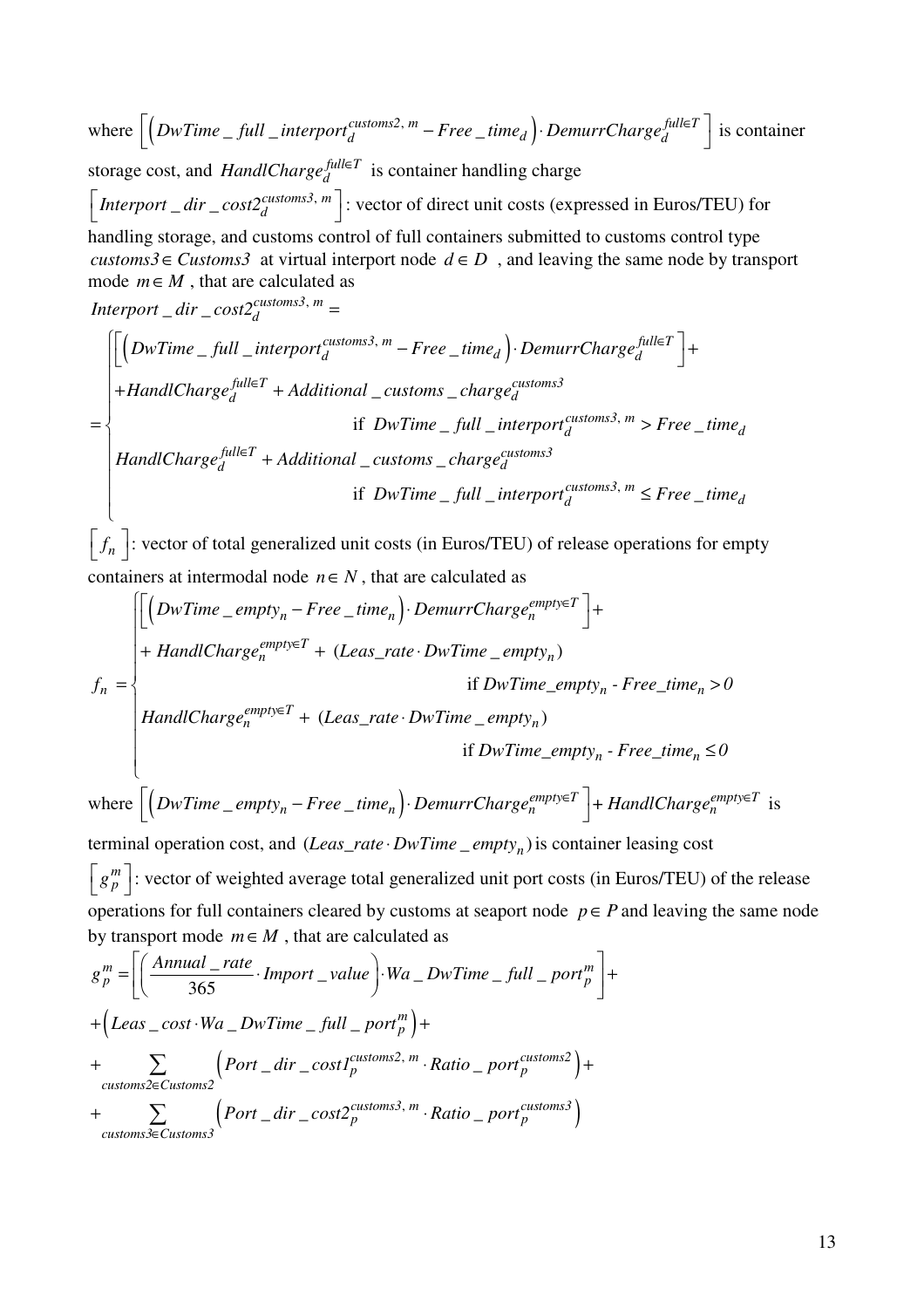where 
$$
\left[ \left( \frac{Annual\_rate}{365} \cdot Import\_value \right) \cdot Wa\_DwTime\_full\_port_p^m \right]
$$
 is weighted average in-

transit inventory holding cost,  $\left( Least\_cost \cdot Wa\_DwTime\_full\_port_p^m \right)$  is weighted average container leasing cost, and

$$
\sum_{\text{customs2} \in \text{Customs2}} \Big( Port\_dir\_cost1_p^{\text{cutstoms2}, m} \cdot Ratio\_port_p^{\text{cutstoms2}} \Big) +
$$
  
+ 
$$
\sum_{\text{customs3} \in \text{Customs3}} \Big( Port\_dir\_cost2_p^{\text{cutforms3}, m} \cdot Ratio\_port_p^{\text{cutstoms3}} \Big) \text{ is weighted average handling,}
$$

storage and customs control cost

 $\left[k_p\right]$ : vector of total generalized unit port costs (in Euros/TEU) of the release operations for full containers leaving the seaport node  $p \in P$  by railway carrier haulage under customs bond (without any accompanying inland customs transit document) towards the virtual interport node with customs function, that are calculated as

$$
k_p = \begin{cases}\n\left[\left(DwTime \_full\_port\_CB_p - Free\_time_p\right) \cdot DemurrChange_p^{full \in T}\right] +\n\end{cases}
$$
\n
$$
+ HandlChange_p^{full \in T} + \left(Leas \_cost \cdot DwTime \_ full\_port\_CB_p\right) +\n\left[\left(\frac{Annual\_rate}{365} \cdot Import\_value\right) \cdot DwTime \_ full\_port\_CB_p\right]
$$
\n
$$
= find\_part\_CB_p > Free\_time_p
$$
\n
$$
H and lChange_p^{full \in T} + \left(Leas \_ cost \cdot DwTime \_ full\_port\_CB_p\right) +\n\left[\left(\frac{Annual\_rate}{365} \cdot Import\_value\right) \cdot DwTime \_ full\_port\_CB_p\right]
$$
\n
$$
= find\_part\_CB_p
$$
\n
$$
= find\_port\_CB_p
$$
\n
$$
= find\_port\_CB_p
$$

*m*  $\left[s_q^m\right]$ : vector of total generalized unit interport costs (in Euros/TEU) of the release operations for full containers already cleared by customs in the seaport node and leaving the virtual interport node  $q \in Q$  by transport mode  $m \in M$ , that are calculated as

$$
s_q^m = \begin{cases} \left[ \left( DwTime\_full\_interport\_A_q^m - Free\_time_q \right) \cdot DemurrChange_q^{\text{full}} \right] + \\ + \left[ \left( \frac{Annual\_rate}{365} \cdot Import\_value \right) \cdot DwTime\_full\_interport\_A_q^m \right) + \\ + \left[ \left( \frac{Annual\_rate}{365} \cdot Import\_value \right) \cdot DwTime\_full\_interport\_A_q^m \right] \\ & \text{if } DwTime\_full\_interport\_A_q^m > Free\_time^q \\ \end{cases}
$$
  
\n
$$
+ \left[ \left( \frac{Annual\_rate}{365} \cdot Import\_value \right) \cdot DwTime\_full\_interport\_A_q^m \right) + \\ + \left[ \left( \frac{Annual\_rate}{365} \cdot Import\_value \right) \cdot DwTime\_full\_interport\_A_q^m \right] \\ & \text{if } DwTime\_full\_interport\_A_q^m \le Free\_time_q \end{cases}
$$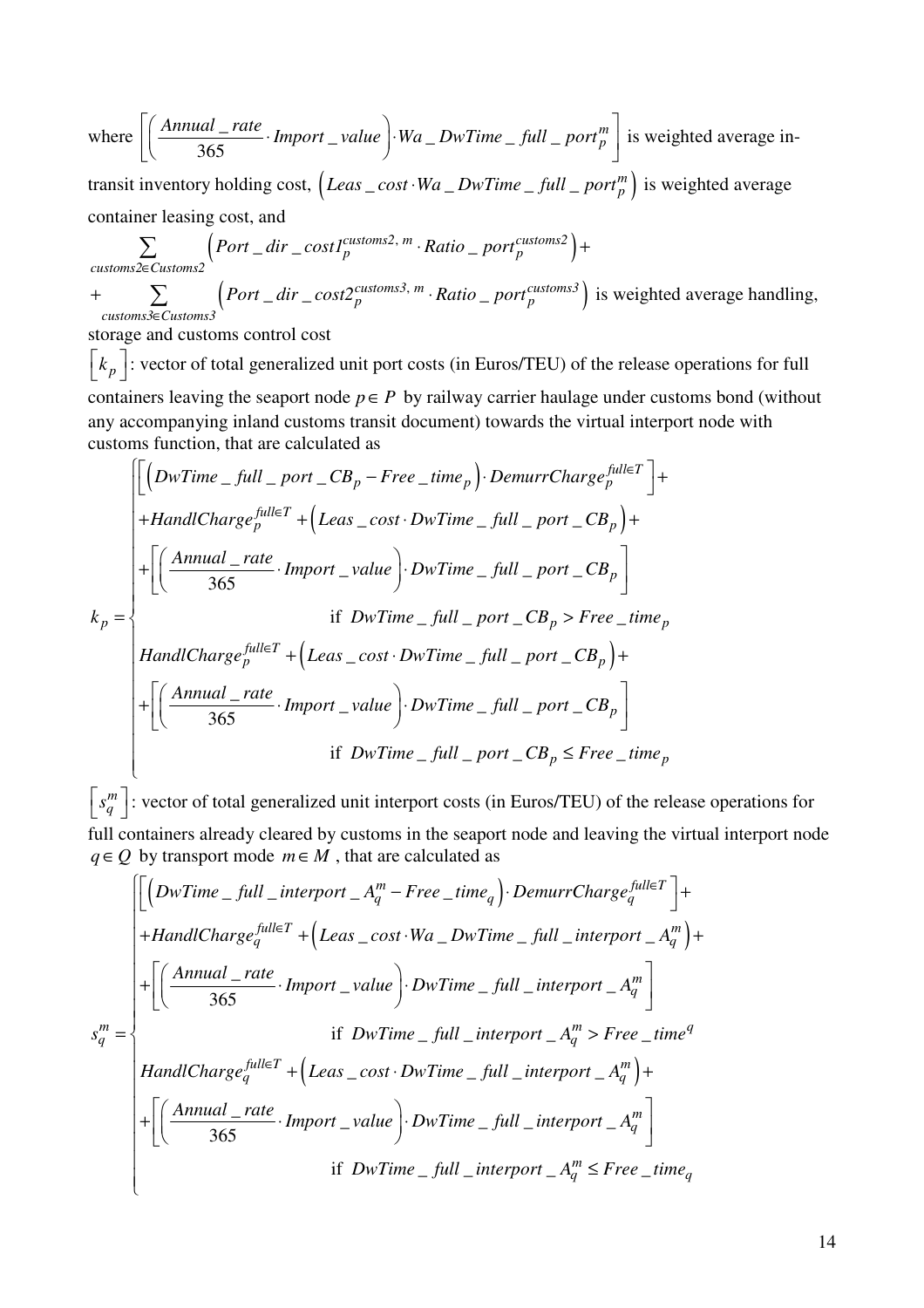$\begin{bmatrix} u_{pd}^m \end{bmatrix}$ : vector of weighted average total generalized unit interport costs (in Euros/TEU) of the release operations for full containers arriving to virtual interport node  $d \in D$  from seaport node  $p \in P$  by railway carrier haulage under customs bond (without any accompanying inland customs transit document), and subsequently leaving the same virtual interport node by transport mode  $m \in M$  after customs clearance, that are calculated as

$$
u_{pd}^{m} = \left[ \left( \frac{Annual\_rate}{365} \cdot Import\_value \right) \cdot Wa\_DwTime\_full\_interport_{pd}^{m} \right] +
$$
  
+  $\left( \text{Leas}\_{cost} \cdot Wa\_DwTime\_full\_interport_{pd}^{m} \right) +$   
+  $\sum_{\text{customs2} \in \text{Customs2}} \left( \text{Interport}\_{dir}\_{\text{cost2}^{Customs2}, m} \cdot \text{Ratio}\_{\text{interport}\_{dp}^{Customs2}} \right) +$   
+  $\sum_{\text{customs3} \in \text{Customs3}} \left( \text{Interport}\_{dir}\_{\text{cost2}^{Customs3}, m} \cdot \text{Ratio}\_{\text{interport}\_{dp}^{Customs3}} \right)$   
[*WKNOTRIDIR*<sub>a</sub>]: vector of maximal numbers of one-way weekly trains operated by railway

 $\left[$  *MXNOTEU1TR*<sub>a</sub> $\left]$ : vector of maximal numbers of containers (expressed in TEU) per one-way trip by railway service  $a \in A$ 

*OPWEEKYEAR*: scalar representing the number of railway operational weeks in a year  $\left[b_a\right]$ : vector of maximal numbers of containers (in TEU) that can be transported by one-way railway service  $a \in A$ , that are calculated as

 $b_a = OPWEEXYEAR \cdot WKNOTRIDIR_a \cdot MXNOTEUITR_a$ 

### *Endogenous variables:*

service  $a \in A$ 

 $\left[ x_{ij}^{tm} \right]$ : vector of inland shipments of containers of type *t*  $\in$  *T* (measured in TEU) disembarked at the seaport  $I \in P$  and forwarded between nodes  $i \in I$  and  $j \in I$  by transport mode  $m \in M$ 

The stylized *primal inward interport problem* incorporating transport external costs reads: min  $W =$ 

$$
= \sum_{t \in T} \sum_{m \in M} \sum_{i \in I} \sum_{j \in I} \left( c_{ij}^{tm} \cdot x_{ij}^{tm} \right) + \sum_{m \in M} \sum_{n \in N} \sum_{i \in I} \left( f_n \cdot x_{ni}^{empty \in T, m} \right) + \sum_{m \in M} \sum_{p \in P} \sum_{z \in Z} \left( g_p^m \cdot x_{pz}^{full \in T, m} \right) + \sum_{p \in P} \sum_{d \in D} \left( k_p \cdot x_{pd}^{full \in T, \,raise M} \right) + \sum_{m \in M} \sum_{q \in Q} \sum_{e \in E} \left( s_q^m \cdot x_{qe}^{full \in T, m} \right) + \sum_{d \in D} \sum_{z \in Z} \left( u_{I \in P, d}^{true \in M} \cdot x_{dz}^{full \in T, \,rule M} \right) + \sum_{e \in E} \left( u_{I \in P, d}^{raise M} \cdot x_{de}^{full \in T, \,raise M} \right) \right)
$$
(1)

subject to:

$$
-\sum_{i\in I}\sum_{m\in M}x_{pi}^{tm}\ge-Demand_{I\in P,\ p}^{t}
$$
 for all  $t\in T$  and  $p\in P$  (2)

$$
\sum_{m \in M} \sum_{i \in I} x_{ih}^{tm} - \sum_{m \in M} \sum_{i \in I} x_{hi}^{tm} \geq Demand_{I \in P, h}^{t}
$$
 for all  $t \in T$  and  $h \in H$  (3)

15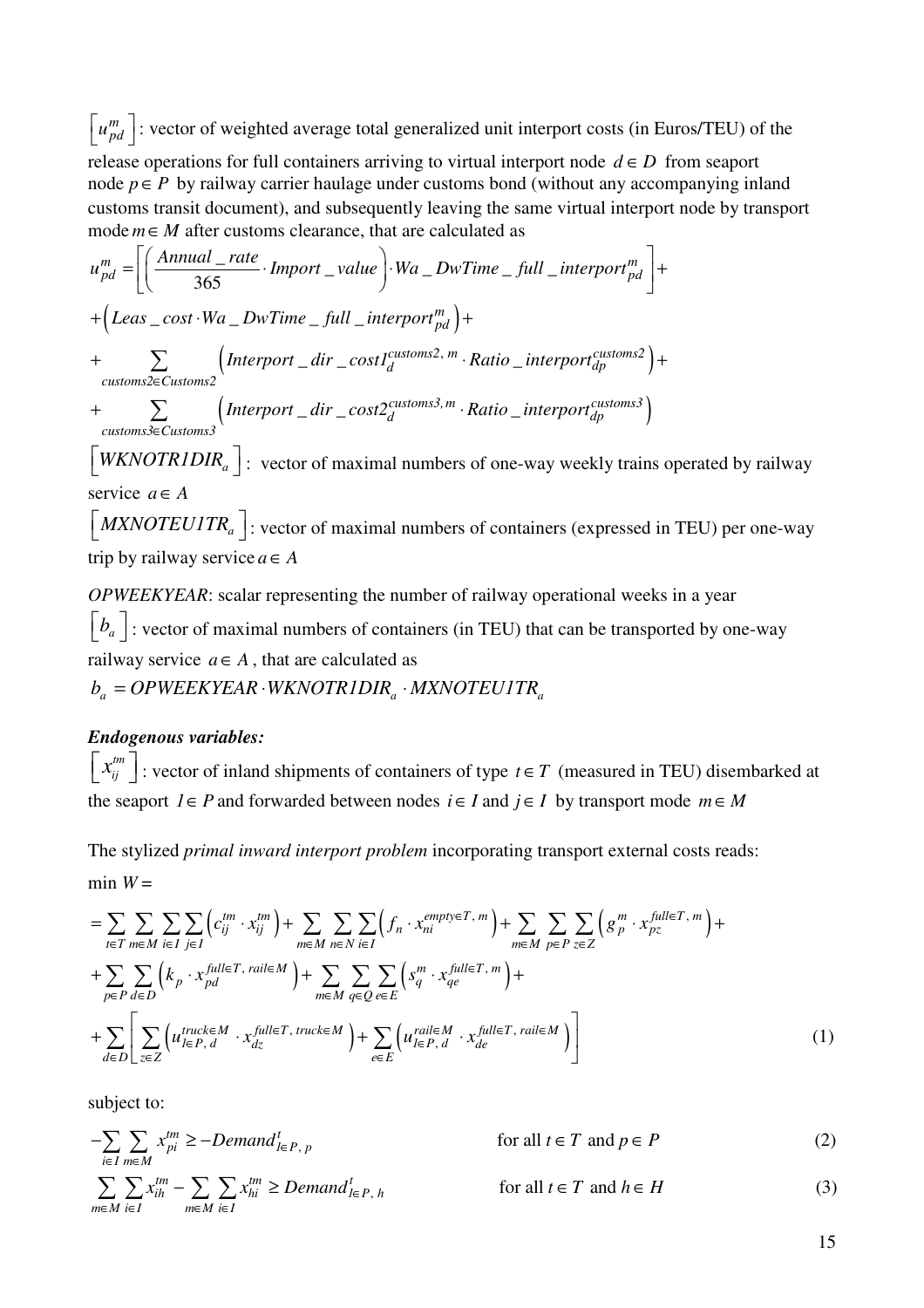$$
\sum_{m \in M} \sum_{i \in I} x_{ir}^{tm} \geq Demand_{i \in P, r}^{t} \qquad \text{for all } t \in T \text{ and } r \in R \qquad (4)
$$
\n
$$
\sum_{t \in T} \left( x_{i \in P, 2 \in Q}^{t, \text{raise } M} + x_{i \in P, 3 \in D}^{t, \text{raise } M} \right) \leq b_{1,(2+3) \in A} \qquad (5)
$$
\n
$$
\sum_{t \in T} x_{i \in P, 4 \in Z}^{t, \text{raise } M} \leq b_{1,4 \in A} \qquad (6)
$$
\n
$$
\sum_{t \in T} \left( x_{2 \in Q, 4 \in Z}^{t, \text{raise } M} + x_{3 \in D, 4 \in Z}^{t, \text{raise } M} \right) \leq b_{(2+3), 4 \in A} \qquad (7)
$$
\n
$$
\sum_{t \in T} \left( x_{2 \in Q, 5 \in Z}^{t, \text{raise } M} + x_{3 \in D, 5 \in Z}^{t, \text{raise } M} \right) \leq b_{(2+3), 5 \in A} \qquad (8)
$$
\n
$$
x_{ij}^{tm} \geq 0 \qquad \text{for all } t \in T, m \in M, \text{ and } i, j \in I \qquad (9)
$$
\n
$$
x_{ij}^{tm} = 0 \qquad \text{if } Transport \_ \text{fare}_{ij}^{tm} = 0
$$

$$
\text{for all } t \in T, \ m \in M \text{ and } i, j \in I \tag{10}
$$
\n
$$
x_{3 \in D, 2 \in Q}^{\text{full} \in T, \text{ truck} \in M} \ge 0 \tag{11}
$$

The sets *Q* and *D* represent virtual interport nodes. A full container arriving at a seaport node  $p \in P$  can either be cleared by the customs right away, in which case it can proceed to an inland demanding location  $z \in Z$ , including virtual interport nodes without customs function  $(q \in Q \subset Z)$ . Or it can have its customs clearance delayed, in which case it has to proceed by railway to a virtual interport node with customs function  $d \in D$ . In this manner, shippers may avoid costly delays in seaport awaiting access to customs clearance.

The railway services to/from the interport include the connections to/from each of the two corresponding virtual nodes. For instance, the rail service from the seaport node *1* to the interport is symbolically represented by '*1\_(2+3)*', which means that such service carries containers from node *1* to node *2* and node *3*, simultaneously. In the same manner, the rail service from the interport to the location 5 is symbolically represented by ' $(2+3)$  5', which means that such service carries containers simultaneously from node *2* to node *5* and from node *3* to node *5*.

The demand specified by 'origin node-origin node' pair (i.e. *Demand*  $_{nn}^t$  for all  $t \in T$  and  $p \in P$ ) indicates the total container supply available at the specific port node  $p \in P$ , and is entered in the model with the minus sign in order to write the flow conservation constraint (2) with a  $\geq$  sign.

The critical cost items explicitly taken into account by the model are:

- container handling costs;
- container storage costs, in function both of the demurrage charge and of the dwell time exceeding the free time provided by terminal companies at seaports and interports;
- additional direct costs for physical inspection and X-ray scanner control by customs at seaports and interports;
- in-transit inventory holding costs, in function of the customs declared value of cargoes, the time duration of distribution operations, and a reference interest rate reflecting both the opportunity cost of the capital tied in containerized goods and the economic-technical depreciation costs of the same goods;
- container leasing costs, in function both of a container leasing charge and of the time duration of distribution operations;
- internal transport costs;
- external transport costs (climate change, air and nose pollution, accidents, congestion).

In the objective function (1) such cost items are compressed into aggregated parameters  $(c, f, g, k,$ *s*, and *u*). Furthermore, the internal costs of transport either by road or railway toward generic nodes include the terminal operation costs related to the offloading of the container from the vehicle at the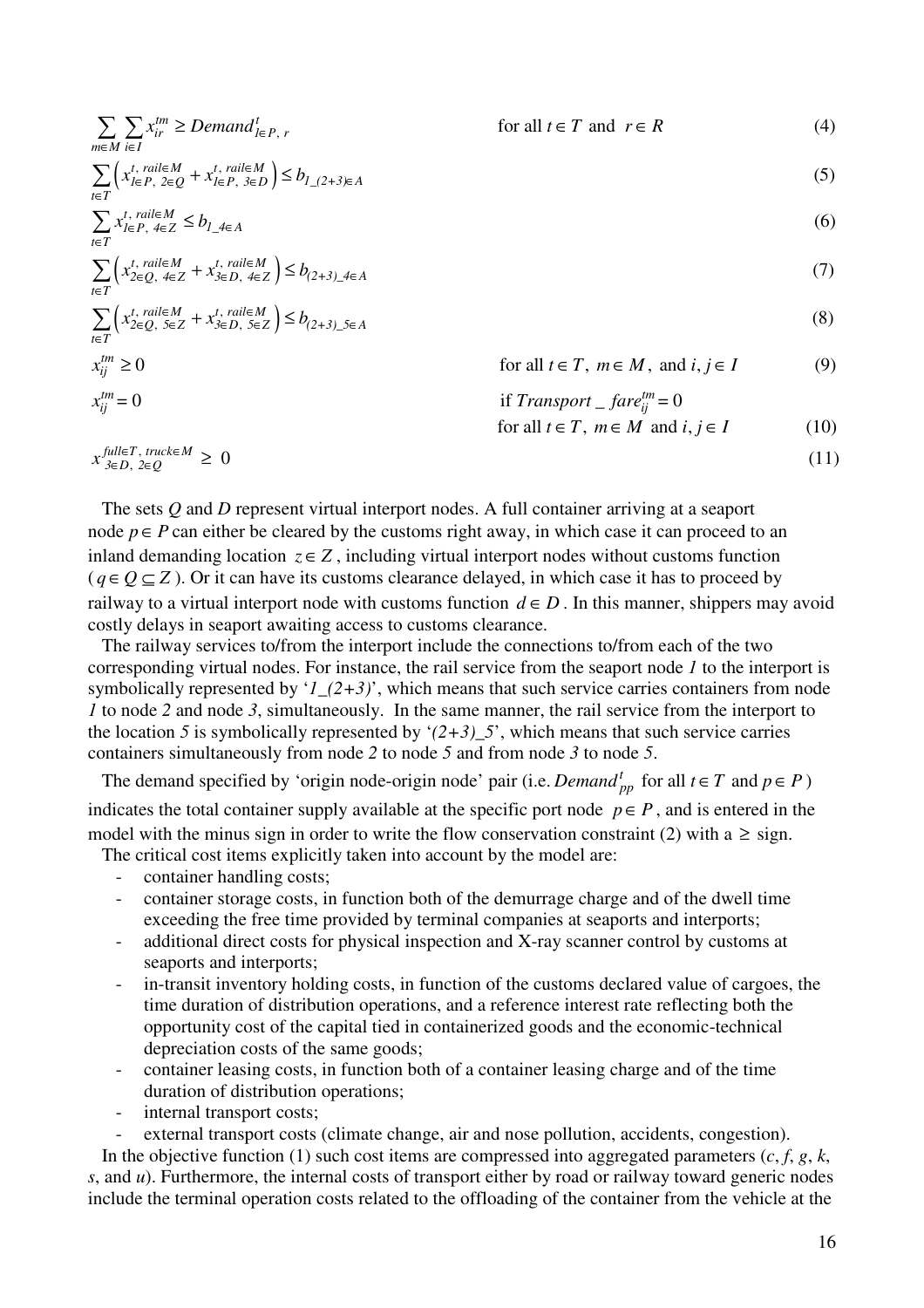end of the trip. The internal costs of road transport from inland nodes featuring a railway terminal (excluding the interport nodes) to demand nodes not so equipped comprise the costs of terminal operations both at the departure and at the arrival.

Total travel times by road over admitted links are equal to the driving time both on motorways and on other road types plus the time for rests and stops prescribed by Road regulations. Road driving times are computed by assuming two different admitted truck's average speeds over motorways and other road types. The number and time duration of rests and stops need to be calculated as a function of the driving time<sup>7</sup>. As for total travel times by rail over admitted links, these are instead purely exogenous.

The weighted average total generalized unit port and interport costs of release operations for cleared full containers (i.e. the *g* and *u* parameters) are computed by taking into consideration both direct costs (for terminal and customs operations) $\delta$  and time-related indirect costs (for inventory holding and container leasing), according to the different probabilities observed in the seaport *p* for the different types of customs control $9$ .

The capacity limits of railway services (i.e. the *b* parameters) are computed by taking into account: i) the number of railway operational weeks in the planning period, ii) the number of weekly trains operated by each service  $a \in A$ , and iii) the maximal number of containers per trip of the same service.

The objective function (1) denotes the total social generalized logistic cost for the distribution of imported full and empty containers throughout the port hinterland network. The first term represents the total social cost for rail and road transportation over the network. The second term indicates the total release cost for empty containers at seaport and interport nodes. The third term denotes the total release cost for full containers cleared by customs at the seaport and leaving by road and railway. The fourth term indicates the total release cost for full containers leaving the seaport by railway under customs bond on behalf of shipping lines and without any accompanying inland customs transit document. The containers will be subsequently cleared by customs at the interports. The fifth term of the function is the total release cost for full containers already cleared in the seaport, entering the interports, and leaving the same interports by road and railway. Finally, the sixth term represents the total release cost for full containers cleared by customs at the interports, and leaving the same interports by road and railway

Flow conservation at the origin node requires that the supply at the node must suffice to cover the flows leaving the same node (constraint (2)). For intermediate nodes the balancing conditions state that the flow entering each node must suffice to cover the flows leaving it (constraints represented by (3)). Finally, for each destination node, the deliveries forthcoming at the node must suffice to cover demand (constraints represented by (4)).

Capacity constraints of the railway connections are (5)-(8). The limit of each connection towards/from the interport jointly considers the railway services towards/from each of the two corresponding virtual nodes (in (5), (7), (8)).

Non-negativity constraints on the primal endogenous variables are represented by (9). They state that the variables cannot assume negative values. In addition, the conditions represented by (10) set

 $\overline{a}$ 

<sup>&</sup>lt;sup>7</sup> See, for instance, the computational procedure employed by Aponte et al. (2009) with regard to freight transport on Italian roads.

<sup>&</sup>lt;sup>8</sup> The terminal pricing structure at seaports and interports can be much more articulated and diversified than that modelled in the primal program presented above. Demurrage fees are usually charged by terminal operators on a sliding scale. In addition, such charges may generally vary among different terminals located in the same seaport or interport, and also according to specific agreements among service providers and customers (i.e. terminal companies, shipping lines and shippers). The *interport model* may easily simulate whatever type of terminal pricing structure.

<sup>&</sup>lt;sup>9</sup> For simplification and illustrative purposes, in the *interport model* it is assumed that all the container transiting through the seaports of the investigated regional logistic system carry legitimate cargoes, and therefore succeed in positively passing the customs controls. Moreover, the model does not take into consideration the payment of customs duties related to the traded goods' value.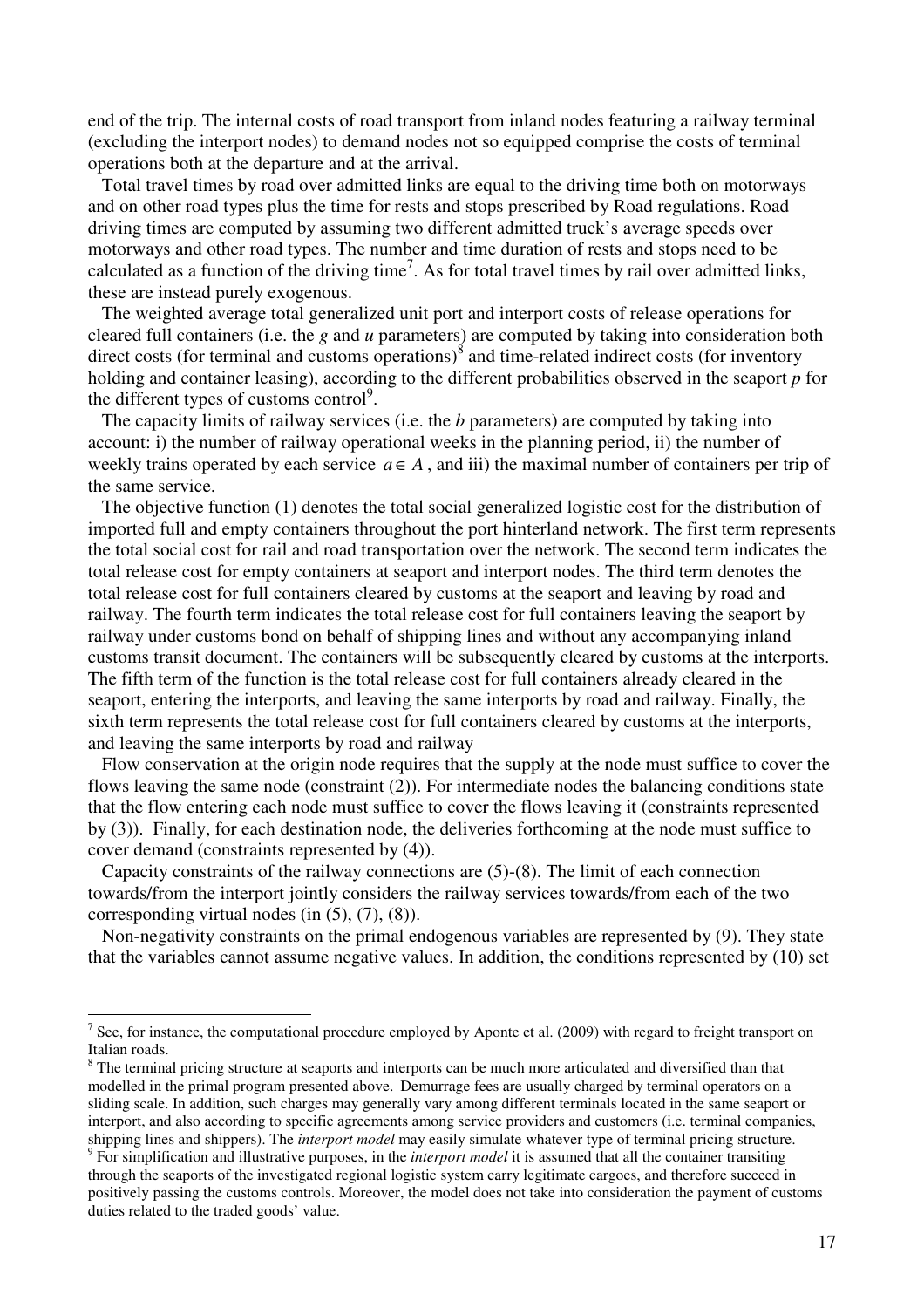to zero all variables involving non-existing links of the logistic network $10$ . Finally, the constraint (11) permits one-way road transport with a nil generalized cost for full containers between the two virtual interport nodes, that is the road transport between  $3 \in D$  and  $2 \in O$ .

#### *3.3 The dual programming model*

When a direct programming problem is one of cost minimization, the dual program is one of maximizing value. The dual program of the *interport model* maximizes the total net appreciation of container flows' shadow value cumulating in the network, while also including the shadow value of rail services' capacity constraints. The problem is subjected to the conditions that the value appreciation created along each and every link be exhausted by its costs; in addition, there are both non-negativity and non-positivity constraints on endogenous variables.

In the *primal interport problem* there is a given supply of full and empty containers at each seaport, and a given demand at each inland location (excluding the virtual interport nodes with customs function); furthermore, there are intermediate transhipment nodes (also including all virtual interport nodes) and capacity limits of railway services. Accordingly, in the *dual interport problem*, there are shadow prices for each type of traffic flows (i.e. flows of full and empty containers) implied at the nodes of the investigated network. These dual variables measure the value or worth of relaxing the corresponding flow conservation constraints by one unit, and they can be arranged as the vector  $\begin{bmatrix} v_i^t \end{bmatrix}$  for all  $t \in T$  and  $i \in I$ . Also, the dual problem features shadow prices of railway capacity constraints. These parameters can be arranged as the vector  $\left[ \sec \ a \right]$  for all  $a \in A$ , and are interpreted as imputed costs assessed on container shipments along the concerned rail services.

The *dual inward interport problem* reads:

 $max Z =$ 

$$
-\sum_{p\in P}\sum_{t\in T}\left(v_p^t\cdot Demand_{pp}^t\right)+\sum_{i\neq p\in I}\sum_{p\in P}\sum_{t\in T}\left(v_i^t\cdot Demand_{pi}^t\right)+\sum_{a\in A}\left(scc_a\cdot b_a\right)
$$
\n(12)

subject to:

 $\overline{a}$ 

$$
-v_{I\in P}^{\text{full}\in T} + v_{z}^{\text{full}\in T} \le c_{I\in P, z}^{\text{full}\in T, \text{ truck}\in M} + g_{I\in P}^{\text{truck}\in M} \qquad \text{for all } z \in Z
$$
 (13)

$$
-v_{I\in P}^{\text{full}\in T} + v_{2\in Q}^{\text{full}\in T} + \text{scc}_{I_{-(2+3)\in A}} \le c_{I\in P, 2\in Q}^{\text{full}\in T, \text{raise } M} + g_{I\in P}^{\text{raise } M} \tag{14}
$$

$$
-v_{I\in P}^{full\in T} + v_{3\in D}^{full\in T} + \text{SCc}_{I_{\text{}}(2+3)\in A} \le c_{I\in P, 3\in D}^{full\in T, \text{ } \text{ } rali\in M} + k_{I\in P}
$$
\n
$$
\tag{15}
$$

$$
-v_{I\in P}^{\text{full}\in T} + v_{\text{4}\in E}^{\text{full}\in T} + \text{scc}_{I\_{\text{4}\in A}} \le c_{I\in P,\text{4}\in E}^{\text{full}\in T,\text{raise}} + g_{I\in P}^{\text{raise}}\tag{16}
$$

$$
-v_{2 \in Q}^{\text{full} \in T} + v_{e}^{\text{full} \in T} \le c_{2 \in Q, e}^{\text{full} \in T, \text{ truck} \in M} + s_{2 \in Q}^{\text{truck} \in M} \qquad \text{for all } e \in E
$$
 (17)

$$
-v_{2 \in Q}^{\text{full} \in T} + v_{4 \in E}^{\text{full} \in T} + \text{scc}_{(2+3)\_\text{4} \in A} \leq c_{2 \in Q, 4 \in E}^{\text{full} \in T, \text{raise } M} + \text{s}^{\text{raise } M}_{2 \in Q} \tag{18}
$$

$$
-v_{2 \in Q}^{\text{full} \in T} + v_{5 \in E}^{\text{full} \in T} + \text{scc}_{(2+3)\_5 \in A} \leq c_{2 \in Q, 5 \in E}^{\text{full} \in T, \text{raise } M} + s_{2 \in Q}^{\text{rule } M} \tag{19}
$$

$$
-v_{\lambda \in D}^{\text{full} \in T} + v_z^{\text{full} \in T} \le c_{\lambda \in D, z}^{\text{full} \in T, \text{ truck} \in M} + u_{\lambda \in D}^{\text{truck} \in M} \qquad \text{for all } z \in Z
$$
 (20)

$$
-v_{3\in D}^{\text{full}\in T} + v_{4\in E}^{\text{full}\in T} + \text{scc}_{(2+3)\_4\in A} \le c_{3\in D,\ 4\in E}^{\text{full}\in T,\ \text{raise } M} + u_{3\in D}^{\text{raise } M} \tag{21}
$$

<sup>&</sup>lt;sup>10</sup> Similarly to all the large-scale network models, also the *interport model* uses a sparse data structure, that is a structure based on data matrices with relatively few non-zero entries. It seems appropriate to remember and highlight the fact that (road and/or railway) connections are not allowed between some nodes of the network investigated by the model. Therefore, a value equal to zero has to be assigned to the spatial, temporal and economic attributes of forbidden links, and appropriate constraints have to be formulated accordingly.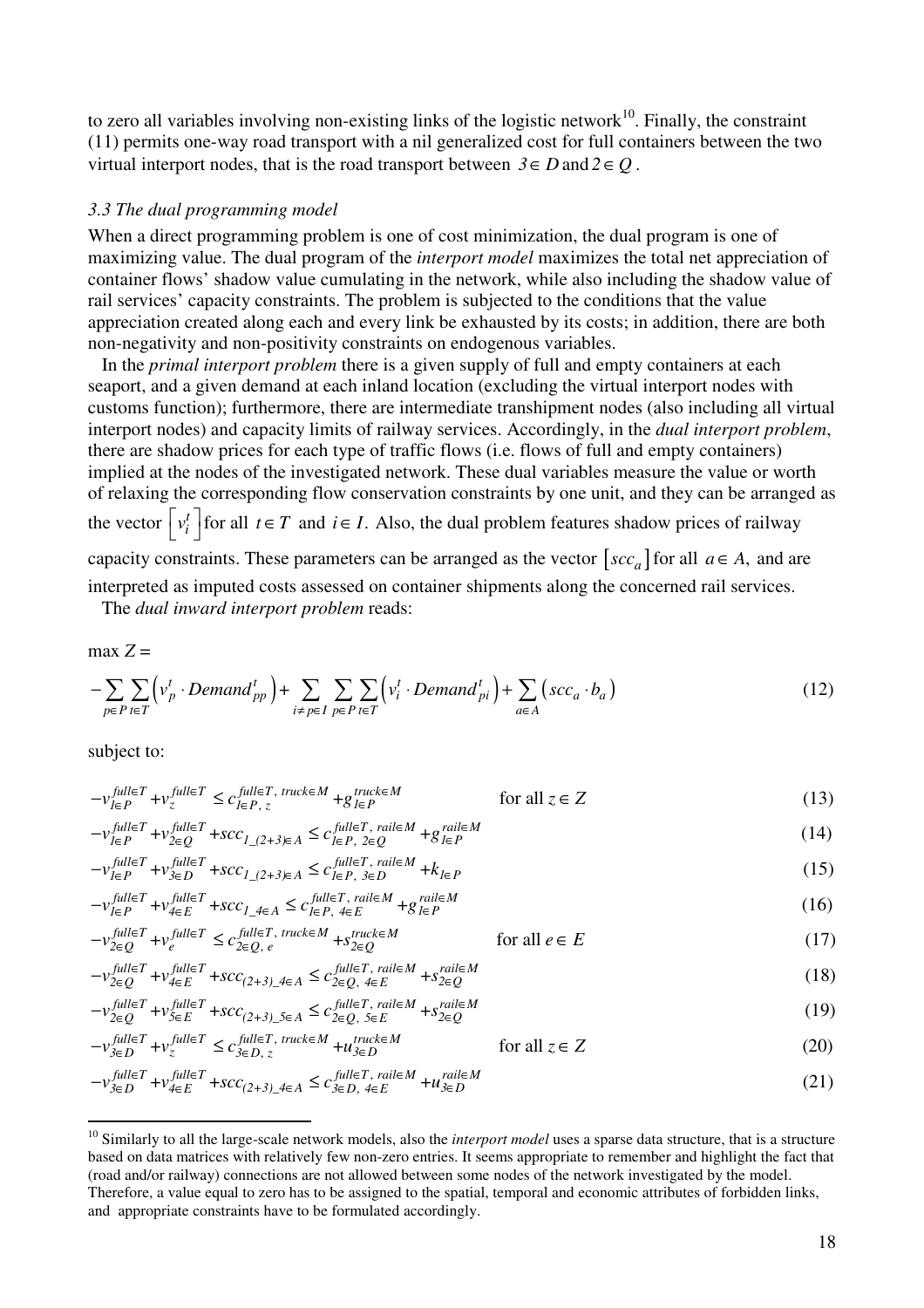$$
-v_{\mathcal{S}\in D}^{\text{full}\in T} + v_{\mathcal{S}\in E}^{\text{full}\in T} + \text{SCC}_{(2+3)\_\mathcal{S}\in A} \le c_{\mathcal{S}\in D,\ \mathcal{S}\in E}^{\text{full}\in T,\ \text{raise } M} + u_{\mathcal{S}\in D}^{\text{raise } M} \tag{22}
$$

$$
-v_e^{full \in T} + v_{e'}^{full \in T} \le c_{ee'}^{full \in T, \ true \in M} \qquad \text{for all } e = 4, 5 \in E
$$

$$
and e' = 5, 4 \in E
$$
 (23)

$$
-v_{\mathcal{S}\in E}^{\text{full}\in T} + v_{\mathcal{S}\in E}^{\text{full}\in T, \text{ truck}\in M} \tag{24}
$$

$$
-v_{I\in P}^{empty \in T} + v_z^{empty \in T} \le c_{I\in P, z}^{empty \in T, \; true \in M} + f_{I\in P} \qquad \text{for all } z \in Z
$$
 (25)

$$
-v_{I\in P}^{empty\in T} + v_{2\in Q}^{empty\in T} + \mathit{SCC}_{1,(2+3)\in A} \le c_{I\in P, 2\in Q}^{empty\in T, \text{ rail}\in M} + f_{I\in P}
$$
\n
$$
(26)
$$

, , + + + (27) *empty T empty T empty T rail M 1 P 1 P 4 E 4 E 1\_4 A 1 P v v scc c f* ∈ ∈ ∈ ∈ − ≤ ∈ ∈ ∈ <sup>∈</sup> ∈ ∈ , ∈ ∈ ∈ ∈

$$
-v_{2 \in Q}^{empty \in T} + v_e^{empty \in T} \le c_{2 \in Q, e}^{empty \in T, \ true \in M} + f_{2 \in Q} \qquad \text{for all } e \in E
$$
 (28)

$$
-v_{2 \in Q}^{empty \in T} + v_{4 \in E}^{empty \in T} + scc_{(2+3)\_4 \in A} \leq c_{2 \in Q, 4 \in E}^{empty \in T, \text{raise } M} + f_{2 \in Q}
$$
\n
$$
\leq c_{2 \in Q, 4 \in E}^{empty \in T, \text{raise } M} + f_{2 \in Q}
$$
\n
$$
\leq c_{2 \in Q, 4 \in E}^{empty \in T, \text{raise } M} + f
$$
\n
$$
\leq c_{2 \in Q, 4 \in E}^{empty \in T, \text{raise } M} + f
$$
\n
$$
\leq c_{2 \in Q, 4 \in E}^{empty \in T, \text{raise } M} + f
$$
\n
$$
\leq c_{2 \in Q, 4 \in E}^{empty \in T, \text{raise } M} + f
$$
\n
$$
\leq c_{2 \in Q, 4 \in E}^{empty \in T, \text{raise } M} + f
$$
\n
$$
\leq c_{2 \in Q, 4 \in E}^{empty \in T} + scc_{2 \in Q, 4 \in E}^{empty \in T} + scc_{2 \in Q, 4 \in E}^{empty \in T} + scc_{2 \in Q, 4 \in E}^{empty \in T} + scc_{2 \in Q, 4 \in E}^{empty \in T} + scc_{2 \in Q, 4 \in E}^{empty \in T} + scc_{2 \in Q, 4 \in E}^{empty \in T} + scc_{2 \in Q, 4 \in E}^{empty \in T} + scc_{2 \in Q, 4 \in E}^{empty \in T} + scc_{2 \in Q, 4 \in E}^{empty \in T} + scc_{2 \in Q, 4 \in E}^{empty \in T} + scc_{2 \in Q, 4 \in E}^{empty \in T} + scc_{2 \in Q, 4 \in E}^{empty \in T} + scc_{2 \in Q, 4 \in E}^{empty \in T} + scc_{2 \in Q, 4 \in E}^{empty \in T} + scc_{2 \in Q, 4 \in E}^{empty \in T} + scc_{2 \in Q, 4 \in E}^{empty \in T} + scc_{2 \in Q, 4 \in E}^{empty \in T} + scc_{2 \in Q, 4 \in E}^{empty \in T} + scc_{2 \in Q, 4 \in E}^{empty \in T} + scc_{2
$$

, + + + (30) *empty T empty T empty T rail M 2 Q 5 E (2+3)\_5 A 2 Q 2 Q 5 E v v scc c f* ∈ ∈ ∈ ∈ <sup>∈</sup> <sup>∈</sup> ∈ ∈ ∈ ∈ − ≤ , + for all , ' ' *empty T empty T empty T truck M <sup>e</sup> e ee v v c e 4 5 E* <sup>∈</sup> ∈ ∈ ∈ − ≤ = ∈

$$
\begin{array}{ll}\n\mathbf{v}_e & \mathbf{v}_e \\
\mathbf{v}_e & \mathbf{v}_e\n\end{array}\n\tag{31}
$$
\n
$$
\text{and } e' = 5, 4 \in E
$$

$$
-v_{5\in E}^{empty \in T} + v_{6\in E}^{empty \in T} \le c_{5\in E, 6\in E}^{empty \in T, true \in M}
$$
\n(32)

$$
v_i^t \ge 0 \qquad \text{for all } i \in I \text{ and } t \in T \tag{33}
$$
  

$$
\sec_a \le 0 \qquad \text{for all } a \in A \tag{34}
$$

In the dual objective function (12), the total shadow cost the container flows entering the network is  $\sum \sum (v_p^t \cdot Demand_{pp}^t)$  $\sum_{p \in P} \sum_{t \in T} {V_p}$  *Demand*  $_{pp}$  $v_n^t \cdot Demand$  $\in P$  t $\in$  $\sum \sum (v_p^t \cdot Demand_{\text{nn}}^t)$ . The total shadow value of the container flows leaving out the final destinations is  $\sum \sum \sum (v_i^t \cdot Demand_{pi}^t)$  $\sum_{i \neq p \in I} \sum_{p \in P} \sum_{t \in T} (v_i \cdot \text{Denomial}_{pi})$  $v_i^t \cdot Demand$ ≠  $p \in I$   $p \in P$   $t \in$  $\sum \sum \sum (v_i^t \cdot Demand_{ni}^t)$ . The total shadow value of rail capacity in the network is  $\sum_{a \in A} (scc_a \cdot b_a).$  $\mathit{scc}_a \cdot b$  $\sum$  (scc<sub>a</sub> ·

∈

Furthermore, there are the dual constraints represented by (13)-(32). There is one dual constraint for each and every modal link in the network. It states an important principle that is referred to as 'exhaustion of value'. Along any positive road flow in the network, the increase in shadow value (that is the difference between the shadow price at destination  $v_j$  and the shadow cost at origin  $v_i$ ) must be exactly exhausted by the total social unit logistic cost of the shipment. Instead, along any positive rail flow in the network, the imputed appreciation  $-v_i + v_j$  along the rail link plus the shadow price of the capacity limit must be exactly exhausted by the total social unit logistic cost of the shipment. That is, all cumulating values must have a source that can be accounted for. No free value can arise.

Consider for example the road link for the transfer of containers from node *1* to node *2* in Figure 1. The shadow cost of the flow at node *1* is  $v_l^{full}$ ;  $v_1^{full}$ ; the shadow price of the flow at node 2 is  $v_2^{full}$ . The exhaustion of value condition then states  $-v_1^{full} + v_2^{full} \le c_{12}^{full, \; true} + g_1^{true},$  i.e. the dual price at node 2 cannot exceed the dual price at node *1* plus the unit logistic cost  $c_{12}^{full, \, track} + g_1^{true}$ . Actually, if there is a positive road transportation flow along the link, the shadow price at node *2* must equal the shadow price at node *1* plus the logistic cost. A hypothetical logistic agent shipping containers from node *1* to node *2* will then break exactly even. But there is also the possibility that the shadow value at node *2* falls short of the shadow cost at node *1* plus the the logistic cost. In that case, the shipper would suffer an imputed loss and the shipment is not worth his while. No road shipment will take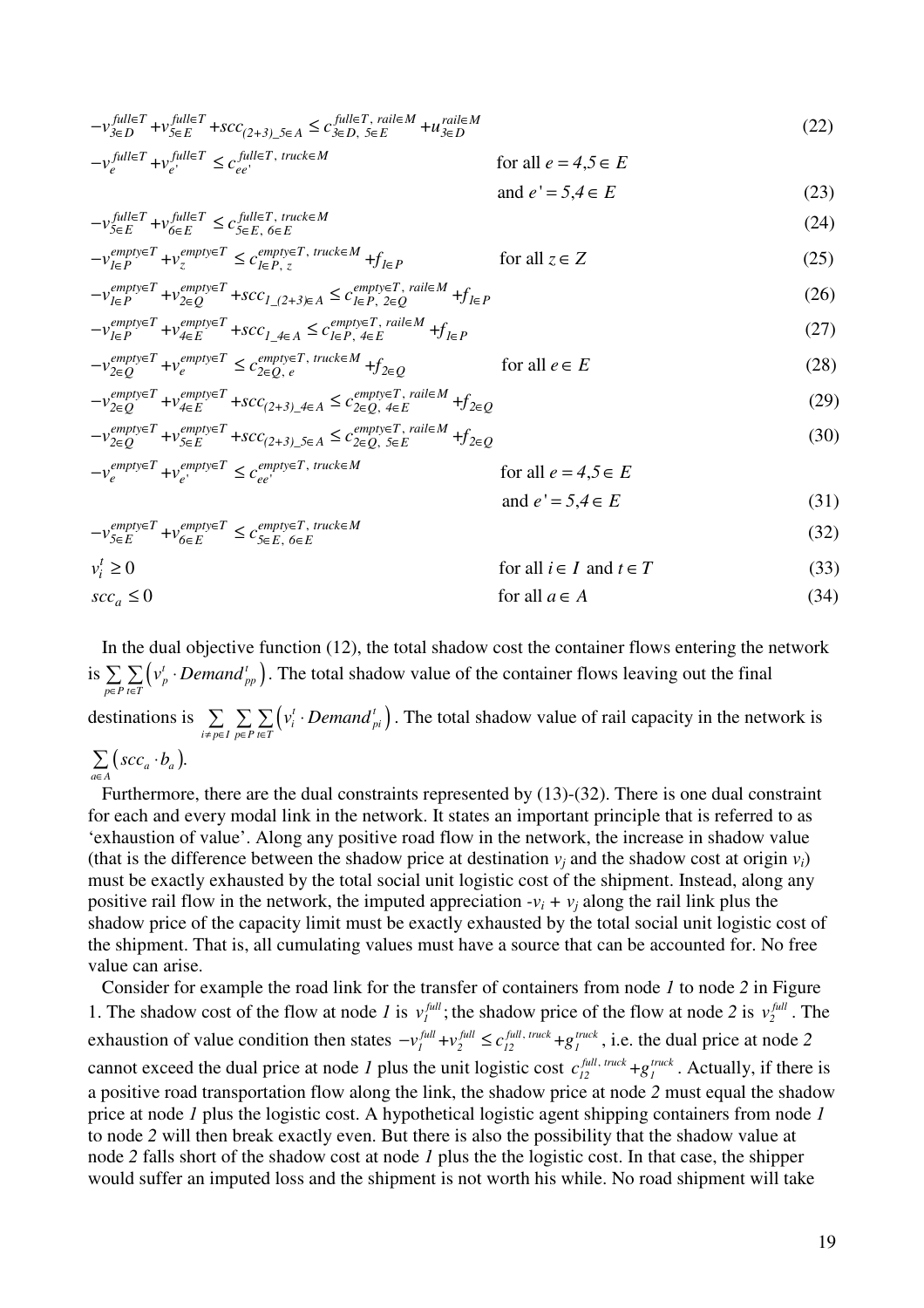place. In general, optimality requires nonnegative shipments' reduced costs equalling the slack values in exhaustion of value constraints.

The additional dual constraints represented by (33) impose that the shadow prices of the traffic flows implied at the nodes of the network have to be nonnegative. What this means is that the shipped container at some nodes may be 'scarce', i.e. commands a positive shadow price. Or the container may be a 'free good', in which case the shadow price is zero. This happens if there is a buildup of unwanted container inventory at the node, so that an excess availability is created. The ultimate dual constraints represented by (34) requires that shadow prices of railway capacity constraints have to be nonpositive.

Finally, the optimal value of the dual objective function (12) is unique and equals the optimal value of the primal function (1). Here one encounters the principle of exhaustion of value again. The total increase in shadow value over the network equals the total social logistic cost of port hinterland container distribution. This is the 'fundamental theorem of duality' in linear programming: the optimal value of the direct problem equals the optimal value of the dual problem.

### *3.4 Primal and dual complementary slackness conditions of the interport model*

The primal and dual programs of the *interport model* are tied to each other according complementing properties which can be stated in the form of the following six propositions of complementary slackness, to be held at the point of optimum:

- i) If it turns out that there are excess deliveries of container flow at any node, the shadow price at that node vanishes. The transported container is then a free good at the node.
- ii) But if the container at the node is scarce, i.e. if it commands a positive shadow price, then outflow from the node exactly equals the total inflow into the node.
- iii) If a rail link has surplus capacity, then the imputed surcharge assessed on shipments along such link is zero which makes unused transportation capacity on that route a free good.
- iv) But if all the capacity on a rail link is used, then the imputed surcharge assessed on shipments along such link is less then zero, that is there is a surcharge on the use of the link. If the shadow value appreciation of container shipments along a link in the network (plus the shadow price of link capacity constraint, if applicable) falls short of the total social unit logistic cost, the flow along this link is zero. A hypothetical shipper would suffer a unit loss so he withdraws.
- v) But if a positive flow occurs along the link, then the appreciation of shadow value of container shipments (plus the shadow price of capacity constraint, if applicable) must exactly equal the unit cost. A hypothetical shipper finds that his costs are exactly covered.

These complementary slackness conditions connect pairs of optimal basic feasible solution of the primal and dual programs of the model.

Optimal dual variables *v\** are associated to binding flow conservation constraints of the primal problem. Hence, it is required that at the optimum of the *interport problem* they satisfy the following primal complementary slackness conditions (35)-(38) containing the propositions i) and ii) listed above:

$$
-\sum_{m\in M}\sum_{i\in I}x_{pi}^{tm^*}+Demand_{I\in P,\ p}\geq 0
$$
 and 
$$
v_p^{t^*}\cdot\left(-\sum_{m\in M}\sum_{i\in I}x_{pi}^{tm^*}+Demand_{I\in P,\ p}\right)=0
$$

for all  $t \in T$  and  $p \in P$ 

$$
\sum_{m \in M} \sum_{i \in I} x_{ih}^{tm^{*}} - \sum_{m \in M} \sum_{i \in I} x_{hi}^{tm^{*}} - Demand_{I \in P, h}^{t} \ge 0 \quad \text{and}
$$
\n
$$
v_{h}^{t^{*}} \cdot \left( \sum_{m \in M} \sum_{i \in I} x_{ih}^{tm^{*}} - \sum_{m \in M} \sum_{i \in I} x_{hi}^{tm^{*}} - Demand_{I \in P, h}^{t} \right) = 0 \quad \text{for all } t \in T \text{ and } h \in H
$$
\n(36)

 $\left( \begin{array}{ccc} \sqrt{2} & \sqrt{2} & \sqrt{2} & \sqrt{2} & \sqrt{2} & \sqrt{2} & \sqrt{2} & \sqrt{2} & \sqrt{2} & \sqrt{2} & \sqrt{2} & \sqrt{2} & \sqrt{2} & \sqrt{2} & \sqrt{2} & \sqrt{2} & \sqrt{2} & \sqrt{2} & \sqrt{2} & \sqrt{2} & \sqrt{2} & \sqrt{2} & \sqrt{2} & \sqrt{2} & \sqrt{2} & \sqrt{2} & \sqrt{2} & \sqrt{2} & \sqrt{2} & \sqrt{2} & \sqrt{2} & \sqrt{2} & \sqrt{2} & \sqrt{2} & \sqrt{2} &$ 

(35)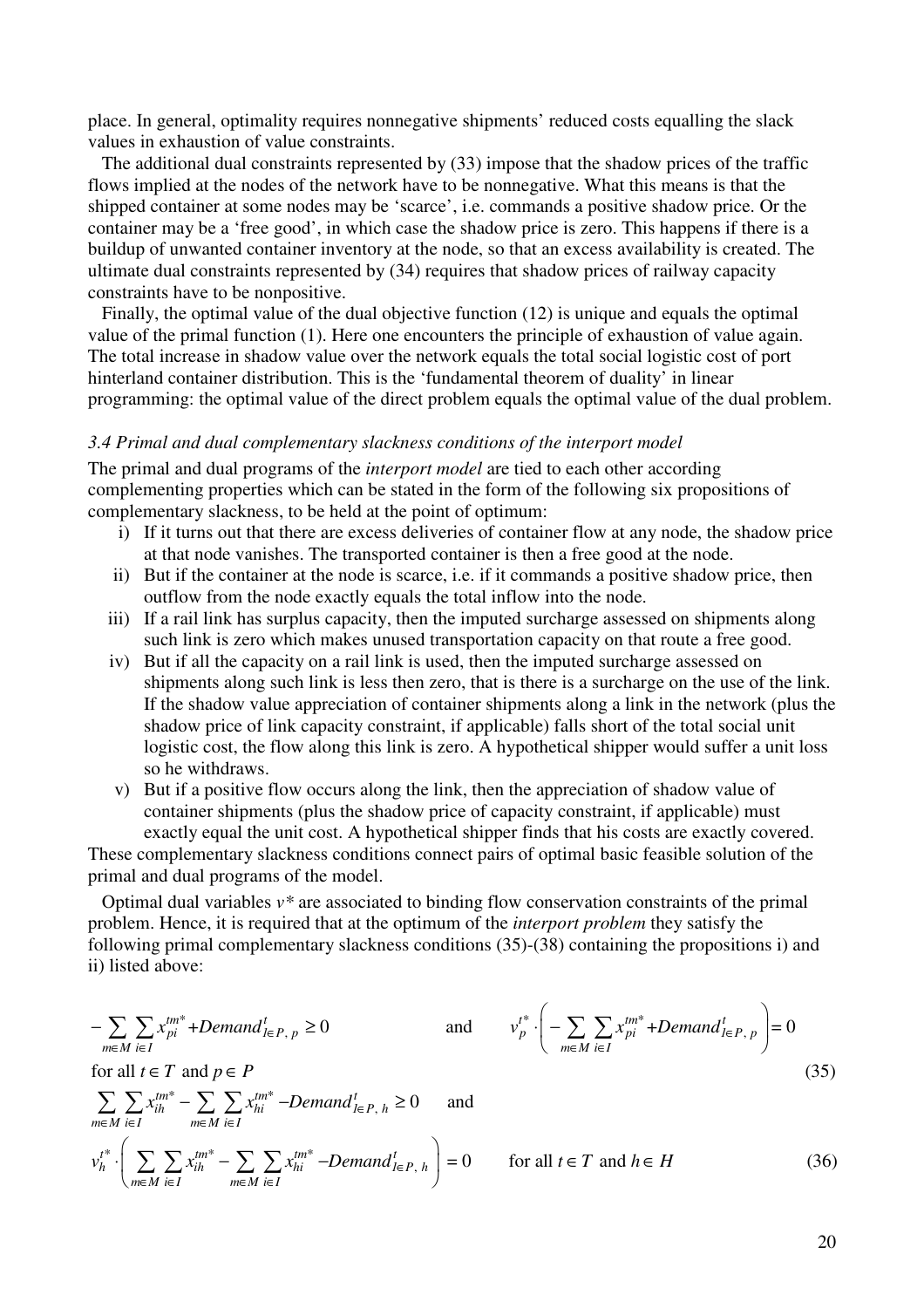$$
\sum_{m \in M} \sum_{i \in I} x_{ir}^{tm^*} - Demand_{I \in P, r}^t \ge 0 \qquad \text{and} \qquad v_r^{t^*} \cdot \left( \sum_{m \in M} \sum_{i \in I} x_{ir}^{tm^*} - Demand_{I \in P, r}^t \right) = 0
$$
\n
$$
\text{for all } t \in T \text{ and } r \in R \qquad (37)
$$
\n
$$
v_i^{t^*} \ge 0 \qquad \text{for all } t \in T \text{ and } i \in I \qquad (38)
$$

Because of the railway capacity constraints in the primal program, at the optimum of the problem the following complementary slackness conditions  $(39)-(43)$  containing the propositions iii) and iv) listed above must be satisfied as well:

$$
\sum_{t \in T} \left( x_{l \in P, 2 \in Q}^{t, \text{ } r \le l \in M^*} + x_{l \in P, 3 \in D}^{t, \text{ } r \le l \in M^*} \right) - b_{1,(2+3)\in A} \le 0 \quad \text{ and}
$$
\n
$$
s c c_{1,(2+3)\in A}^* \cdot \left[ \sum_{t \in T} \left( x_{l \in P, 2 \in Q}^{t, \text{ } r \le l \le M^*} + x_{l \in P, 3 \in D}^{t, \text{ } r \le l \le M^*} \right) - b_{1,(2+3)\in A} \right] = 0 \tag{39}
$$

$$
\sum_{t \in T} x_{l \in P, 4 \in Z}^{t, \text{raise } M^*} - b_{l \_4 \in A} \le 0 \qquad \text{and} \qquad scc_{l \_4 \in A}^* \cdot \left( \sum_{t \in T} x_{l \in P, 4 \in Z}^{t, \text{raise } M^*} - b_{l \_4 \in A} \right) = 0 \qquad (40)
$$

$$
\sum_{t \in T} \left( x_{2 \in Q, 4 \in Z}^{t, \text{raise } M^*} + x_{3 \in D, 4 \in Z}^{t, \text{raise } M^*} \right) - b_{(2+3)\_4 \in A} \le 0 \quad \text{and}
$$
\n
$$
s c c_{(2+3)\_4 \in A}^* \cdot \left[ \sum_{t \in T} \left( x_{2 \in Q, 4 \in Z}^{t, \text{raise } M^*} + x_{3 \in D, 4 \in Z}^{t, \text{rule } M^*} \right) - b_{(2+3)\_4 \in A} \right] = 0 \tag{41}
$$
\n
$$
\sum_{t \in T} \left( x_{2 \in Q, 5 \in Z}^{t, \text{raise } M^*} + x_{3 \in D, 5 \in Z}^{t, \text{rule } M^*} \right) - b_{(2+3)\_5 \in A} \le 0 \quad \text{and}
$$
\n
$$
s c c_{(2+3)\_5 \in A}^* \cdot \left[ \sum_{t \in T} \left( x_{2 \in Q, 5 \in Z}^{t, \text{raise } M^*} + x_{3 \in D, 5 \in Z}^{t, \text{rule } M^*} \right) - b_{(2+3)\_5 \in A} \right] = 0 \tag{42}
$$
\n
$$
s c c_a^* \le 0 \quad \text{for all } a \in A \tag{43}
$$

Finally, there are the following 'dual complementary slackness conditions' (44)-(64) to hold at the point of optimum and which contain the propositions v) and vi) listed above:

$$
c_{I\in P,\,z}^{\text{full}\in T,\,\text{truck}\in M} + g_{I\in P}^{\text{truck}\in M} + v_{I\in P}^{\text{full}\in T^{*}} - v_{z}^{\text{full}\in T^{*}} \ge 0 \qquad \text{and}
$$
\n
$$
x_{I\in P,\,z}^{\text{full}\in T,\,\text{truck}\in M^{*}} \cdot \left( c_{I\in P,\,z}^{\text{full}\in T,\,\text{truck}\in M} + g_{I\in P}^{\text{truck}\in M} + v_{I\in P}^{\text{full}\in T^{*}} - v_{z}^{\text{full}\in T^{*}} \right) = 0 \qquad \text{for all } z \in Z
$$
\n
$$
c_{I\in P,\,2\in Q}^{\text{full}\in T,\,\text{raise}\,M} + g_{I\in P}^{\text{full}\in T^{*}} - v_{2\in Q}^{\text{full}\in T^{*}} - \text{scc}_{I_{-(2+3)\in A}}^{*} \ge 0 \qquad \text{and}
$$
\n
$$
c_{I\in P,\,2\in Q}^{\text{full}\in T,\,\text{value}} + g_{I\in P}^{\text{rule}\,M} + v_{I\in P}^{\text{full}\in T^{*}} - v_{2\in Q}^{\text{full}\in T^{*}} - \text{scc}_{I_{-(2+3)\in A}}^{*} \ge 0 \qquad \text{and}
$$
\n
$$
(44)
$$

$$
c_{I \in P, 2 \in Q}
$$
  
\n
$$
x_{I \in P, 2 \in Q}^{full \in T, \text{ } r \in I} \cdot \left( c_{I \in P, 2 \in Q}^{full \in T, \text{ } r \in I} + g_{I \in P}^{real \in M} + v_{I \in P}^{full \in T^{*}} - v_{2 \in Q}^{full \in T^{*}} - scc_{I_{-}(2+3) \in A}^{*} \right) = 0
$$
\n(45)

$$
c_{l\in P, 3\in D}^{full\in T, \text{ rail}\in M} + k_{l\in P} + v_{l\in P}^{full\in T^*} - v_{3\in D}^{full\in T^*} - scc_{l(2+3)\in A}^* \ge 0
$$
 and  
\n
$$
c_{l\in P, \text{ rail}\in M^*}^{full\in T, \text{ rail}\in M} \left( \int_{0}^{l} f(t)dt \right) = 0
$$

$$
x_{I \in P, 3 \in D}^{full \in T, \text{ rail} \in M^*} \cdot \left( c_{I \in P, 3 \in D}^{full \in T, \text{ rail} \in M} + k_{I \in P} + v_{I \in P}^{full \in T^*} - v_{3 \in D}^{full \in T^*} - scc_{I_{-}(2+3) \in A}^{*} \right) = 0
$$
\n
$$
x_{I \in P, 3 \in D}^{full \in T, \text{ rail} \in M} \cdot x_{I \in T^*}^{full \in T^*} = x_{I \in T^*}^{full \in T^*} - scc_{I_{-}(2+3) \in A}^{*} = 0
$$
\n
$$
(46)
$$

$$
c_{I\in P,\ 4\in E}^{full\in T,\ 4\in I} + g_{I\in P}^{real\in M} + v_{I\in P}^{full\in T^{*}} - v_{4\in E}^{full\in T^{*}} - scc_{I_{-4\in A}}^{*} \ge 0
$$
 and  
\n
$$
x_{I\in P,\ 4\in E}^{full\in T,\ 4\in I} \cdot \left( c_{I\in P,\ 4\in E}^{full\in T,\ 4\in I} + g_{I\in P}^{real\in M} + v_{I\in P}^{full\in T^{*}} - v_{4\in E}^{full\in T^{*}} - scc_{I_{-4\in A}}^{*} \right) = 0
$$
 (47)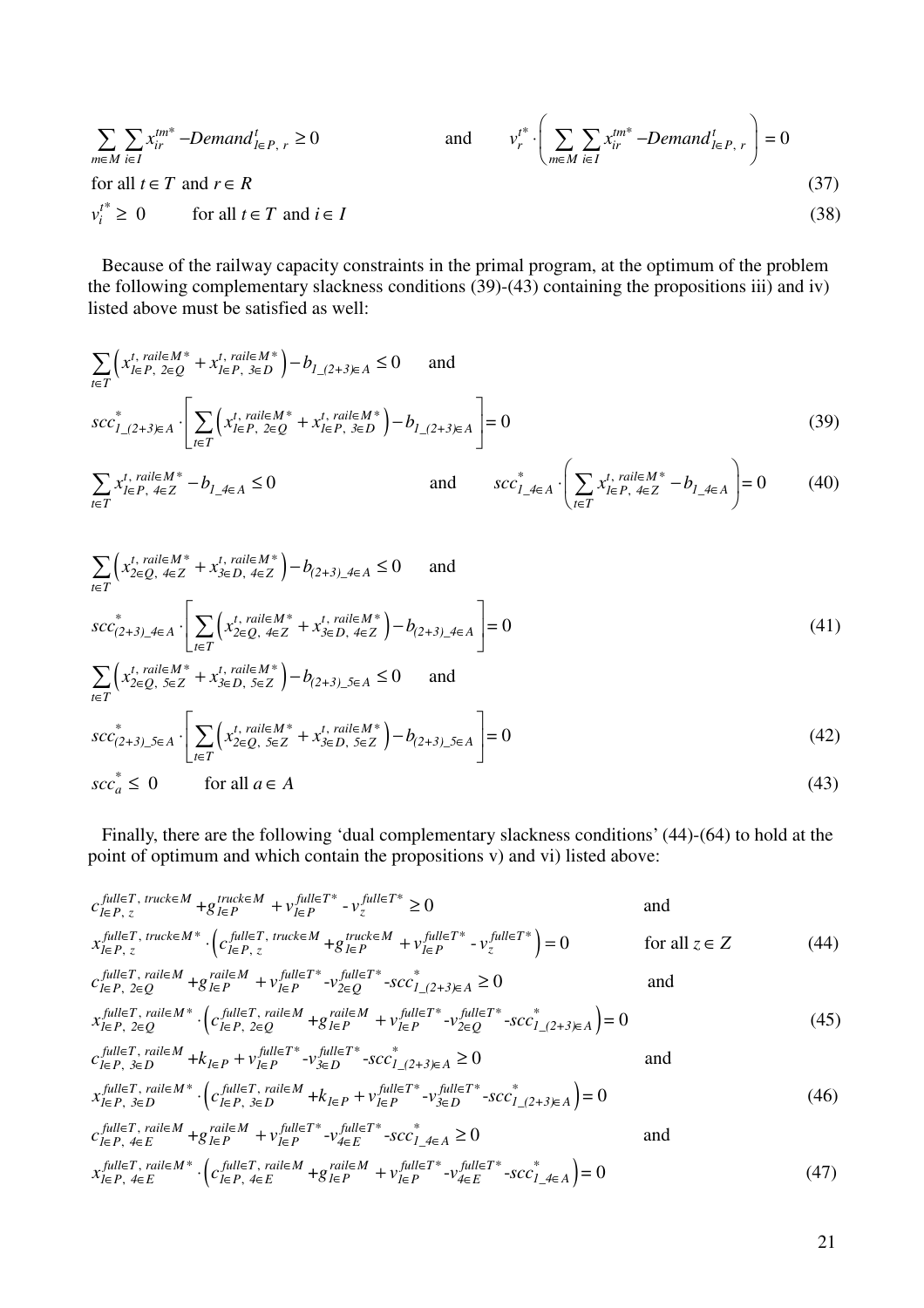( ) , , , , , , + - 0 and + - 0 *full T truck M full T\* truck M full T\* 2 Q e 2 Q 2 Q e full T truck M\* full T truck M full T\* truck M full T\* 2 Q e 2 Q e 2 Q 2 Q e c s v v x c s v v* ∈ ∈ ∈ ∈ ∈ ∈ ∈ ∈ ∈ ∈ ∈ ∈ ∈ ∈ ∈ ∈ ∈ ∈ ∈ + ≥ ⋅ + = for all (48) *e E* ∈ , , , , , , + - - 0 and + *full T rail M full T\* full T\* rail M \* 2 Q 4 E 2 Q 2 Q (2+3)\_4 A 4 E full T rail M\* full T rail M rail 2 Q 4 E 2 Q 4 E 2 Q c s v v scc x c s* ∈ ∈ ∈ ∈ ∈ ∈ ∈ ∈ ∈ ∈ ∈ ∈ ∈ ∈ ∈ ∈ ∈ ∈ ∈ ∈ + ≥ ⋅( - - = 0 ) (49) *M \* full T\* full T\* 2 Q 4 E (2+3)\_4 A v v scc* <sup>∈</sup> ∈ ∈ <sup>+</sup> <sup>∈</sup> <sup>∈</sup> <sup>∈</sup> , , , , , , + - - 0 and + *full T rail M full T\* full T\* rail M \* 2 Q 5 E 2 Q 2 Q (2+3)\_5 A 5 E full T rail M\* full T rail M rail 2 Q 5 E 2 Q 5 E 2 Q c s v v scc x c s* ∈ ∈ ∈ ∈ ∈ ∈ ∈ ∈ ∈ ∈ ∈ ∈ ∈ ∈ ∈ ∈ ∈ ∈ ∈ ∈ + ≥ ⋅( - - = 0 ) (50) *M \* full T\* full T\* 2 Q 5 E (2+3)\_5 A v v scc* <sup>∈</sup> ∈ ∈ <sup>+</sup> <sup>∈</sup> <sup>∈</sup> <sup>∈</sup> ( ) , , , , , , + - 0 and + - 0 *full T truck M full T\* truck M full T\* 3 D z 3 D 3 D z full T truck M\* full T truck M full T\* truck M full T\* 3 D z 3 D z 3 D 3 D z c u v v x c u v v* ∈ ∈ ∈ ∈ ∈ ∈ ∈ ∈ ∈ ∈ ∈ ∈ ∈ ∈ ∈ ∈ ∈ ∈ ∈ + ≥ ⋅ + = for all (51) *z Z* ∈ , , , , , , + - - 0 and + *full T rail M full T\* full T\* rail M \* 3 D 4 E 3 D 3 D (2+3)\_4 A 4 E full T rail M\* full T rail M rail 3 D 4 E 3 D 4 E 3 D c u v v scc x c u* ∈ ∈ ∈ ∈ ∈ ∈ ∈ ∈ ∈ ∈ ∈ ∈ ∈ ∈ ∈ ∈ ∈ ∈ ∈ ∈ + ≥ ⋅( - - = 0 ) (52) *M \* full T\* full T\* 3 D 4 E (2+3)\_4 A v v scc* <sup>∈</sup> ∈ ∈ <sup>+</sup> <sup>∈</sup> <sup>∈</sup> <sup>∈</sup> , , , , , , + - - 0 and + *full T rail M full T\* full T\* rail M \* 3 D 5 E 3 D 3 D (2+3)\_5 A 5 E full T rail M\* full T rail M rail 3 D 5 E 3 D 5 E 3 D c u v v scc x c u* ∈ ∈ ∈ ∈ ∈ ∈ ∈ ∈ ∈ ∈ ∈ ∈ ∈ ∈ ∈ ∈ ∈ ∈ ∈ ∈ + ≥ ⋅( - - = 0 ) (53) *M \* full T\* full T\* 3 D 5 E (2+3)\_5 A v v scc* <sup>∈</sup> ∈ ∈ <sup>+</sup> <sup>∈</sup> <sup>∈</sup> <sup>∈</sup> , ' ' , , ' ' ' - 0 and *full T truck M full T\* full T\* ee e e full T truck M\* full T truck M full full T\* ee ee e e c v v x c v v* ∈ ∈ ∈ ∈ ∈ ∈ ∈ ∈ ∈ + ≥ ⋅ + ( ) = 0 for all , and ' , (54) *T\* e 4 5 E e 5 4 E* <sup>∈</sup> = ∈ = ∈ , , , , , , - 0 and *full T truck M full T\* full T\* 5 E 6 E 6 E 5 E full T truck M\* full T truck M 5 E 6 E 5 E 6 E c v v x c* ∈ ∈ ∈ ∈ ∈ ∈ ∈ ∈ ∈ ∈ ∈ ∈ ∈ ∈ ∈ ∈ + ≥ <sup>⋅</sup>( ) - = 0 (55) *full T\* full T\* 5 E 6 E v v* ∈ ∈ ∈ ∈ + ( ) , , , , , , + - 0 and + - 0 for *empty T truck M empty T\* empty T\* 1 P z 1 P 1 P z empty T truck M\* empty T truck M empty T\* empty T\* 1 P z 1 P z 1 P 1 P z c f v v x c f v v* ∈ ∈ ∈ ∈ ∈ ∈ ∈ ∈ ∈ ∈ ∈ ∈ ∈ ∈ ∈ ∈ ∈ + ≥ ⋅ + = all (56) *z Z* ∈ , , , , , , + - - 0 and + *empty T rail M empty T\* empty T\* \* 1 P 2 Q 1 P 2 Q 1 P 1\_(2+3) A empty T rail M\* empty T rail M em 1 P 2 Q 1 P 2 Q 1 P 1 P c f v v scc x c f v* ∈ ∈ ∈ ∈ ∈ ∈ ∈ ∈ ∈ ∈ ∈ ∈ ∈ ∈ ∈ ∈ ∈ ∈ ∈ ∈ + ≥ ⋅ + ( - - = 0 ( ) 57) *pty T\* empty T\* \* 2 Q 1\_(2+3) A v scc* ∈ ∈ ∈ ∈ , , , , , , + - - 0 and + *empty T rail M empty T\* empty T\* \* 1 P 4 E 1 P 1 P 1\_4 A 4 E empty T rail M\* empty T rail M e 1 P 4 E 1 P 4 E 1 P 1 P c f v v scc x c f v* ∈ ∈ ∈ ∈ ∈ ∈ ∈ ∈ ∈ ∈ ∈ ∈ ∈ ∈ ∈ ∈ ∈ ∈ ∈ ∈ + ≥ ⋅ + ( - - = 0 ) (58) *mpty T\* empty T\* \* 4 E 1\_4 A v scc* ∈ ∈ ∈ ∈ ( ) , , , , , , + - 0 and + - 0 for *empty T truck M empty T\* empty T\* 2 Q e 2 Q 2 Q e full T truck M\* empty T truck M empty T\* empty T\* 2 Q e 2 Q e 2 Q 2 Q e c f v v x c f v v* ∈ ∈ ∈ ∈ ∈ ∈ ∈ ∈ ∈ ∈ ∈ ∈ ∈ ∈ ∈ ∈ ∈ + ≥ ⋅ + = all (59) *e E* ∈ , , , , , , + - - 0 and + *empty T rail M empty T\* empty T\* rail M \* 2 Q 4 E 2 Q 2 Q (2+3)\_4 A 4 E empty T rail M\* empty T rail M rail M 2 Q 4 E 2 Q 4 E 2 Q c f v v scc x c f* ∈ ∈ ∈ ∈ ∈ ∈ ∈ ∈ ∈ ∈ ∈ ∈ ∈ ∈ ∈ ∈ ∈ ∈ ∈ ∈ ∈ + ≥ ⋅( - - = 0 (60) ) *empty T\* empty T\* \* 2 Q 4 E (2+3)\_4 A v v scc* ∈ ∈ <sup>+</sup> <sup>∈</sup> <sup>∈</sup> <sup>∈</sup> , , , , , , + - - 0 and + *empty T rail M empty T\* empty T\* rail M \* 2 Q 5 E 2 Q 2 Q (2+3)\_5 A 5 E empty T rail M\* empty T rail M rail M 2 Q 5 E 2 Q 5 E 2 Q c f v v scc x c f* ∈ ∈ ∈ ∈ ∈ ∈ ∈ ∈ ∈ ∈ ∈ ∈ ∈ ∈ ∈ ∈ ∈ ∈ ∈ ∈ ∈ + ≥ ⋅( - - = 0 (61) ) *empty T\* empty T\* \* 2 Q 5 E (2+3)\_5 A v v scc* ∈ ∈ <sup>+</sup> <sup>∈</sup> <sup>∈</sup> <sup>∈</sup>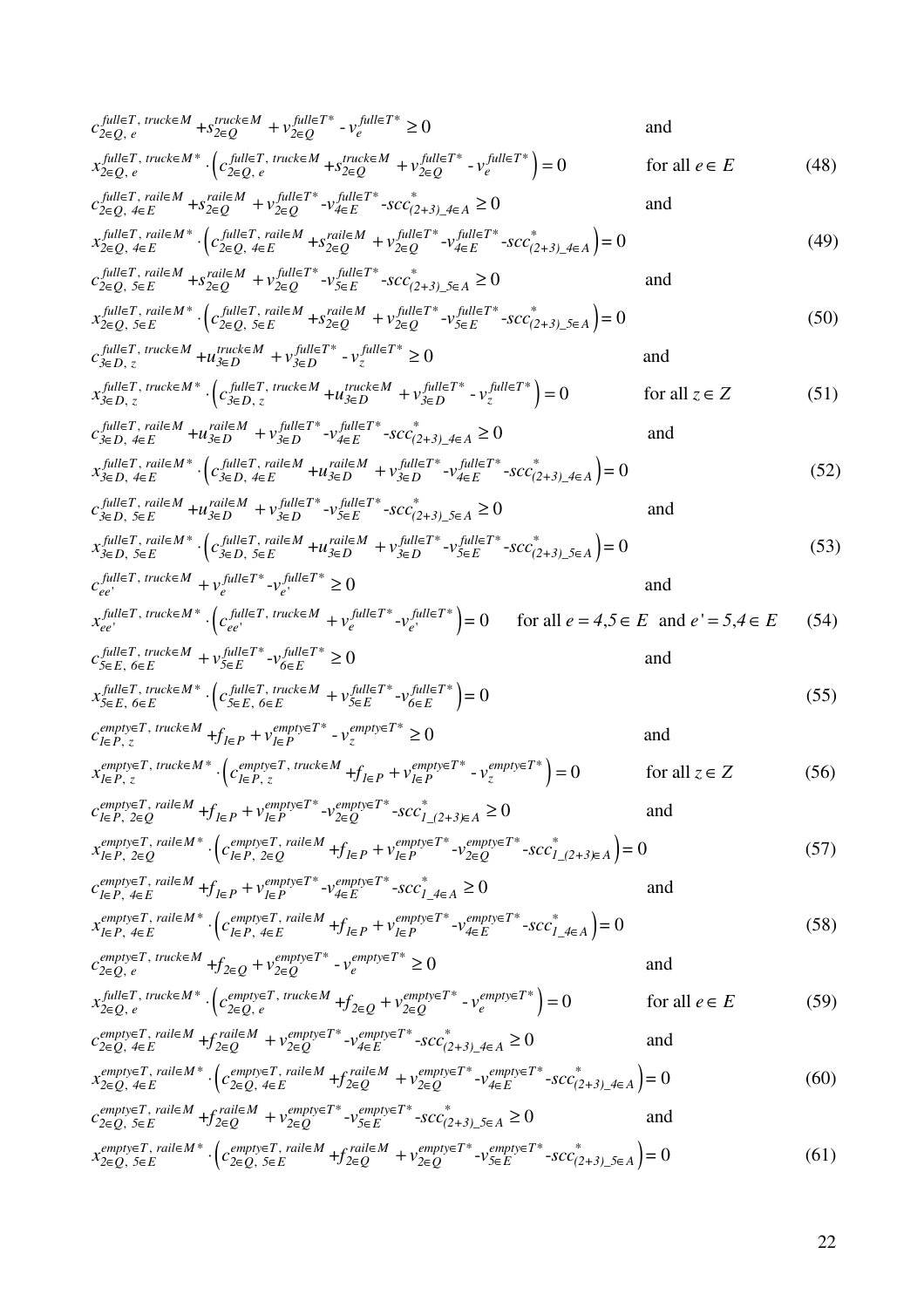$$
c_{ee'}^{empty \in T, \text{ truck} \in M} + v_e^{empty \in T^*} - v_{e'}^{empty \in T^*} \ge 0
$$
\nand\n
$$
x_{ee'}^{empty \in T, \text{ truck} \in M^*} \cdot (c_{ee'}^{empty \in T, \text{ truck} \in M} + v_{e'}^{empty \in T^*} - v_{e'}^{empty \in T^*}) = 0
$$
\nfor all  $e = 4, 5 \in E$  and  $e' = 5, 4 \in E$ \n
$$
c_{\text{step}}^{empty \in T, \text{ truck} \in M} + v_{\text{step}}^{empty \in T^*} - v_{\text{step}}^{empty \in T^*} \ge 0
$$
\nand\n
$$
x_{\text{step}}^{empty \in T, \text{ truck} \in M} + v_{\text{step}}^{empty \in T, \text{ truck} \in M} + v_{\text{step}}^{empty \in T^*} - v_{\text{step}}^{empty \in T^*} \ge 0
$$
\nand\n
$$
x_{\text{step}}^{empty \in T, \text{ truck} \in M^*} \cdot (c_{\text{step}}^{empty \in T, \text{ truck} \in M} + v_{\text{step}}^{empty \in T^*} - v_{\text{step}}^{empty \in T^*}) = 0
$$
\n(63)

$$
x_{5\in E, 6\in E} \qquad (C_{5\in E, 6\in E} + v_{5\in E} - v_{6\in E}) = 0
$$
\n
$$
x^{tm^*} > 0 \qquad \text{for all } t \in T, m \in M \text{ and } i, i \in I
$$
\n(64)

$$
x_{ij}^{tm^*} \ge 0 \qquad \text{for all } t \in T, \ m \in M \text{ and } i, j \in I \tag{64}
$$

The set of disequations in (35)-(37) and (39)-(42) are simply the constraints of the direct program. The set of disequations in (44)-(63) are simply the constraints of the dual program. As for the interpretation of the set of equalities in  $(35)-(37)$ ,  $(39)-(42)$  and  $(44)-(63)$ , it can be noticed that if two numbers *A* and *B* satisfy  $AB = 0$  and  $A, B \ge 0$  then the following conclusion can be drawn: (i) if *A > 0* then *B =0*, and (ii) if *B > 0* then *A= 0*.

#### *3.5 Data-boxes*

The primal and dual programs of the stylized *interport problem* can be spelled out in more detail and simultaneously seen by writing the so-called 'data-boxes'. In particular, it can be drawn one data-box for analyzing all road and rail traffic of full containers supplied at the seaport node *1* (Tab. 1) and another one for analyzing all road and rail traffic of empty containers supplied at the same node *1* (Tab.2). In addition, it can be drawn a third data-box for all rail traffic of full and empty containers supplied at the seaport (Tab. 3).

The top row of each data-box shown in Tables 1-2 lists the unknowns of the primal problem, i.e. the *x* variables. Instead, the entries in the first column of each data-box in Tables 1-2 are unknowns of the dual problem, i.e. the *v* variables.

The bottom row of each data-box provided in Tables 1-2 lists the unit total social logistic costs of port hinterland container distribution. Reading the top row and the bottom row together for each data-box, they form the minimand (1) of the primal programming problem.

The main body of each data-box in Tables 1-2 consists of the 'node-link incidence matrix' of the network, which completely describes the physical layout of the multimodal network. It has one column for each permitted link and one row for each node. There are exactly two non-zero entries in each column: -1 at the originating node of the link and +1 at the destination node. Totally, there are twenty one columns and six rows forming the node-link incidence matrix of the data-box for full containers, whereas there are fourteen columns and six rows forming the incidence matrix of the data-box for empty containers.

Reading the top row and the incidence matrix together in each data-box (Tabb. 1-2), they form the left-hand sides appearing in the flow conservation constraints (2)-(4) for each type of traffic (full and empty containers) in the primal program. The last column of each data-box lists the vector of container supplies and demands specified by O/D pairs, i.e. the right-hand sides appearing in flow conservation constraints. Together, the first seven rows (excluding the elements of the first column) in each data-box shown by Tables 1-2 exhibit the entire flow conservation constraint set for each type of container traffic. In this respect, there are twelve conservation of flows constraints all together, six constraints for the  $x_{ij}^{full \in T, m}$  variables and six for the  $x_{ij}^{empty \in T, m}$  variables for all

### $i, j \in I$  and  $m \in M$ .

The representation of the *interport problem* by means of the data-boxes provided in Tables 1-2 does not take into consideration the capacity limits on railway links represented by disequations (5)- (8) in the primal program. This is due to the fact that such constraints represent a kind of 'coupling conditions' tying the shipments of full and empty containers together.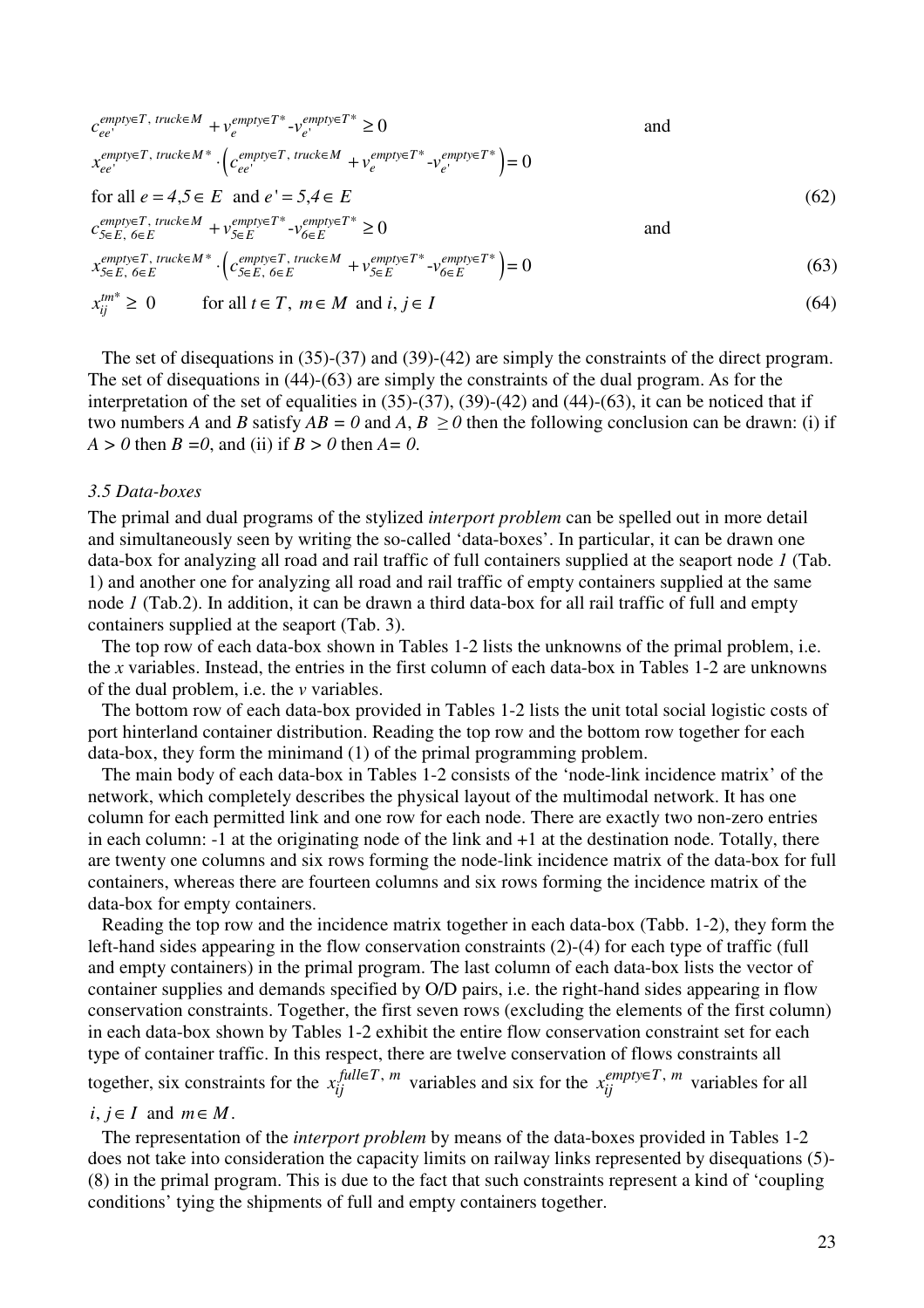However, the railway capacity conditions of the *interport problem* and their corresponding dual prices are represented in the data-box shown in Table 3. The first column of this table lists the *scc*  variables. Instead, the entries in the top row are unknowns of the primal program, i.e. the  $x_{ij}^{t}$ ,  $^{tail \in M}$ variables for all  $i, j \in I$  and  $t \in T$ .

The main body of the data-box in Table 3 consists of the 'rail service-rail link incidence matrix'. This matrix has one row for each rail service  $a \in A$  and one column for each permitted rail link. There is exactly one non-zero entry in each column: +1 at the rail service whose originating node is also the originating node of the link. Totally, there are eleven columns and four rows forming the rail service-rail link incidence matrix of the stylized *interport problem*.

Reading the top row and the rail incidence matrix together in the data-box provided in Table 3, they form the left-hand sides appearing in the capacity constraints (5)-(8) in the primal program. The last column of the data-box lists the right-hand sides appearing in such primal constraints. Together, the first five rows of the matrix (excluding the elements of the first column) exhibit the entire capacity constraint set of the primal program. In particular, there are two capacitated rail services from the seaport node *1*, and two capacitated rail services from the interport facility featuring the two virtual nodes *2* and *3*.

The difference between the total shadow value of container effluxes and the total shadow cost of container influx in the maximand (12) of the dual problem can be read off by considering the first and last column together for each data-box shown in Tables 1-2. In addition, the total shadow value of rail capacity can be read off by considering together the the first and last column of the data-box shown in Table 3.

Dual constraints corresponding to road shipments and belonging to the set of constraints (13)-(32) can be read off by considering together the first column and each of its following columns corresponding to road links up to the next to last column, read one by one in each data-box provided in Tables 1-2. Instead, dual constraints corresponding to rail shipments (and belonging to the same set of constraints (13)-(32)) can be read off by considering together the first columns and each of its following columns corresponding to rail links up to the next to last columns, read one by one simultaneously in each data-box shown by Tables 1-2 and in the data-box shown by Table 3.

The next to last row of each data-box shown in Tables 1-2 exhibits the signs of all dual constraints. These depend both on the signs of constraints on primal endogenous variables and on the type of optimand.

The data boxes also give a useful mnemonic for writing the primal and dual complementary slackness conditions. In particular, such conditions can be read off in the same manner of primal and dual constraints. Finally, it has to be noted that the incidence matrices of all data-boxes in Tables 1-3 contain the left-hand side coefficients of primal constraints, whereas their transposes contain the left-hand side coefficients of dual constraints.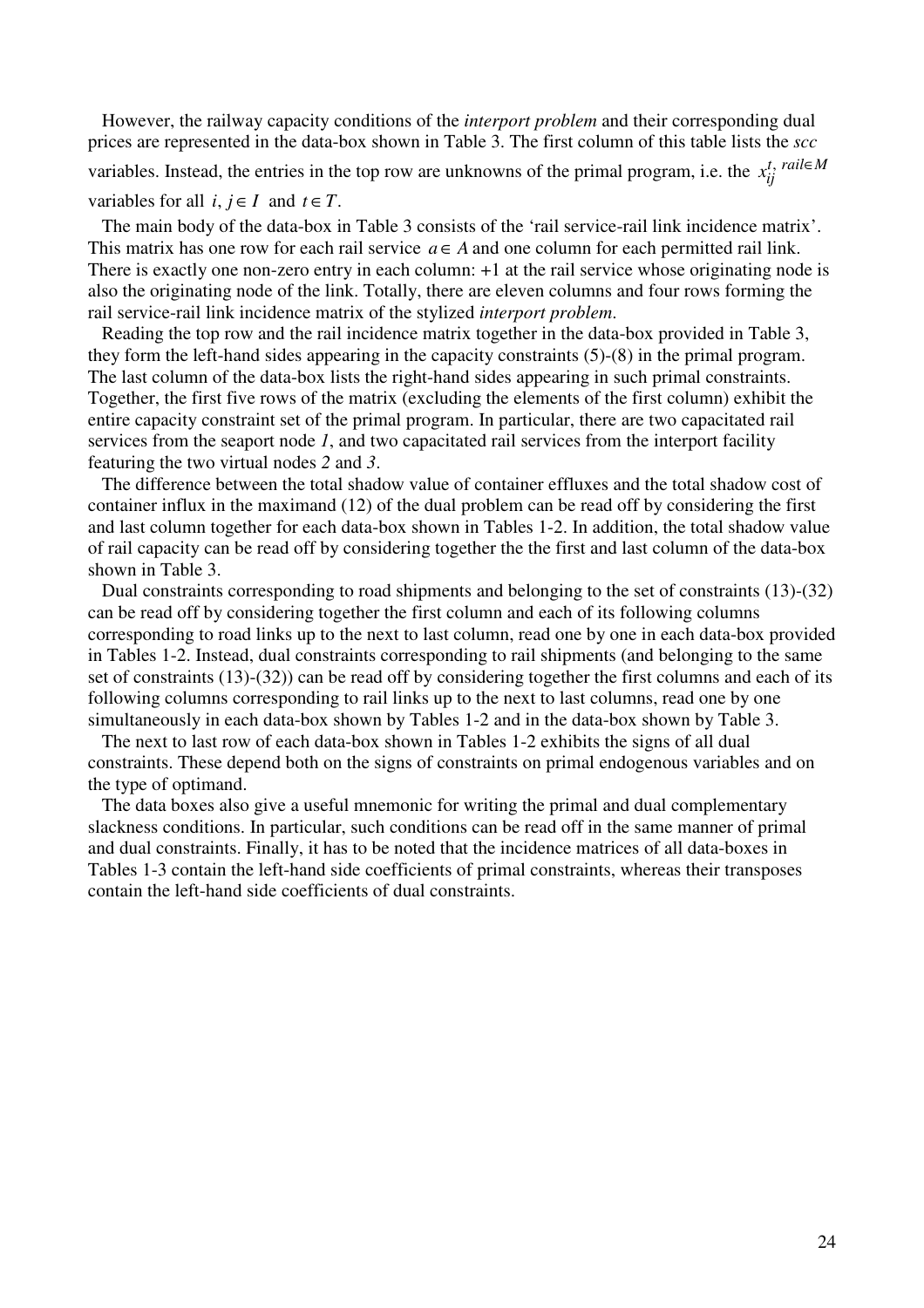|                     | $x_{12}^{full, \, rail}$ | $x_{I2}^{full, \, truck}$                                                                                                                                                                                                                                                                                                                                                                         | $x_{I3}^{\text{full, } \text{real}}$ | $x_{I4}^{full, \; rail}$ | $x_{I4}^{full, \, track}$ | $x_{15}^{full, \, truck}$ | $\sim$                  |
|---------------------|--------------------------|---------------------------------------------------------------------------------------------------------------------------------------------------------------------------------------------------------------------------------------------------------------------------------------------------------------------------------------------------------------------------------------------------|--------------------------------------|--------------------------|---------------------------|---------------------------|-------------------------|
| $v_I^{\text{full}}$ |                          |                                                                                                                                                                                                                                                                                                                                                                                                   |                                      |                          |                           |                           | $\sim$ $\sim$ $\sim$    |
| $v_2$ <i>full</i>   |                          |                                                                                                                                                                                                                                                                                                                                                                                                   |                                      |                          |                           |                           | $\sim$ $\sim$ $\sim$    |
| $v_3$ <i>full</i>   |                          |                                                                                                                                                                                                                                                                                                                                                                                                   |                                      |                          |                           |                           | $\sim$ 0.00 $\pm$       |
| $v_4$ full          |                          |                                                                                                                                                                                                                                                                                                                                                                                                   |                                      |                          |                           |                           | $\sim 100$ km s $^{-1}$ |
| $v_5$ full          |                          |                                                                                                                                                                                                                                                                                                                                                                                                   |                                      |                          |                           |                           | $\sim$ $\sim$ $\sim$    |
| $v_6^{full}$        |                          |                                                                                                                                                                                                                                                                                                                                                                                                   |                                      |                          |                           |                           | $\sim 100$ km s $^{-1}$ |
|                     |                          |                                                                                                                                                                                                                                                                                                                                                                                                   |                                      |                          |                           |                           | $\cdots$                |
|                     |                          | $(c_{12}^{full, \, \, \textit{tail}} + g_I^{\, \, \textit{tail}})$ $(c_{12}^{full, \, \, \textit{truck}} + g_I^{\, \, \textit{truek}})$ $(c_{13}^{full, \, \, \textit{tail}} + k_I)$ $(c_{14}^{full, \, \, \textit{tail}} + g_I^{\, \, \textit{tail}})$ $(c_{14}^{full, \, \, \textit{truek}} + g_I^{\, \, \textit{truek}})$ $(c_{15}^{full, \, \, \textit{truek}} + g_I^{\, \, \textit{truek}})$ |                                      |                          |                           |                           |                         |

### *Table 1 Data-box for all multimodal traffic of full containers*

*Table 1 (continued)* 

| $\cdots$ | $x_{16}^{full, \, truck}$                                                                                                                                                                                                                                                                                                                                                                                                 | $x_{24}^{\text{full, } \text{real}}$ | $x_{24}^{\text{full}, \text{ truck}}$ | $x_{25}$ <i>full, rail</i> | $x_{25}^{\text{full}, \text{ truck}}$ | $x_{26}^{full, \, truck}$ | $\cdots$ |
|----------|---------------------------------------------------------------------------------------------------------------------------------------------------------------------------------------------------------------------------------------------------------------------------------------------------------------------------------------------------------------------------------------------------------------------------|--------------------------------------|---------------------------------------|----------------------------|---------------------------------------|---------------------------|----------|
| $\cdots$ |                                                                                                                                                                                                                                                                                                                                                                                                                           |                                      |                                       |                            |                                       |                           | $\cdots$ |
| $\cdots$ |                                                                                                                                                                                                                                                                                                                                                                                                                           |                                      |                                       |                            |                                       |                           | $\cdots$ |
| $\cdots$ |                                                                                                                                                                                                                                                                                                                                                                                                                           |                                      |                                       |                            |                                       |                           | $\cdots$ |
| $\cdots$ |                                                                                                                                                                                                                                                                                                                                                                                                                           |                                      |                                       |                            |                                       |                           | $\cdots$ |
| $\cdots$ |                                                                                                                                                                                                                                                                                                                                                                                                                           |                                      |                                       |                            |                                       |                           | $\cdots$ |
| $\cdots$ |                                                                                                                                                                                                                                                                                                                                                                                                                           |                                      |                                       |                            |                                       |                           | $\cdots$ |
| $\cdots$ |                                                                                                                                                                                                                                                                                                                                                                                                                           |                                      |                                       |                            |                                       |                           | $\cdots$ |
|          | $\Big \cdots\Big \left(c_{16}^{full, \, track} + g_1^{track}\right)\Big \left(c_{24}^{full, \, rail} + s_2^{tail}\right)\Big \left(c_{24}^{full, \, truck} + s_2^{truck}\right)\Big \left(c_{25}^{full, \, rail} + s_2^{tail}\right)\Big \left(c_{25}^{full, \, rule} + s_2^{truek}\right)\Big \left(c_{26}^{full, \, truck} + s_2^{truek}\right)\Big \left(c_{26}^{full, \, truck} + s_2^{truek}\right)\Big \cdots\Big $ |                                      |                                       |                            |                                       |                           |          |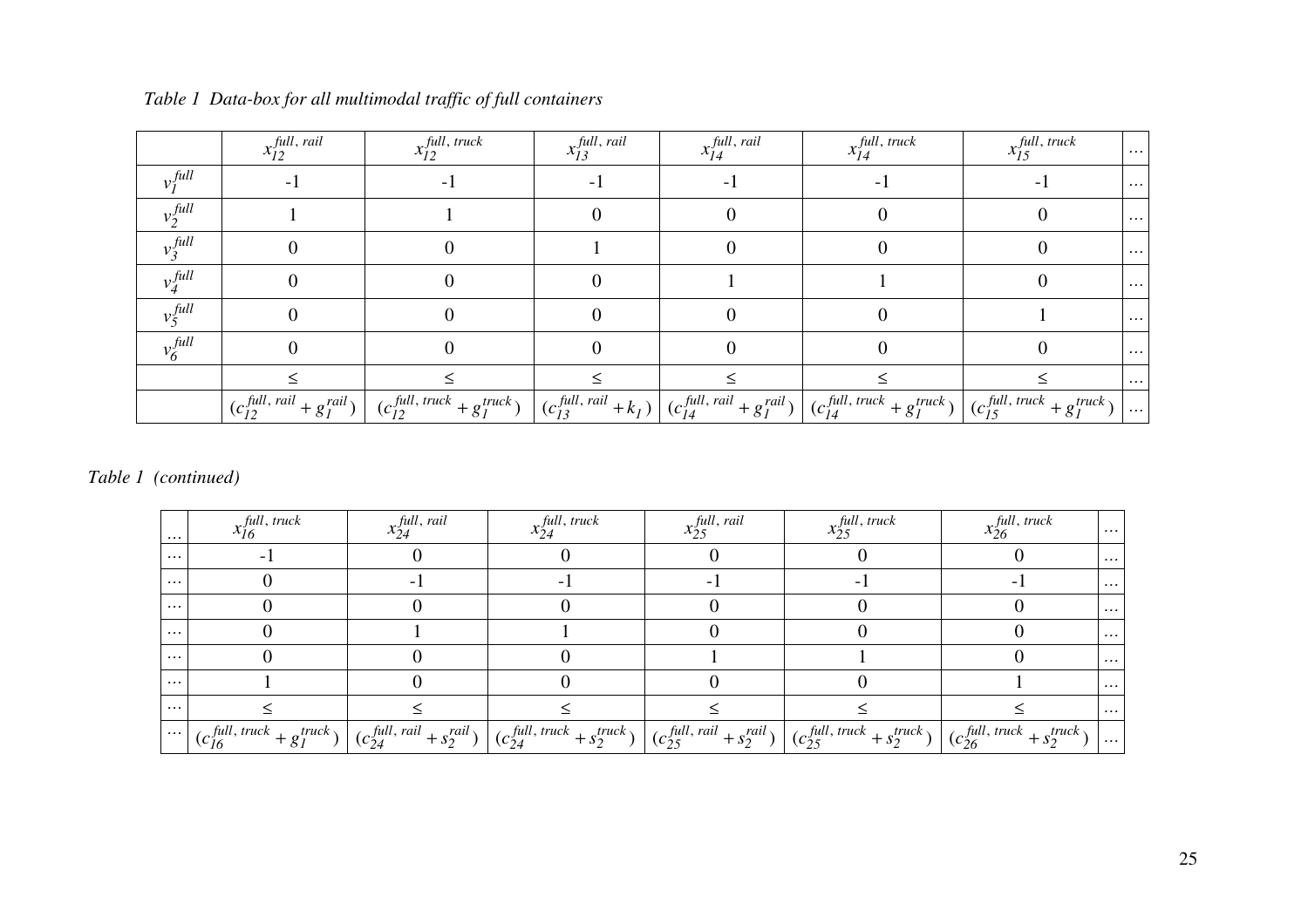| $\cdots$             | $x_{32}$ <i>full, truck</i> | $x_{34}^{\text{full, } \text{real}}$ | $x_{34}^{\text{full}, \, \text{truck}}$ | $x_{35}^{\text{full, rail}}$ | $x_{35}^{\text{full}, \text{ truck}}$ | $x_{36}^{\text{full, truck}}$                                                                                                                                                                                                                                                                                                                                                                          | $\sim$ $\sim$ $\sim$ |
|----------------------|-----------------------------|--------------------------------------|-----------------------------------------|------------------------------|---------------------------------------|--------------------------------------------------------------------------------------------------------------------------------------------------------------------------------------------------------------------------------------------------------------------------------------------------------------------------------------------------------------------------------------------------------|----------------------|
| $\cdots$             |                             |                                      |                                         |                              |                                       |                                                                                                                                                                                                                                                                                                                                                                                                        | $\sim 100$           |
| $\cdots$             |                             |                                      |                                         |                              |                                       |                                                                                                                                                                                                                                                                                                                                                                                                        | $\sim 100$           |
| $\cdots$             |                             |                                      |                                         |                              |                                       |                                                                                                                                                                                                                                                                                                                                                                                                        | $\sim 100$           |
|                      |                             |                                      |                                         |                              |                                       |                                                                                                                                                                                                                                                                                                                                                                                                        | $\sim 100$           |
| $\sim$ $\sim$ $\sim$ |                             |                                      |                                         |                              |                                       |                                                                                                                                                                                                                                                                                                                                                                                                        | $\sim 100$           |
| $\cdots$             |                             |                                      |                                         |                              |                                       |                                                                                                                                                                                                                                                                                                                                                                                                        | $\sim 100$           |
| .                    |                             |                                      |                                         |                              |                                       |                                                                                                                                                                                                                                                                                                                                                                                                        | $\sim 1000$          |
|                      |                             |                                      |                                         |                              |                                       | $\Big \cdots\Big \left(c_{32}^{full, \, track}+u_3^{truck}\right)\Big \left(c_{34}^{full, \, rail}+u_3^{tail}\right)\Big \left(c_{34}^{full, \, truck}+u_3^{truck}\right)\Big \left(c_{35}^{full, \, rail}+u_3^{tail}\right)\Big \left(c_{35}^{full, \, trust}+u_3^{rule}\right)\Big \left(c_{35}^{full, \, truck}+u_3^{truck}\right)\Big \left(c_{36}^{full, \, truck}+u_3^{truek}\right)\Big \cdots$ |                      |

### *Table 1 (continued)*

| .        | $x_{45}^{full, \, truck}$               | $x_{54}^{full, \, truck}$   | $x_{56}$ full, truck        |                                  |
|----------|-----------------------------------------|-----------------------------|-----------------------------|----------------------------------|
| .        |                                         |                             |                             | $\geq$ -Demand $\frac{full}{11}$ |
| .        |                                         | 0                           | $\mathbf{0}$                | $\geq$ Demand $\frac{full}{12}$  |
| .        |                                         |                             | $\mathbf{\Omega}$           | $\geq$ Demand $_{13}^{full}$     |
| .        | -1                                      |                             |                             | $\geq$ Demand $_{14}^{full}$     |
| .        |                                         | $-1$                        | $-1$                        | $\geq$ Demand $_{15}^{full}$     |
| .        |                                         |                             |                             | $\geq$ Demand $_{16}^{full}$     |
| .        | $\,<\,$                                 | $\,<\,$                     | $\,<\,$                     |                                  |
| $\cdots$ | $(c_{ij}^{\text{full}, \text{ truck}})$ | $(c_{5A}^{full, \, truck})$ | $(c_{56}^{full, \, truck})$ |                                  |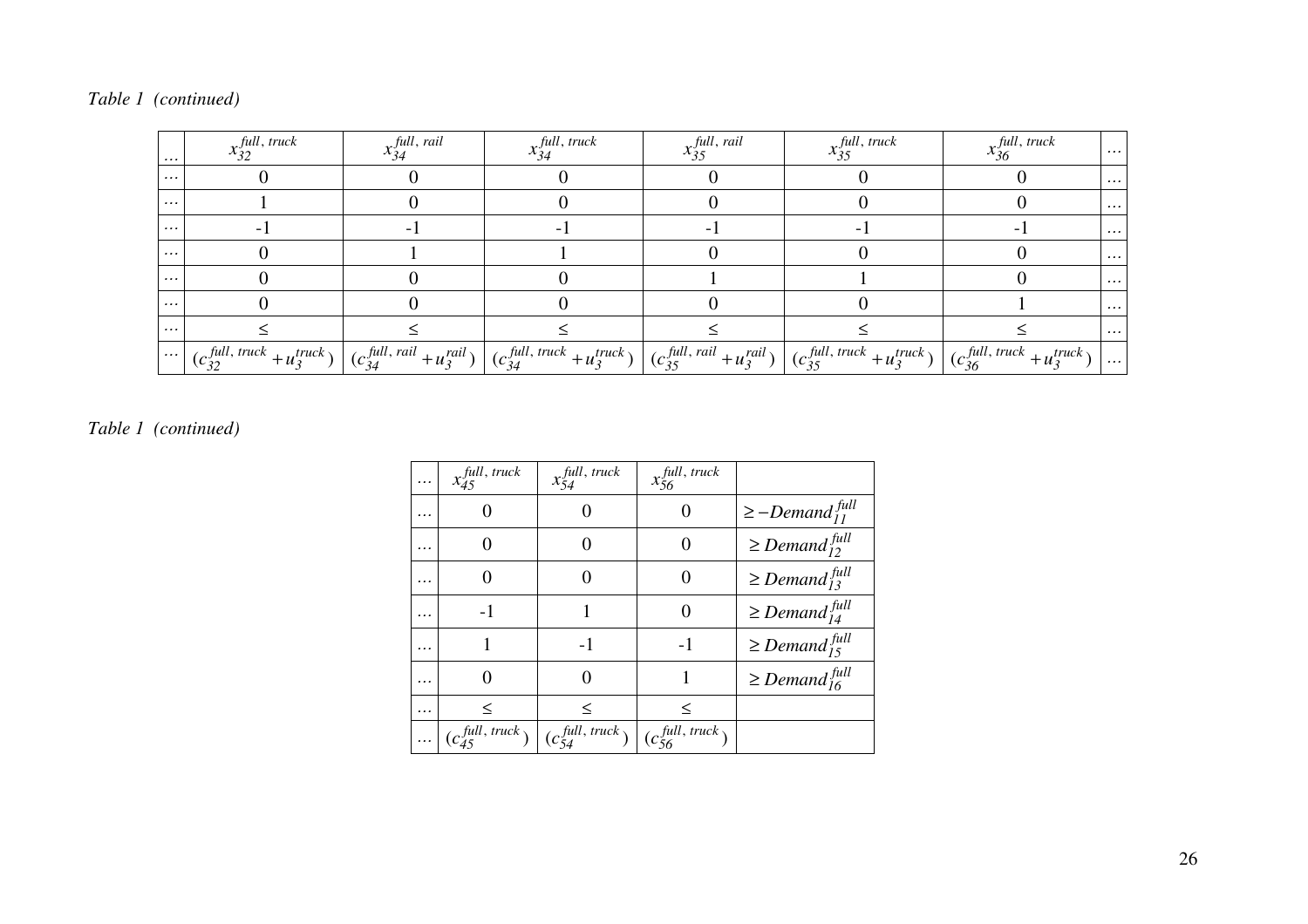|               | $x_{12}^{empty, \; rail}$ | $x_{I2}^{empty, \, truck}$ | $x_{I4}^{empty, \; rail}$ | $x_{I4}^{empty, \, truck}$                                                                                                                                                                                                                                                                                  | $x_{15}$ empty, truck | $x_{16}^{empty, \, track}$ | $\sim$ $\sim$ $\sim$ |
|---------------|---------------------------|----------------------------|---------------------------|-------------------------------------------------------------------------------------------------------------------------------------------------------------------------------------------------------------------------------------------------------------------------------------------------------------|-----------------------|----------------------------|----------------------|
| $v_l^{empty}$ |                           |                            |                           |                                                                                                                                                                                                                                                                                                             |                       |                            | $\sim 100$           |
| $v_2^{empty}$ |                           |                            |                           |                                                                                                                                                                                                                                                                                                             |                       |                            | $\cdots$             |
| $v_3^{empty}$ |                           |                            |                           |                                                                                                                                                                                                                                                                                                             |                       |                            | $\sim$ $\sim$ $\sim$ |
| $v_4^{empty}$ |                           |                            |                           |                                                                                                                                                                                                                                                                                                             |                       |                            | $\sim$ $\sim$ $\sim$ |
| $v_5^{empty}$ |                           |                            |                           |                                                                                                                                                                                                                                                                                                             |                       |                            | $\sim$ $\sim$ $\sim$ |
| $v_6^{empty}$ |                           |                            |                           |                                                                                                                                                                                                                                                                                                             |                       |                            | $\sim$ $\sim$ $\sim$ |
|               |                           |                            |                           |                                                                                                                                                                                                                                                                                                             |                       |                            | $\sim$ $\sim$ $\sim$ |
|               |                           |                            |                           | $(c_{12}^{empty, \, \text{raid}} + f_1)$ $(c_{12}^{empty, \, \text{track}} + f_1)$ $(c_{14}^{empty, \, \text{raid}} + f_1)$ $(c_{14}^{empty, \, \text{track}} + f_1)$ $(c_{15}^{empty, \, \text{track}} + f_1)$ $(c_{15}^{empty, \, \text{track}} + f_1)$ $(c_{16}^{empty, \, \text{track}} + f_1)$ $\dots$ |                       |                            |                      |

*Table 2 Data-box for all multimodal traffic of empty containers* 

*Table 2 (continued)* 

| $\sim 100$ | $x_{24}$ empty, rail | $x_{24}$ <sub>empty</sub> , truck | $x_{25}^{empty, \, \, \text{real}}$ | $x_{25}$ empty, truck                                                                                                                                                                                                                                                                                                                                                                                                                                | $x_{26}^{empty, \, truck}$ | $x_{45}$ empty, truck | . |
|------------|----------------------|-----------------------------------|-------------------------------------|------------------------------------------------------------------------------------------------------------------------------------------------------------------------------------------------------------------------------------------------------------------------------------------------------------------------------------------------------------------------------------------------------------------------------------------------------|----------------------------|-----------------------|---|
| .          |                      |                                   |                                     |                                                                                                                                                                                                                                                                                                                                                                                                                                                      |                            |                       | . |
| $\cdots$   |                      |                                   |                                     |                                                                                                                                                                                                                                                                                                                                                                                                                                                      |                            |                       | . |
| .          |                      |                                   |                                     |                                                                                                                                                                                                                                                                                                                                                                                                                                                      |                            |                       | . |
| $\cdots$   |                      |                                   |                                     |                                                                                                                                                                                                                                                                                                                                                                                                                                                      |                            |                       |   |
| .          |                      |                                   |                                     |                                                                                                                                                                                                                                                                                                                                                                                                                                                      |                            |                       |   |
| .          |                      |                                   |                                     |                                                                                                                                                                                                                                                                                                                                                                                                                                                      |                            |                       | . |
| $\cdots$   |                      |                                   |                                     |                                                                                                                                                                                                                                                                                                                                                                                                                                                      |                            |                       | . |
|            |                      |                                   |                                     | $\ldots \mid (c_{24}^{empty, \text{ } \text{ } r \text{ } a \text{ } i \text{ } + f_2) \mid (c_{24}^{empty, \text{ } \text{ } truck} + f_2) \mid (c_{25}^{empty, \text{ } \text{ } ra \text{ } i \text{ } + f_2) \mid (c_{25}^{empty, \text{ } \text{ } truck} + f_2) \mid (c_{26}^{empty, \text{ } truck} + f_2) \mid (c_{45}^{empty, \text{ } truck} + f_2) \mid (c_{45}^{empty, \text{ } truck} + f_2) \mid (c_{45}^{empty, \text{ } truck} + f_$ |                            |                       | . |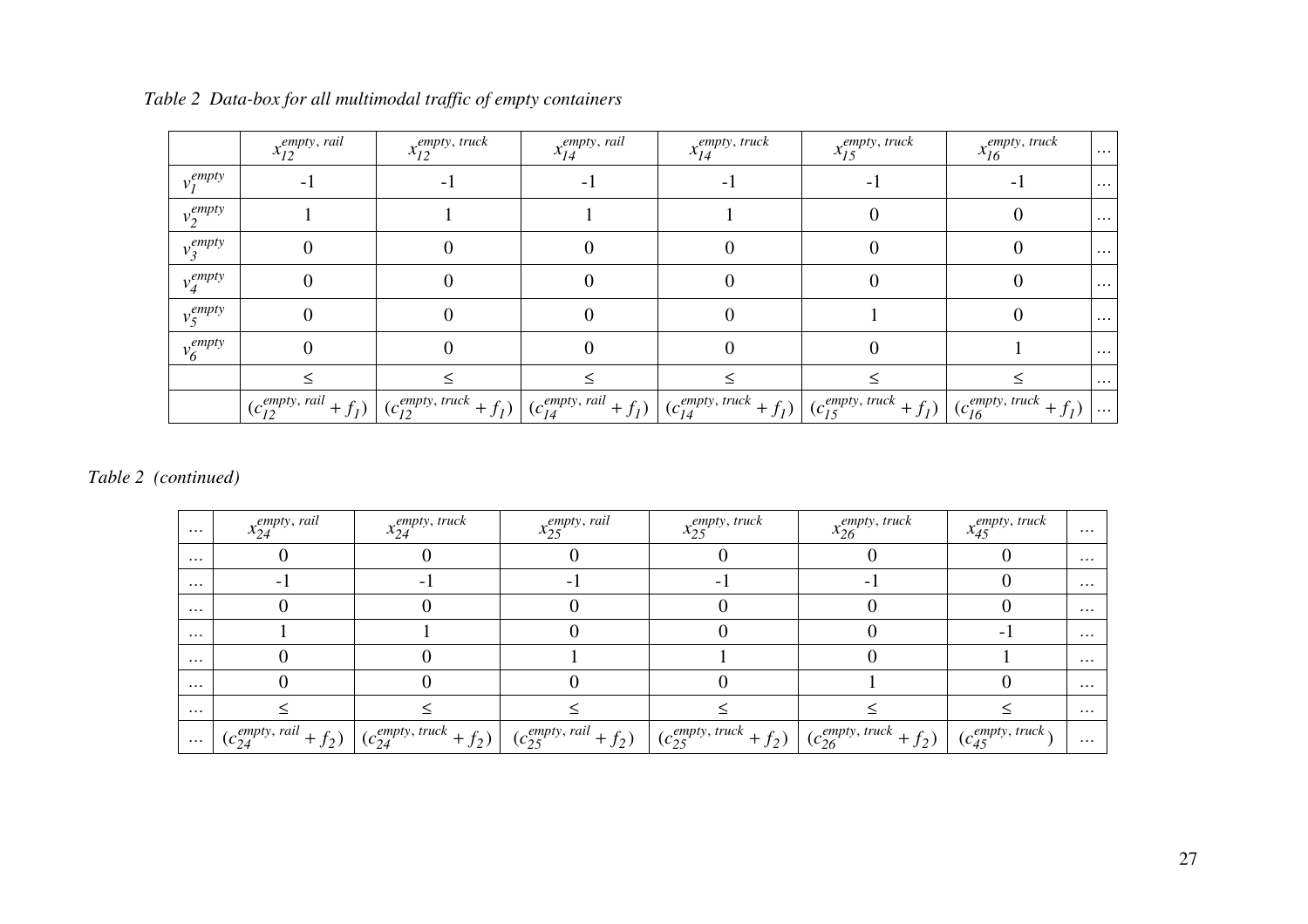# *Table 2 (continued)*

| . | $x_{54}$ <sub>empty</sub> , truck | $x_{56}$ <sub>empty</sub> , truck |                                 |
|---|-----------------------------------|-----------------------------------|---------------------------------|
| . |                                   |                                   | $\geq$ -Demand <sup>empty</sup> |
| . |                                   |                                   | $\geq$ Demand <sup>empty</sup>  |
| . |                                   |                                   | $\geq$ Demand <sup>empty</sup>  |
| . |                                   |                                   | $\geq$ Demand $_{14}^{empty}$   |
| . | $-1$                              | $-1$                              | $\geq$ Demand <sup>empty</sup>  |
| . |                                   |                                   | $\geq$ Demand $_{16}^{empty}$   |
| . | $\,<\,$                           | $\,<\,$                           |                                 |
| . | $(c_{54}^{empty, \, truck})$      | $(c_{56}^{empty, \, truck})$      |                                 |

*Table 3 Data-box for all rail traffic of full and empty containers* 

|                  | $x_{I2}^{full, \, rail}$ | $x_{12}^{empty, \; rail}$ | $x_{I3}^{full, \; rail}$ | $x_{I4}^{full, \; rail}$ | $x_{14}^{empty, \; rail}$ | $x_{24}^{full, \, rail}$ | .        |
|------------------|--------------------------|---------------------------|--------------------------|--------------------------|---------------------------|--------------------------|----------|
| $SCC_{1(2+3)}$   |                          |                           |                          |                          |                           |                          | $\cdots$ |
| $SCC_{14}$       |                          |                           |                          |                          |                           |                          | $\cdots$ |
| $SCC_{(2+3)}4$   |                          |                           |                          |                          |                           |                          | $\cdots$ |
| $SCC_{(2+3)\_5}$ |                          |                           |                          |                          |                           |                          | $\cdots$ |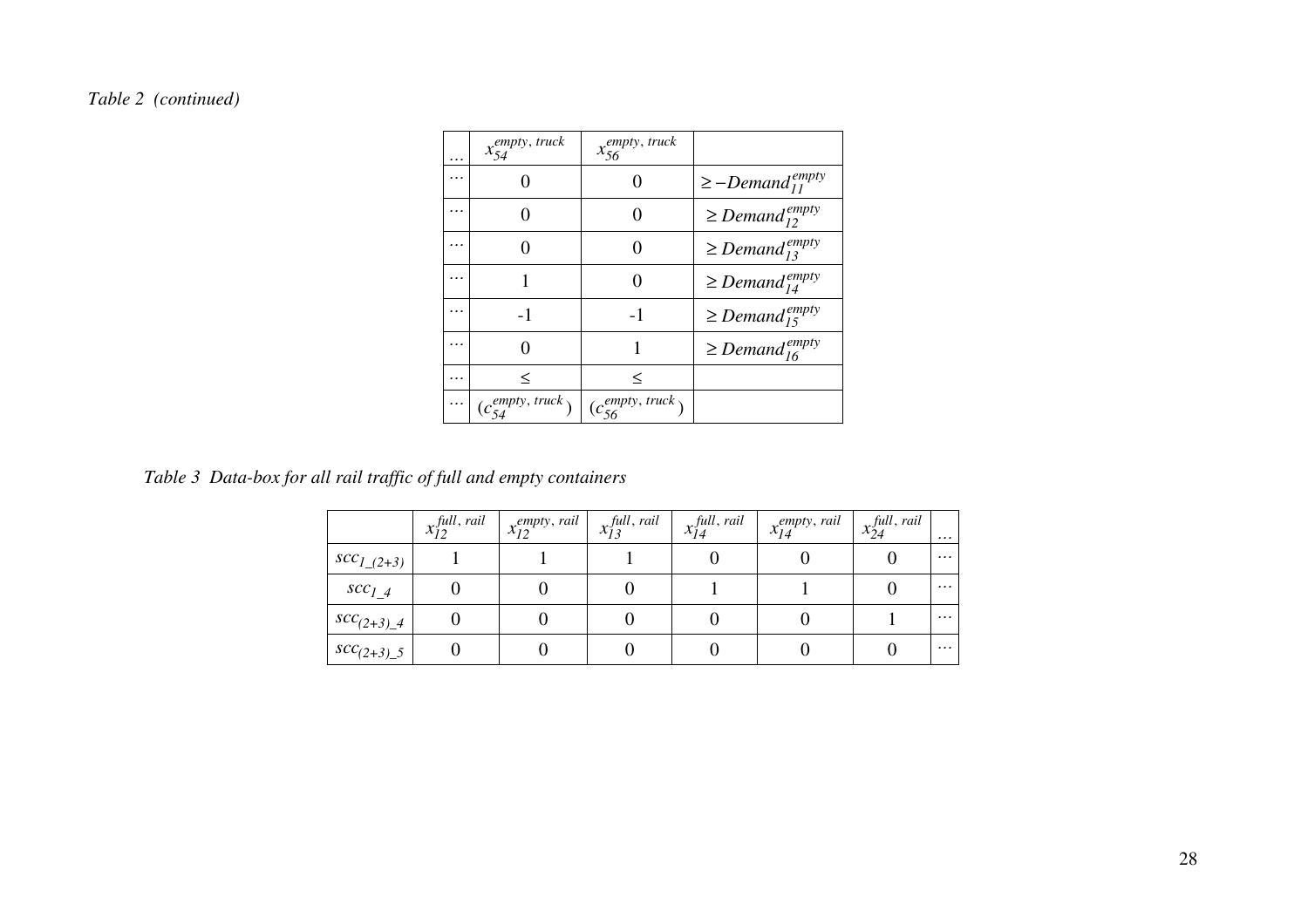# *Table 3 (continued)*

| $\cdots$ | $x_{24}^{empty, \, \text{real}}$ | $x_{25}^{full, \; rail}$ | $\cdot$   $x_{25}^{empty, \, \text{real}}$ | $x_{34}^{\text{full, } \text{real}}$ | $x_{35}^{\text{full, } \text{real}}$ |                     |
|----------|----------------------------------|--------------------------|--------------------------------------------|--------------------------------------|--------------------------------------|---------------------|
| $\cdots$ |                                  |                          |                                            |                                      |                                      | $\le b_{l(2+3)}$    |
| $\cdots$ |                                  |                          |                                            |                                      |                                      | $\leq b_{l}$ 4      |
| $\cdots$ |                                  |                          |                                            |                                      |                                      | $\leq b_{(2+3)-4}$  |
| $\cdots$ |                                  |                          |                                            |                                      |                                      | $1 \le b_{(2+3)-5}$ |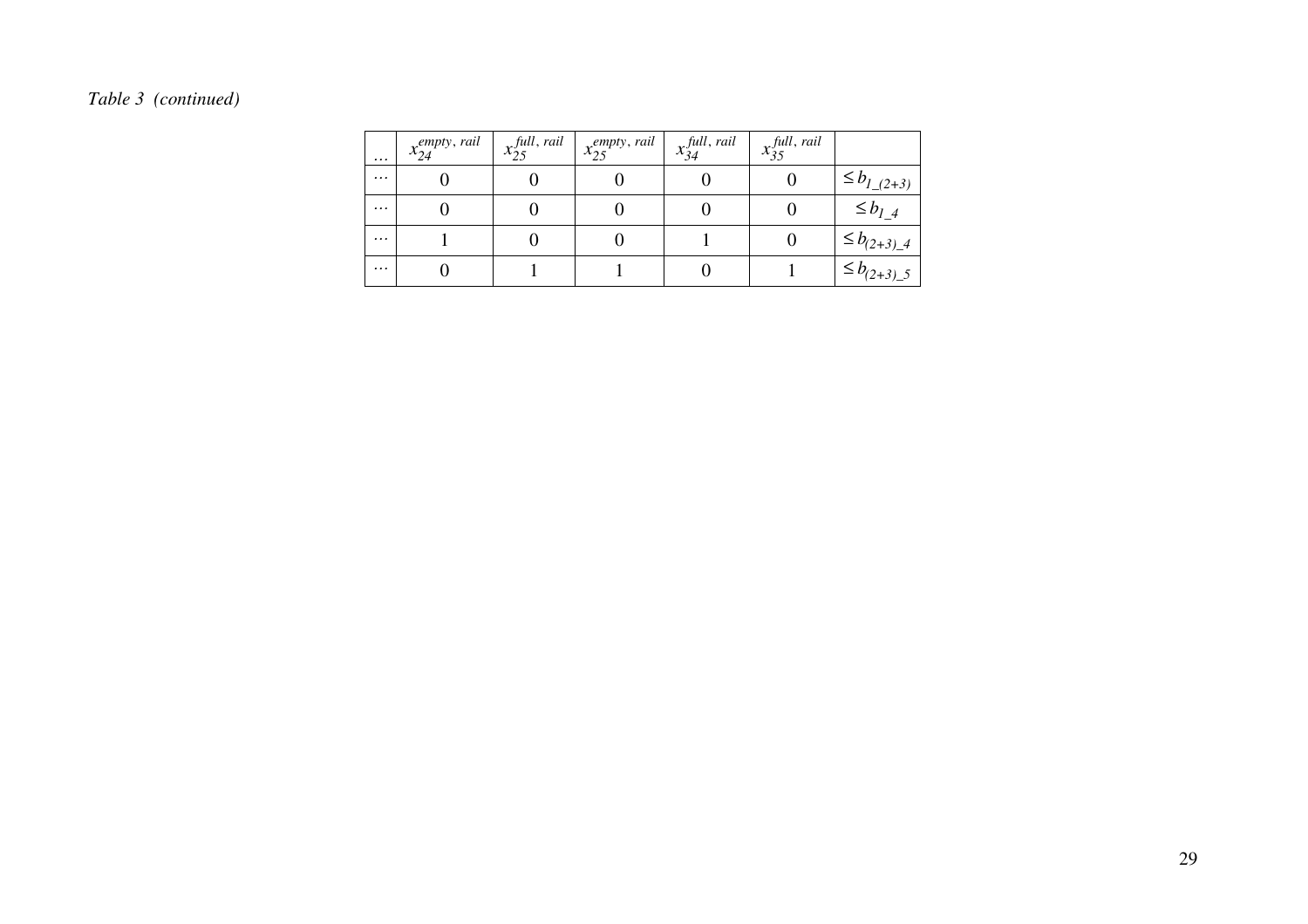### **4. Conclusions**

Optimization of port hinterland container logistics is crucial to meet rising international trade demand and the challenges related to sustainable development. Inefficient hinterland connections undermine the competitiveness both of seaports and of the wider regional logistics and productive systems the seaports belong to.

The *extended gateway concept* is gaining more and more momentum as a business network innovation based on the possibility of duplicating and/or complementing some container seaport activities at hinterland intermodal facilities called dry ports (or interports). If properly implemented in port hinterland network systems, extended gateways can relieve seaport congestion phenomena, promote the shift of standardized loading units from road-only transport to sustainable inland transport solutions, and stimulate integrated freight logistics operations inland, thus reducing the internal and external costs of supply chains and promoting regional economic growth.

This paper has illustrated the *interport model* as a mathematical programming tool for the economic analysis and strategic planning of such kind of innovation. The primal and dual formulations and interpretations of a stylized version of the model optimizing the distribution of import containers through a hypothetical integrated regional seaport-interport network system under a sustainable logistics perspective have been provided, including complementary slackness relations and the model representation by means of data-boxes.

Shipping lines and freight forwarders could employ the model for evaluating criticalities and opportunities related to their port hinterland distribution systems. Seaports, interports, intermodal marketing companies and inland carriers could evaluate the system-wide effects of economic and logistic type deriving from their decisions and/or from the decisions of their competitors. Government agencies could evaluate the infrastructural and territorial impacts related to variations in traffic flows, as well as the impacts on traffic flows due to infrastructure investment decisions, new regulations, and policies providing financial grants to improve services. In this latter case, the model could be empirically applied to assess public policy measures providing for incentives to intermodal transport services based on the total external cost saving deriving from shifting containers from road only transport. By this way it will be possible to support the implementation of well suit pricing systems taking care of a better spread of traffic and a more fair division between different modes of transport, and to resolve, at least in part, a number of bottlenecks in the hinterland connections of some seaports.

The *interport model* can be a useful tool to evaluate possible changes in hinterland contestability arising from different policy scenarios concerning the sea-land intermodal logistics system of multiple regions in a country, as well as that of an entire country or even a group of countries. An example could be the so called "ARA region" (Amsterdam-Rotterdam-Antwerp) in Northern Europe. A successful real case of extended gateway logistics in Europe is represented by the system of terminals and services arranged by Europe Container Terminals (ECT) to serve the hinterland traffic of containers transiting through the port of Rotterdam, in the Netherlands. At the moment, ECT operates three deep-sea terminals in Rotterdam plus various hinterland terminals at strategic locations throughout the Netherlands, Belgium and Germany, covering substantial parts of Western Europe and introducing important innovations in port hinterland container distribution such as the *terminal operator haulage concept*, and the *cross-border extended gateway concept* at a trans-European level.

As for possible empirical applications of the model to investigate port hinterland container logistics issues in Italy, these could concern the evaluation of public and private initiatives aimed at integrating the operations of different actors, as already demonstrated by Iannone and Thore (2010) with regards to inland container operations at the Campanian regional logistics system. On the other hand, container seaports and inland freight centres are nowadays part of territorial logistics systems and complex supply chains, and there is competition between integrated networks rather than between single hubs and between single operators. Indeed, the practical implementation of the *extended gateway concept* within a territorial logistics system requires cooperation and integration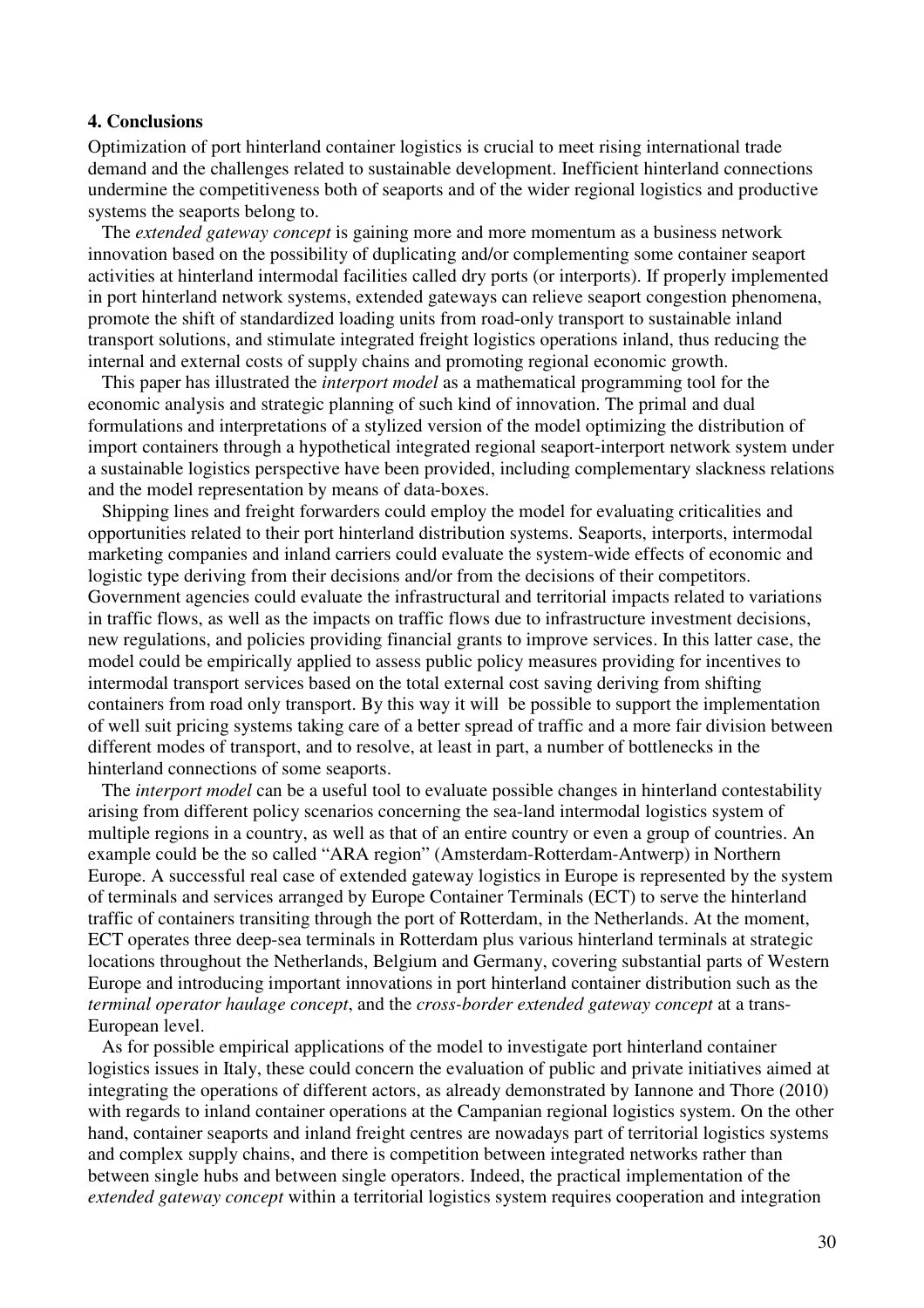among a number of players, including seaports, interports, shipping lines, inland intermodal carriers, customs, and so on.

In Italy, there are not examples of shipping lines investing in interports, and also maritime terminal companies and freight forwarders are still reluctant to engage clear long term partnership with interports in the fear of core activities shift to other operators. Only 14 interports have an onsite customs office, and in some cases the intermodal terminal operating companies have not yet been authorized at operating a so-called 'A3 area', that is a bonded zone for the handling and storage of international containerized cargoes that need to be examined and cleared by customs. In addition, by virtue of an ancient customs regime still in force, the port-interport rail connections can be employed only for merchant traffics if operated by private rail traction providers. Port-interport container forwarding solutions arranged by shipping lines according to the *extended gateway concept* (i.e. without the need for customs transit documentation) are possible only where rail services provided by the Italian State-owned rail carrier are available (for instance between the seaport of Genoa in Liguria region and the interport of Rivalta Scrivia in Piedmont region).

'Trenitalia' is the incumbent rail traction provider belonging to the State-owned rail holding FS Group ('Gruppo Ferrovie dello Stato') and the only rail company authorized to operate services under facilitated conditions for customs bonded containers travelling under steamship bills of lading from and to the Italian seaports. At the moment, Trenitalia has ceased to operate container rail services between some Italian seaports and interports (such as for instance in the Campania region) mainly due to severe financial problems that are bringing to a reorganization of the cargo division of the company. Possible future successful implementations of extended gateway systems in Italy should therefore also imply greater liberalization and further regulatory changes for rail traction service provision in port hinterland container markets.

As for some limitations of the current formulation of the *interport model*, a major abstraction in linear programming is that the objective function and the constraints are formulated by summing individual terms that are proportional to the values of variables. There are many real-word problems, however, in which non linearities are present. For instance, there might be economies of scale that allow one to reduce costs as volume of activities increases. Piecewise linear functions can therefore be used to represent economies of scale in logistic costs associated with concentrated flows.

Furthermore, the deterministic assumption in the *interport model* has been designed to keep the analysis at a basic level, recognizing that most real problems contains deterministic elements as well as random parameters with accompanying probability distributions. For instance, terminal and customs operations and delays could be modelled by using queuing theory, dynamic programming and stochastic programming.

A specific aspect that would deserve attention is the modelling of reliability, including safety stocks and their associated costs. Shippers or consignees may not be interested in fast deliveries, and yet a delay with respect to an expected delivery time may produce a great damage, sometimes even a far greater damage than what should have been borne to obtain a timely delivery by using a more expensive transport solution. When investigating such cases, the valuation fundamentally depends on the value of goods and the needs of the consignees. In this respect, it is not an easy task obtaining detailed data on stated or revealed preferences of the consignees.

As from business logistics literature, buffer inventories can be calculated based essentially on: i) the customer service level, ii) the uncertainty in shipment lead time, and iii) the demand forecast error. Hence, the transit time of transport services is only a part of the total lead time of shipments. The main challenge in port hinterland container logistics modelling seems to be that of calculating the unit safety stock costs at destination in relation to the movements of full containers transported simultaneously by different and alternative transport solutions featuring different lead times. In the currently available literature on container network optimization, safety stock costs are calculated only relating to the deliveries of total batches of containers by single transport solutions (Jula and Leachman, 2011; Leachman, 2008); this means that each destination is supposed to be served by a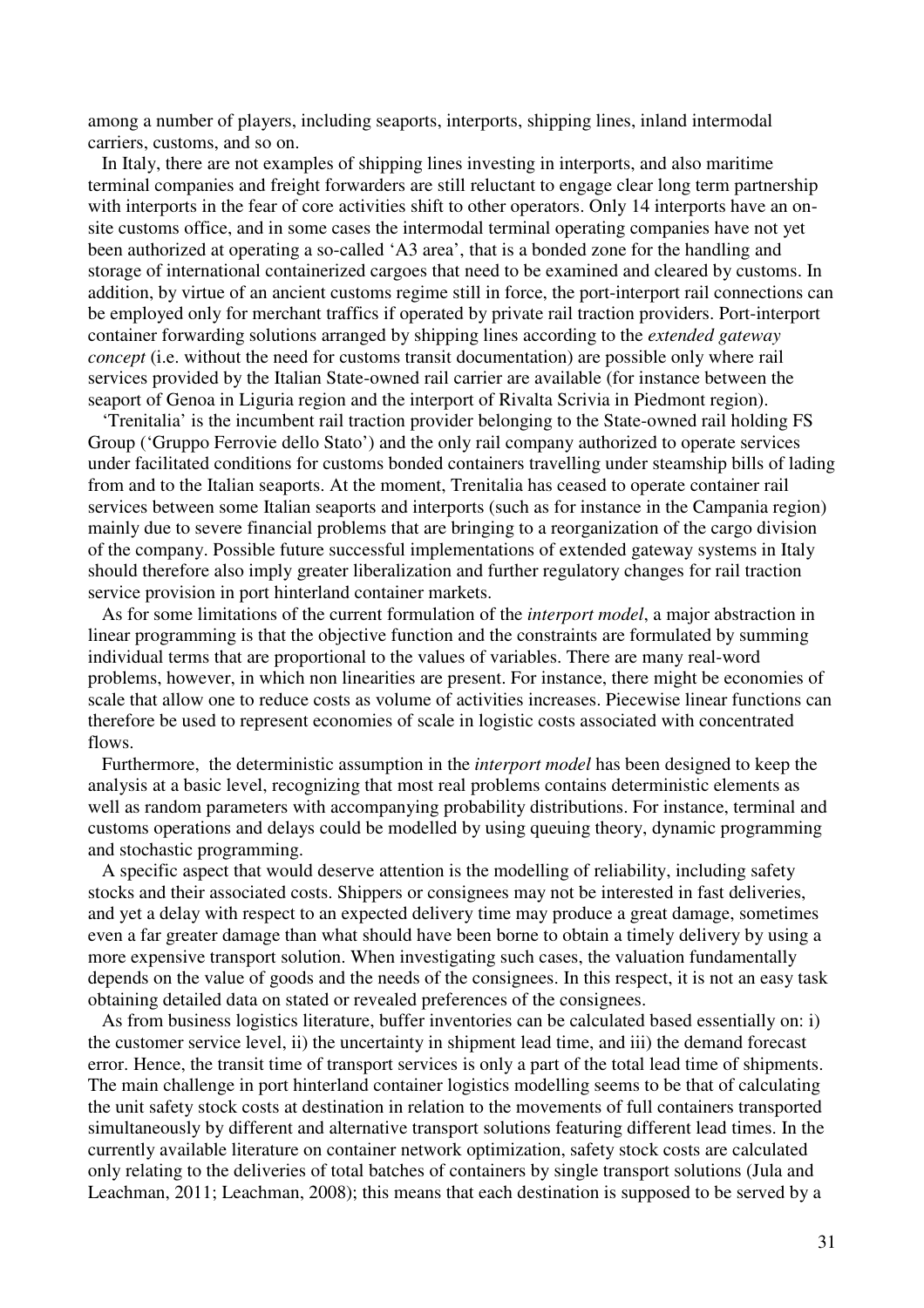single transport solution only. In our opinion, a good starting point for more realistic approximations of safety inventories are the analytical results achieved by Boute and Van Mieghem (2011) and Combes (2011). These contributions show how to estimate the safety stock for a single good that is sourced from two locations ("dual sourcing") or by using simultaneously different transport solutions.

Finally, negative environmental and social impacts of distribution operations (e.g. atmospheric emissions) are currently entered into the model only in monetary terms, but they can be formulated and taken into account also in physical terms. Multi-objective modelling techniques are particularly suitable for decision problems involving trade-offs among conflicting goals such as the simultaneous minimization of internal logistics costs and physical environmental impacts of porthinterland container distribution. Multiple non-dominated or "Pareto-optimal" solutions of the model can be obtained by applying the *augmented* ε*-constraint method* (*AUGMECON*), first introduced by Mavrotas (2009).

### **References**

- Aponte, D., Iannone, F. and Papola, A. (2009), 'A Schedule-based Methodology Proposal for Sea Motorways Feasibility Evaluation', In N.H.M.Wilson and A. Nuzzolo (eds), *Schedule-Based Modelling of Transportation Networks. Theory and Applications*, Operations Research/Computer Science Interfaces Series, **46**, New York: Springer, 251-266.
- Bontekoning, Y.M., Macharis, C and Trip J.J. (2004), 'Is a new applied transportation research field emerging? A review of intermodal rail-truck freight transport literature', *Transportation Research Part A*, **38** (1), 1-34.
- Boute, R.N. and Van Mieghem, J.A. (2011), 'Global Dual Sourcing and Order Smoothing', mimeo, available at http://www.kellogg.northwestern.edu/faculty/vanmieghem/articles.htm.
- Caris, A., Macharis, C. and Janssens, G.K. (2008), 'Planning Problems in Intermodal Freight Transport: Accomplishments and Prospects', *Transportation Planning and Technology*, **31** (3), 277-302.
- Combes, F. (2011), 'Inventory theory and mode choice in freight transport: the case of the simultaneous use of two transport modes on one shipper-receiver relationship', *European Transport Conference 2011 Proceedings*, 10-12 October, Glasgow, Scotland, UK.
- Crainic, T.G. and Kim, K.H. (2007), 'Intermodal Transportation', In C. Barnhart and G. Laporte (eds), *Transportation, Handbooks in Operations Research and Management Science*, North-Holland, Amsterdam, 467–537.
- Cullinane, K. and Wilmsmeier, G. (2011), "The contribution of the dry port concept to the extension of port life cycles", In: J.W. Böse (ed), *Handbook of Terminal Planning*, New York: Springer, 359-379.
- Danielis, R. (2006), 'Il Trasporto Intermodale Ferroviario: Quale Ruolo per l'Analisi Economica?', In G. Polidori, E. Musso and E. Marcucci (eds), *I Trasporti e l'Europa. Politiche, Infrastrutture e Concorrenza*, FrancoAngeli, Milan, 159-171.
- Harrison, R. (2007), 'International Trade, Transportation Corridors, and Inland Ports: Opportunities for Canada', paper presented at the *Canada's Asia-Pacific Gateway and Corridor Initiative - International Conference*, CTS – Center for Transportation Studies, University of British Columbia, Vancouver, May.
- Hayut, Y. (1980), 'Inland container terminal function and rationale', *Maritime Policy & Management*, **7** (4), 283-289.
- Iannone, F. and Thore, S. (2010) 'An economic logistics model for the multimodal inland distribution of maritime containers', *International Journal of Transport Economics*, **37** (3), 281- 326.
- Iannone, F., Thore, S. and Forte, E. (2007), 'Inland Container Logistics and Interports. Goals and Features of an Ongoing Applied Research', In G. Borruso, E. Forte and E. Musso (2009) (eds),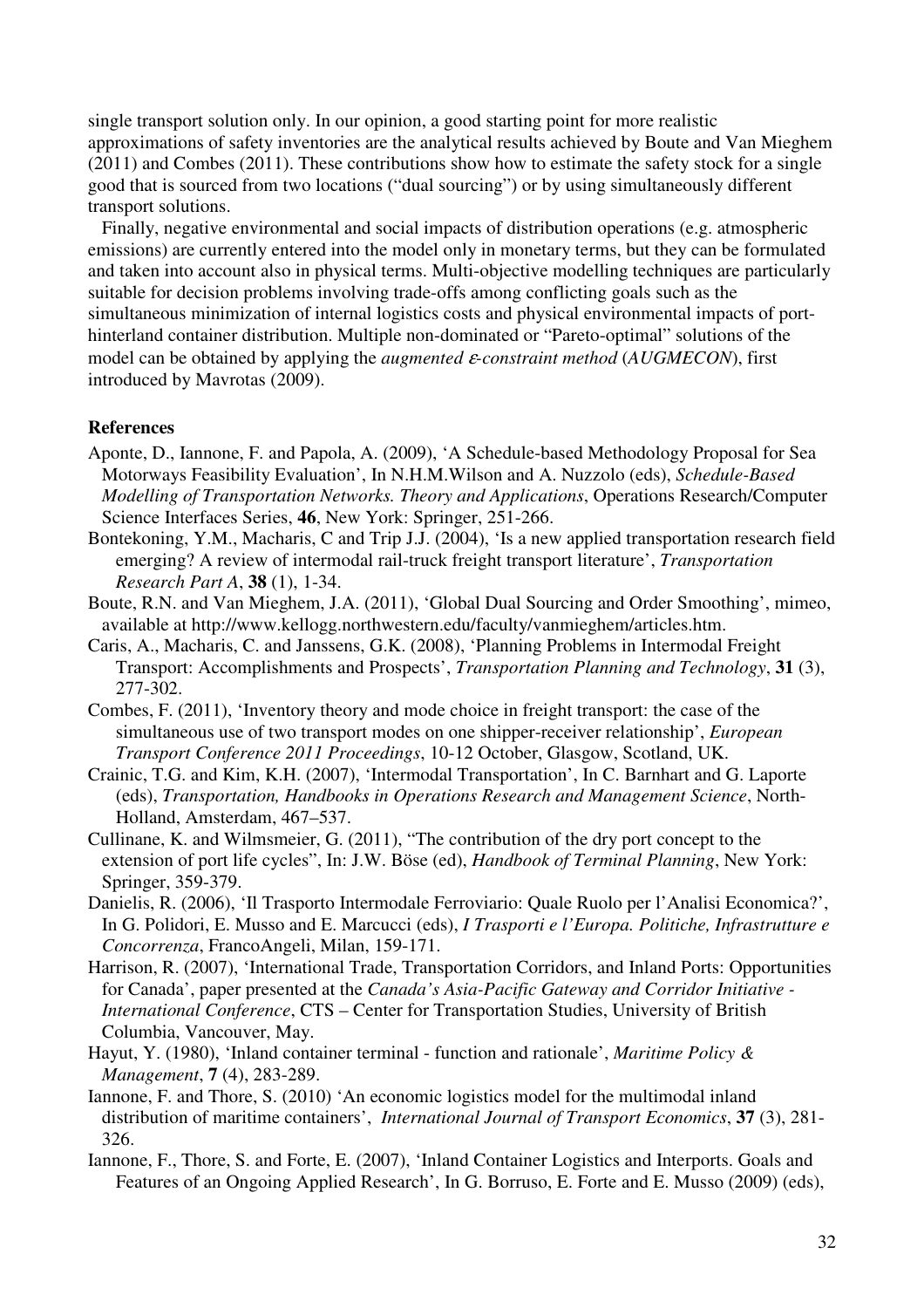*Economia dei Trasporti e Logistica Economica:Ricerca per l'Innovazione e Politiche di Governance*, Naples: Giordano Editore, 385-414.

- Jaržemskis, A. and Vasiliauskas, A.V. (2007), 'Research on dry port concept as intermodal node', *Transport*, **22** (3), 207-213.
- Jensen, P.A. and Bard, J.F. (2003), *Operations Research: Models and Methods*, New York: John Wiley & Sons.
- Jula, P., Leachman, R.C. (2011), 'A supply-chain optimization model of the allocation of containerized imports from Asia to the United States', *Transportation Research Part E*, **47** (5), 609-622.
- Kirkland, C. (2007), 'Assessing Potential for Inland Port Success', paper presented at the *Canada's Asia-Pacific Gateway and Corridor Initiative - International Conference*, CTS – Center for Transportation Studies, University of British Columbia, Vancouver, Canada, May.
- Leachman, R. (2008), 'Port and modal allocation of waterborne containerized imports from Asia to the United States',*Transportation Research E*, **44** (2), 313-331.
- Leitner, S. J. and Harrison, R. (2001), 'The identification and classification of inland ports', Research Report Number 0-4083-1, Center for Transportation Research, Bureau of Engineering Research, The University of Texas at Austin.
- Leveque, P. and Roso, V. (2002), 'Dry Port Concept for Seaport Inland Access with Intermodal Solutions', Masters Thesis, Department of Logistics and Transportation, Chalmers University of Technology.
- Macharis, C. and Bontekoning, Y.M. (2004), 'Opportunities for OR in intermodal freight transport research: a Review', *European Journal of Operational Research*, **153** (2), 400-416.
- Mavrotas, G. (2009), 'Effective implementation of the ε-constraint method in Multi-Objective Mathematical Programming problems', *Applied Mathematics and Computation*, **213** (2), 455- 465.
- Rodrigue, J.-P., Debrie, J., Fremont, A. and Gouvernal, E. (2010), 'Functions and Actors of Inland Ports: European and North American Dynamics', *Journal of Transport Geography*, **18** (4), 519- 529.
- Rodrigue, J.-P. and Notteboom, T. (2009), 'The Terminalization of Supply Chains: Reassessing the Role of Terminals in Port / Hinterland Logistical Relationships', *Maritime Policy & Management*, **36** (2), 165-183.
- Roso, V. (2008), 'Factors influencing implementation of a dry port', *International Journal of Physical Distribution & Logistics Management*, **38** (10), 782-798.
- Roso, V. and Lumsden, K. (2010), 'A review of dry ports', in *Maritime Economics & Logistics*, **12** (2), 196-213.
- Schwarz F. (2008), 'Intermodal freight network modelling', In R. Konings, H. Priemus and P. Nijkamp (eds), *The Future of Intermodal Freight Transport. Operations, Design and Policy*, Edward Elgar, Cheltenham, UK, and Northampton, MA, USA, 206-222.
- Thompson, G.L. and Thore, S. (1992) *Computational Economics: Economic Modelling with Optimization Software*. San Francisco: The Scientific Press.
- Thore, S. (2007), 'Some Thoughts on the Past and the Future of Economic Logistics', In G. Borruso, E. Forte E. and E. Musso (2009) (eds), *Economia dei Trasporti e Logistica Economica: Ricerca per l'Innovazione e Politiche di Governance*, Naples: Giordano Editore, 24-26.
- Thore, S. and Iannone, F. (2005), 'The hub-and-spoke model. A tutorial', mimeo, Carvoeiro,
- Portugal, August, available at http://www.stenthore.info/computational.htm.
- UNCTAD (1982), *Multimodal Transport and Containerisation (TD/B/C.4/238/Supplement 1, Part Five: Ports and Container Depots)*, Geneva.
- UNCTAD (1991), *Handbook on the Management and Operation of Dry Ports*, United Nations, Geneva.